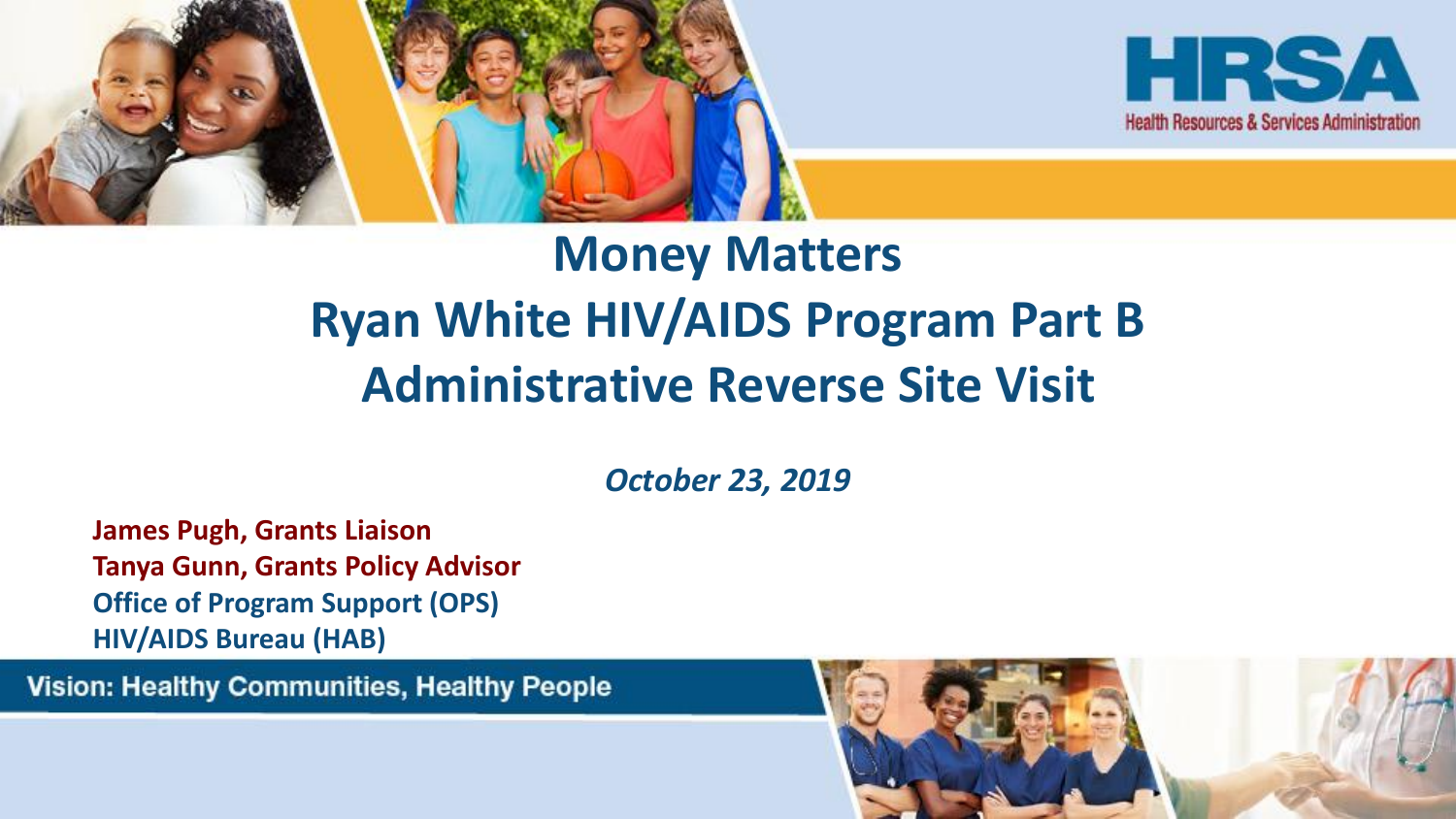### **Learning Objectives**

- Identify the authoritative source documents guiding the fiscal requirements for Ryan White HIV/AIDS Program (RWHAP) Part B
- Learn about fiscal monitoring standards and how to implement the standards
- Gain a better understanding of fiscal monitoring of subrecipients for unit costs, indirect costs, and fringes
- Develop approaches on how to monitor subrecipients



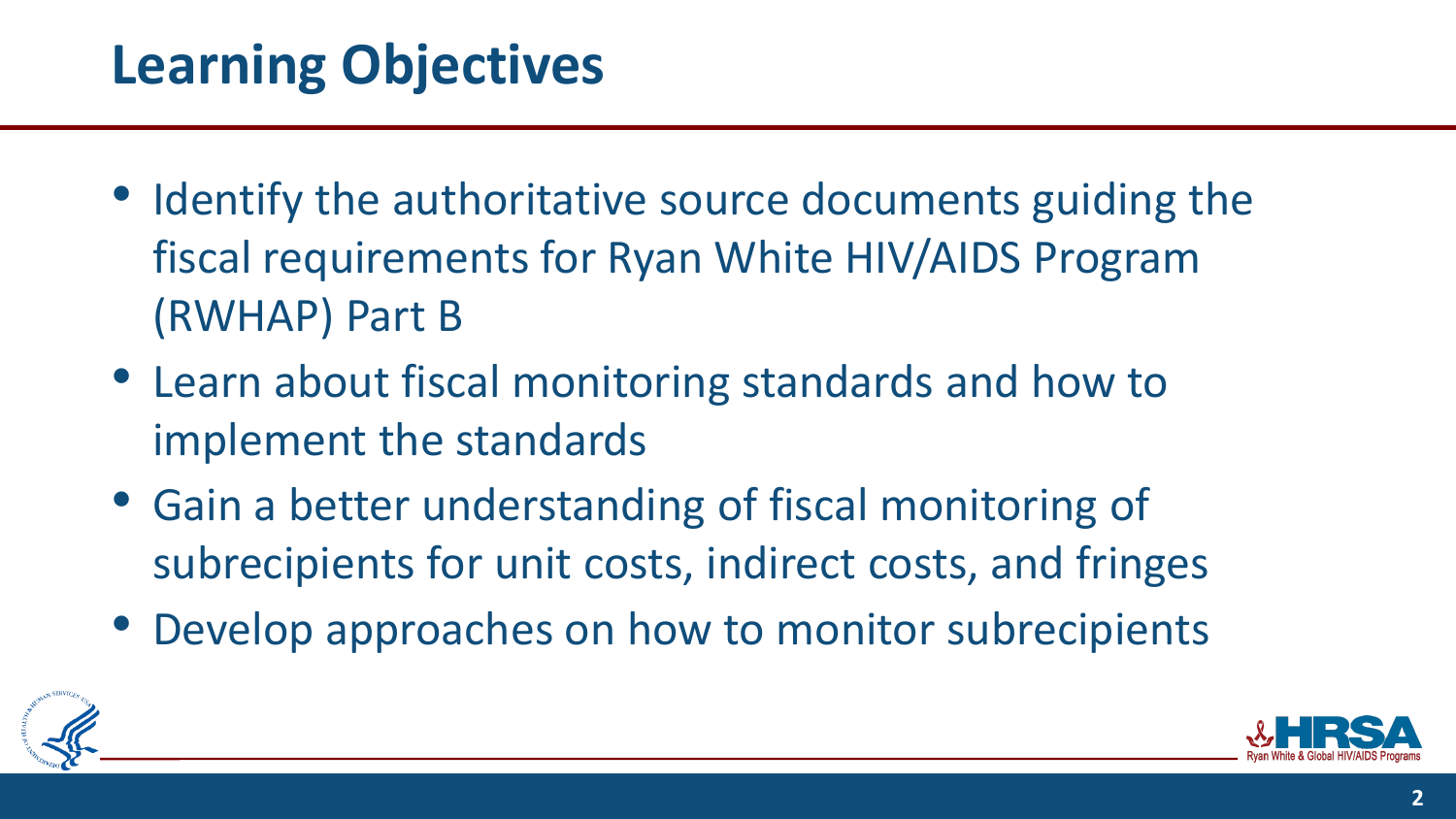# **Relative Authorities**

What are the source documents?



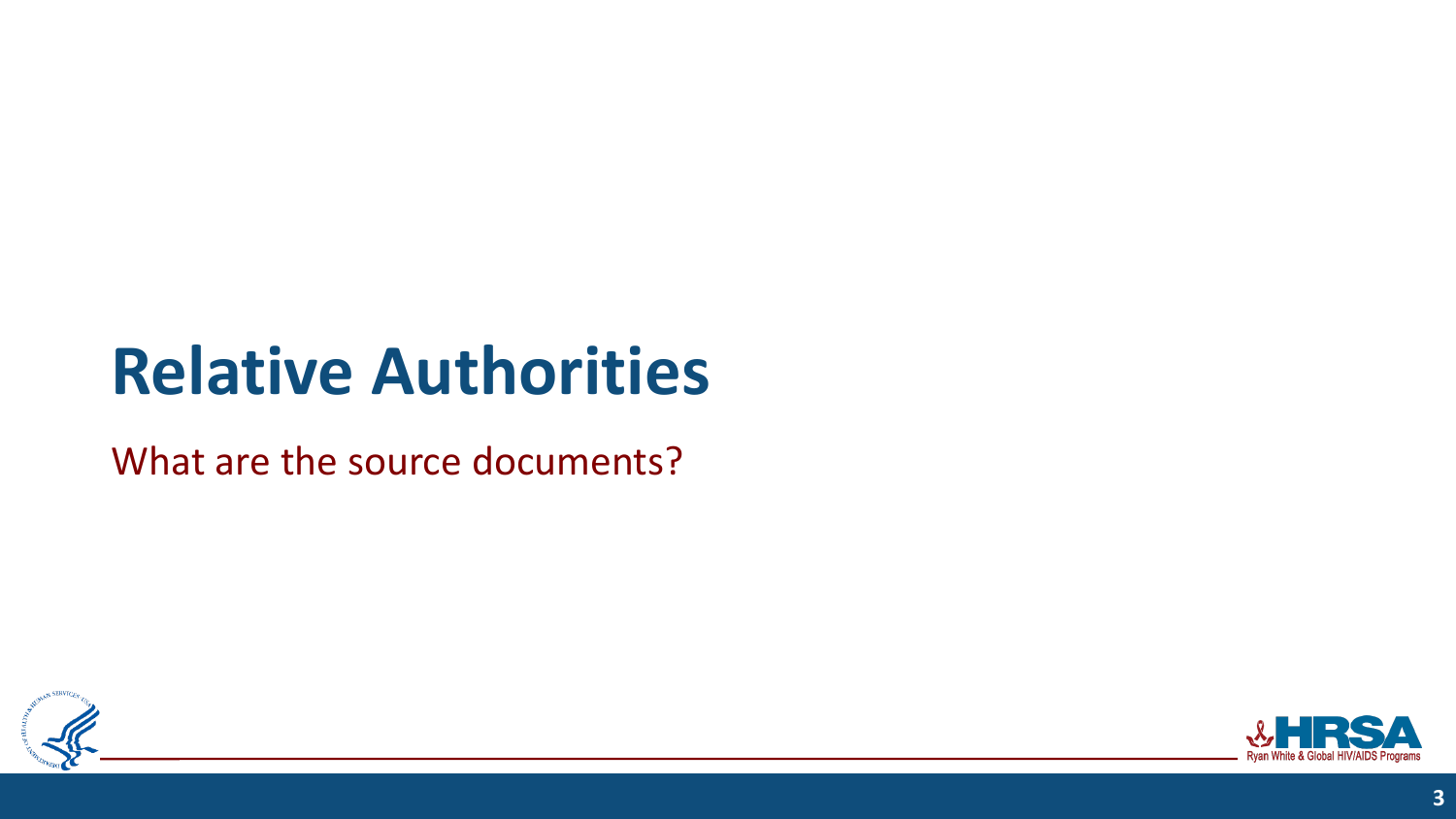### **Hierarchy of Authorities**

#### **United States Constitution** • Title XXVI of the Public Health Service **Legislation/Statute Legislation/Statute Act** • Uniform Administrative Requirements **Regulation** (UAR) → 45 CFR Part 75 • HHS Grants Policy Statement • Notices of Funding Opportunity (NOFOs) • Notices of Award (NoAs or NOAs) **HHS & HRSA Grants Administration Policies** • Policy Clarification Notices (PCN)s, Program Letters, Policy Notices **HRSA HAB Program Specific Policies HRSA HAB Guidance** • **RWHAP Part B Manual** • National Monitoring Standards (NMS) • Select cooperative agreement/contract deliverables **HRSA HAB TA Documents** • On-site review tools for site visits • Grant applications • Program reporting requirements **Office/Division Monitoring**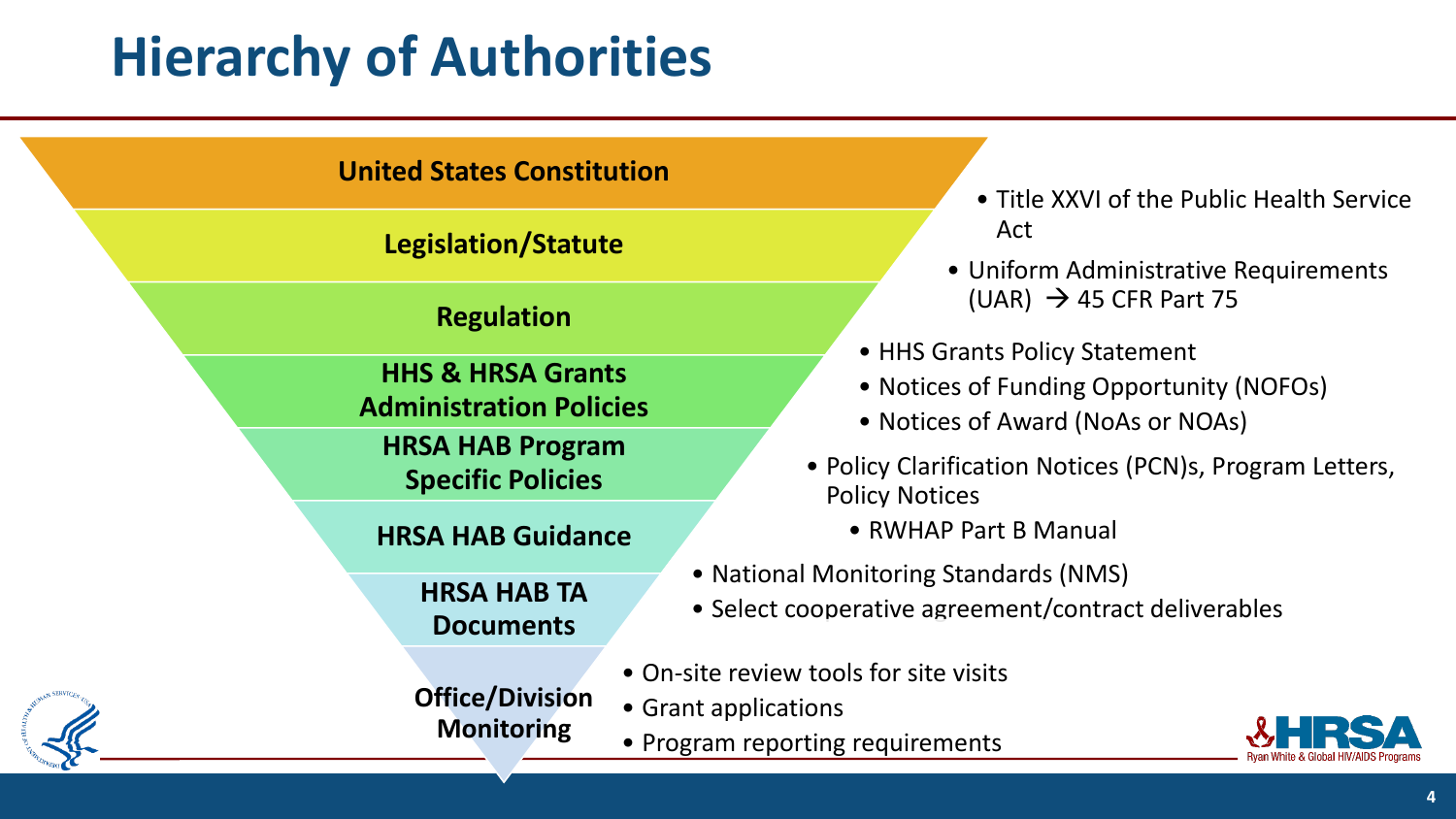### **Fiscal Monitoring Standards**

Technical Assistance For Fiscal Requirements



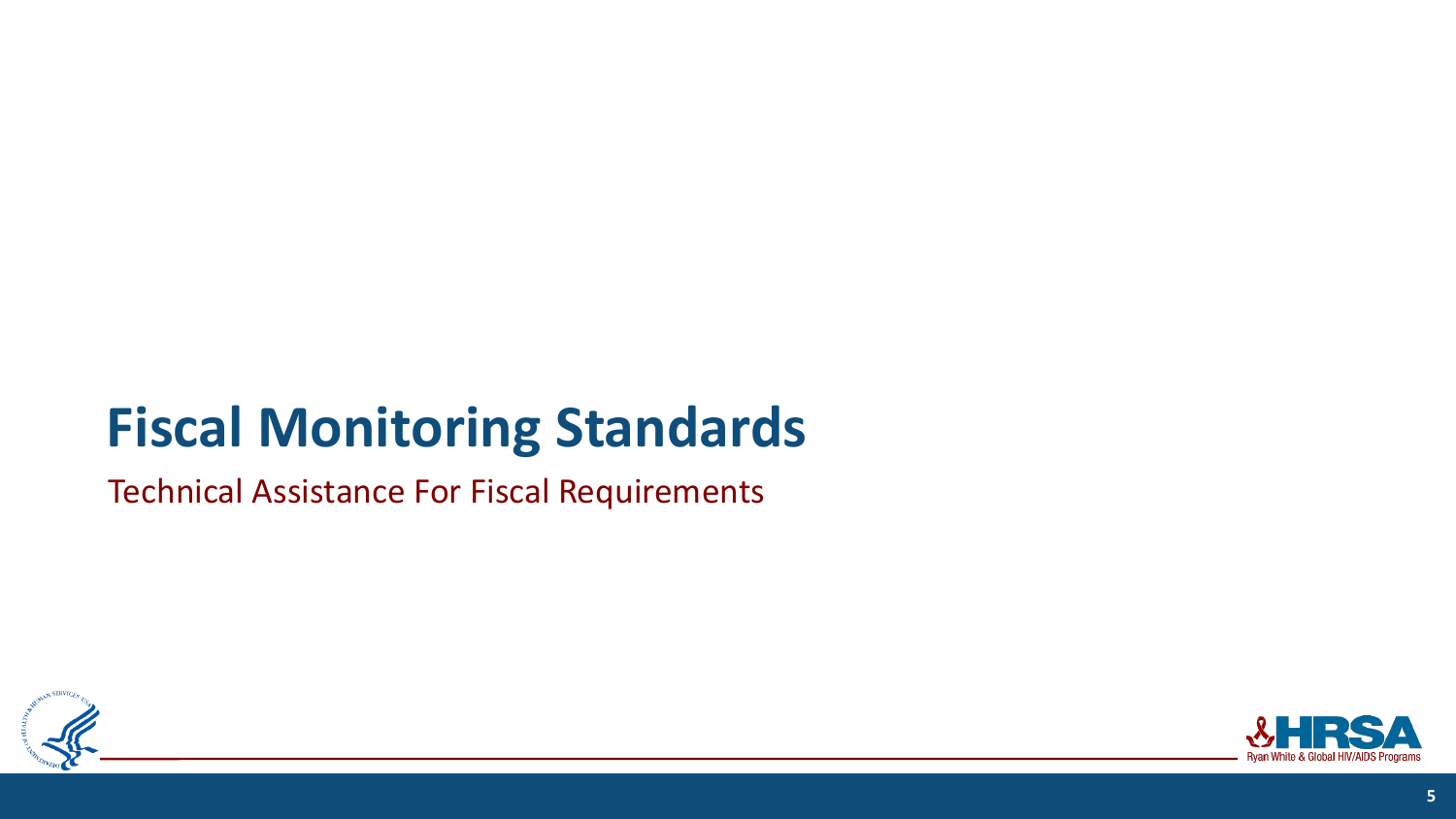### **Purpose of Monitoring Standards**

- Provide a compilation of all major RWHAP documents used for COMPLIANCE, OVERSIGHT, and EXPECTATIONS
- Assist recipients in meeting federal requirements for program and fiscal management, monitoring, and reporting
- Help standardize monitoring of recipients
- Clarify the oversight expectation of RWHAP Part B Program
- Assist recipients in complying with monitoring expectations
- Identify specific roles regarding monitoring of subrecipients



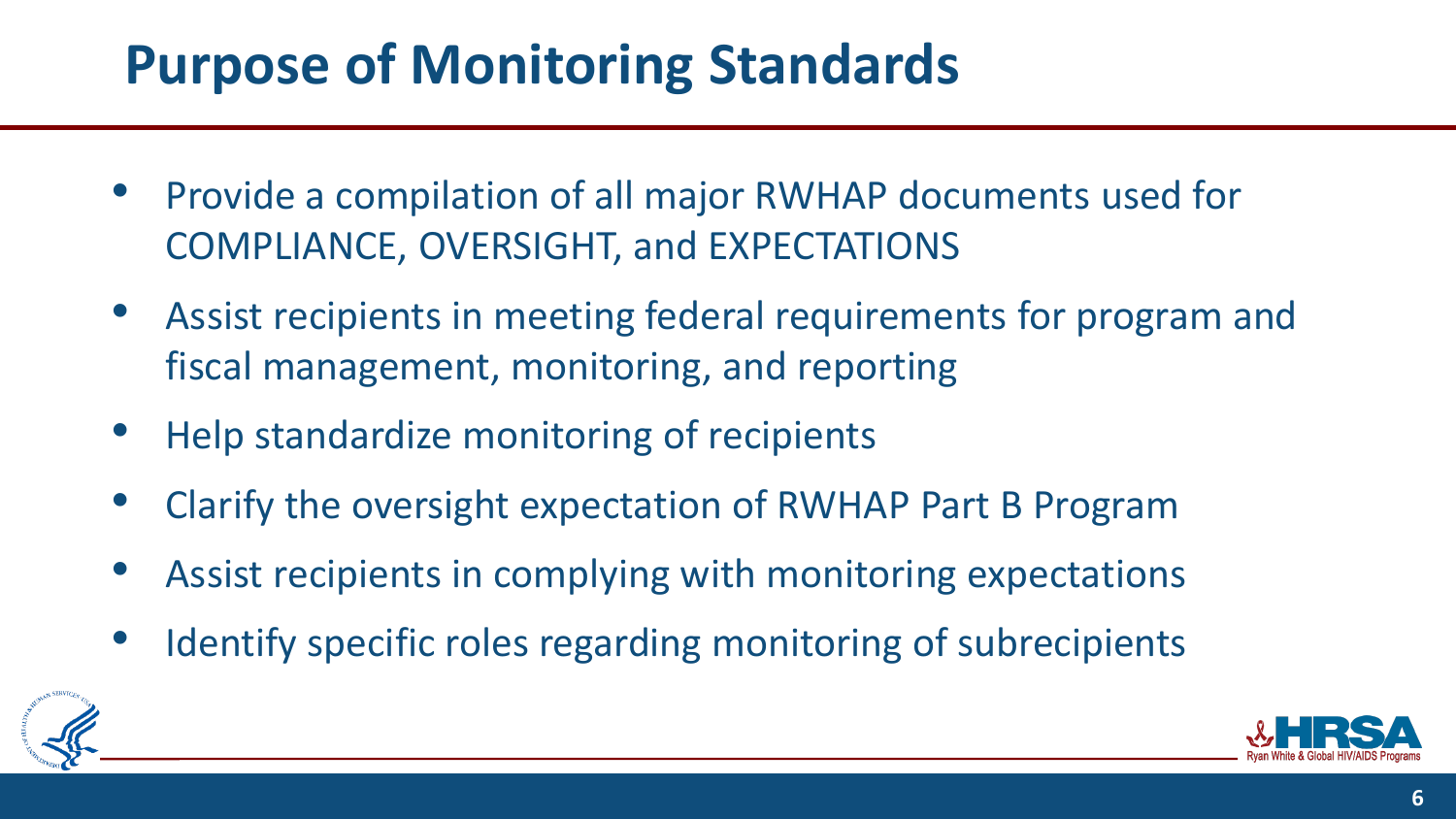### **General Expectations**

- Any agency or individual receiving federal funding is required to be monitored for compliance with federal and programmatic requirements
- Recipients must perform fiscal monitoring activities to ensure RWHAP funding is being used for approved purposes and in compliance with federal requirements
- Recipients are required to conduct "comprehensive" annual monitoring site visits to all subrecipients, unless an exemption has been granted by the DSHAP

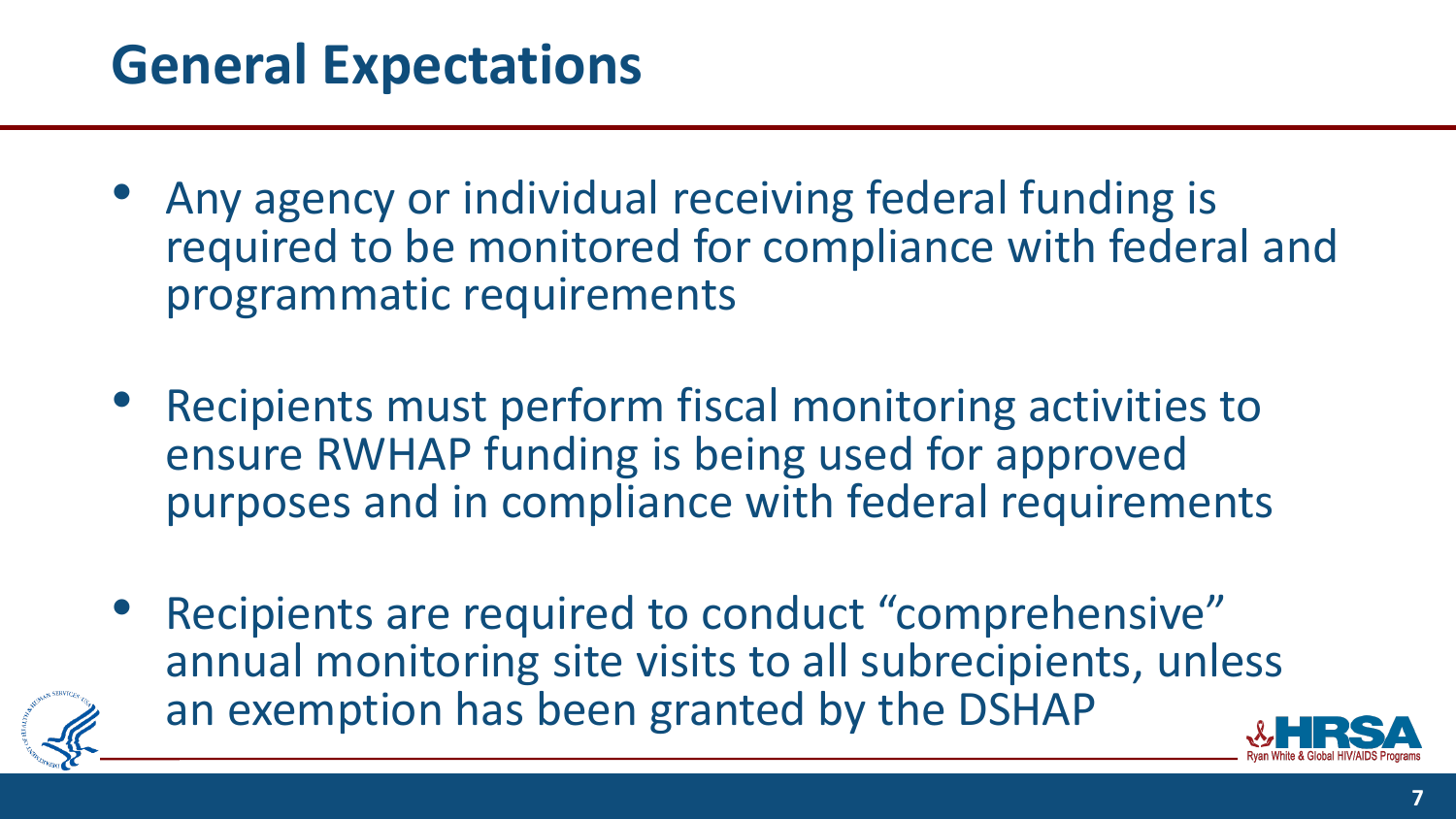### **Recipient Responsibilities**

- Ensure compliance with all relevant authorities
- Conduct annual monitoring visits to document subrecipient compliance
- Develop agency policy for monitoring subrecipient fiscal compliance
- Provide TA to subrecipients around monitoring standards
	- Tip: Provide National Monitoring Standards (NMS) to subrecipients as a TA tool
- Keep Division of State HIV/AIDS Programs (DSHAP) project officer informed about monitoring activities



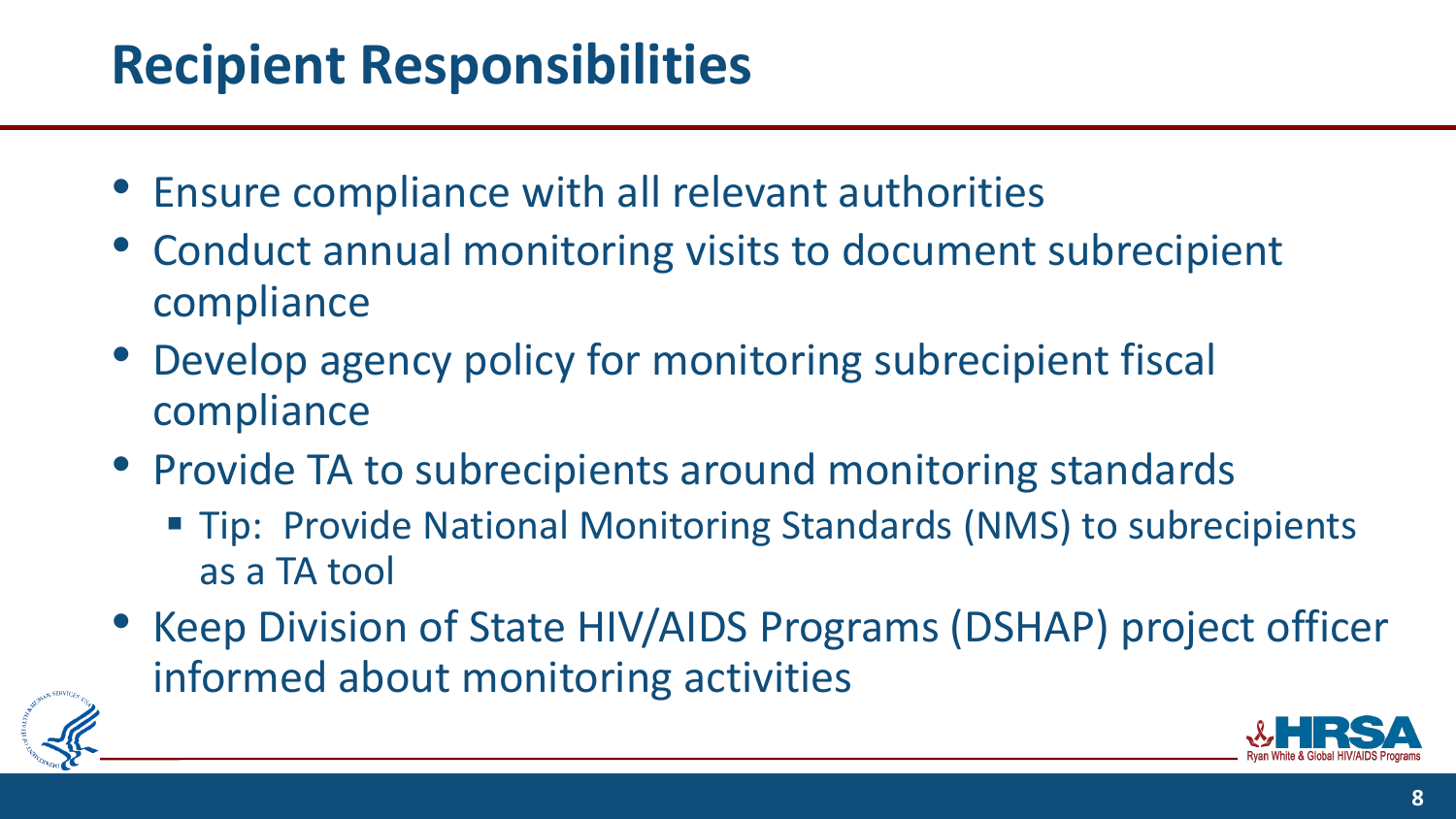## **Key Fiscal Requirements**

What are some of the key things recipients should know when implementing RWHAP Part B?



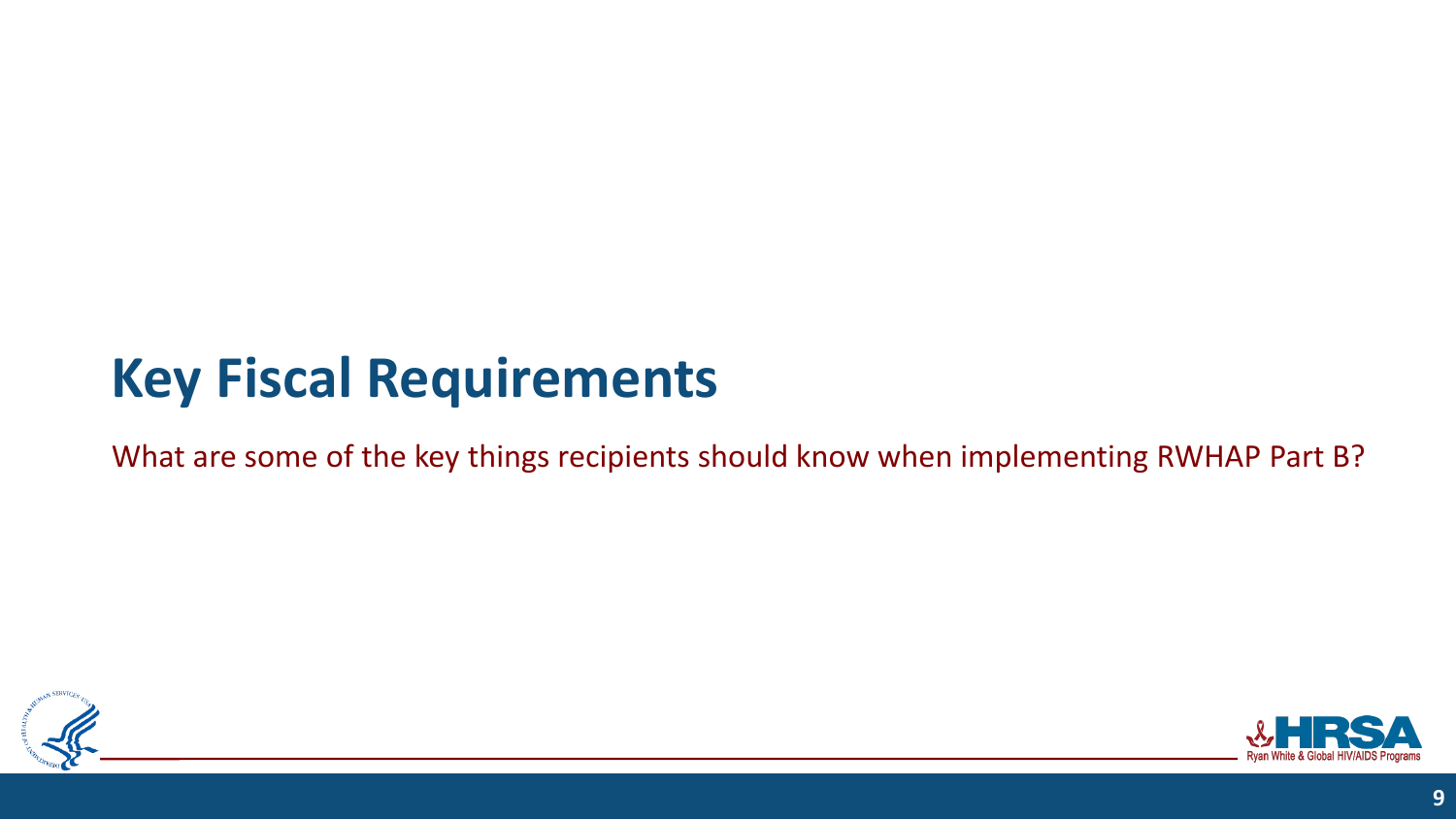### **RWHAP Part B Fiscal Requirements**

Fiscal implementation of the RWHAP award starts with requirements and terms set forth in the RWHAP legislation, HRSA HAB PCNs, NOFO, and NOA

- **Limitation on Uses of Part B Funding**
- **Unallowable Costs**
- **Payor of Last Resort**
- **State Match**
- **Maintenance of Effort (MOE)**
- **Imposition of Charges**
- **Program Income**
- **Financial Management**
- **Property Standards**
- **Auditing Standards**
- **Cost Principles**
- **Fiscal Procedures**



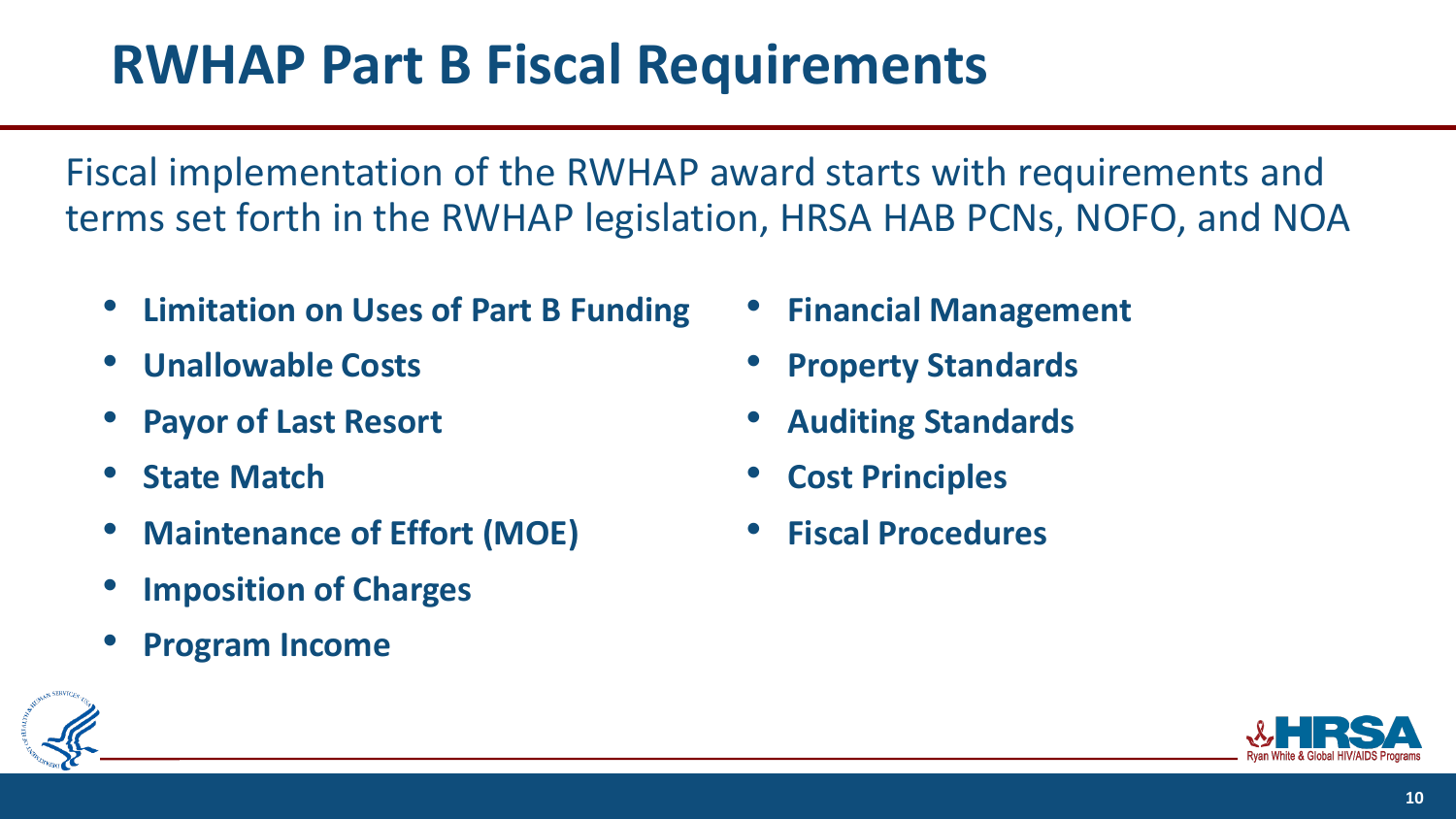# **Presentation Topics**

### **Fiscal Requirements**

- **Limitation on Uses of RWHAP Part B Funding**
- **Imposition of Charges**
- **Program Income**
- **Financial Management**
- **Cost Principles**



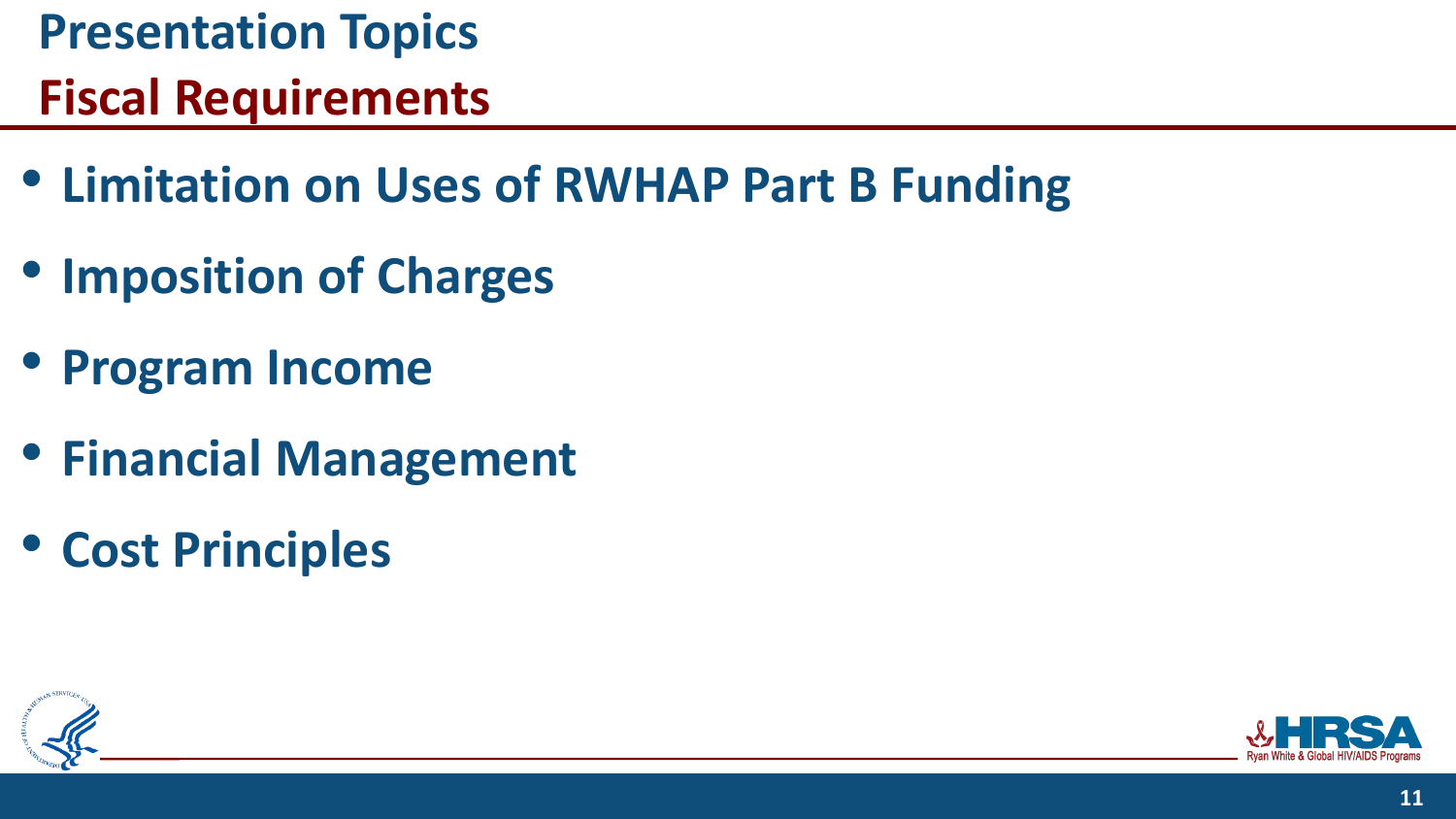

### To learn more about our agency, visit

### [www.HRSA.gov](http://www.hrsa.gov/)



# FOLLOW US:  $\bigoplus$   $\bigoplus$   $\bigoplus$   $\bigoplus$   $\bigoplus$



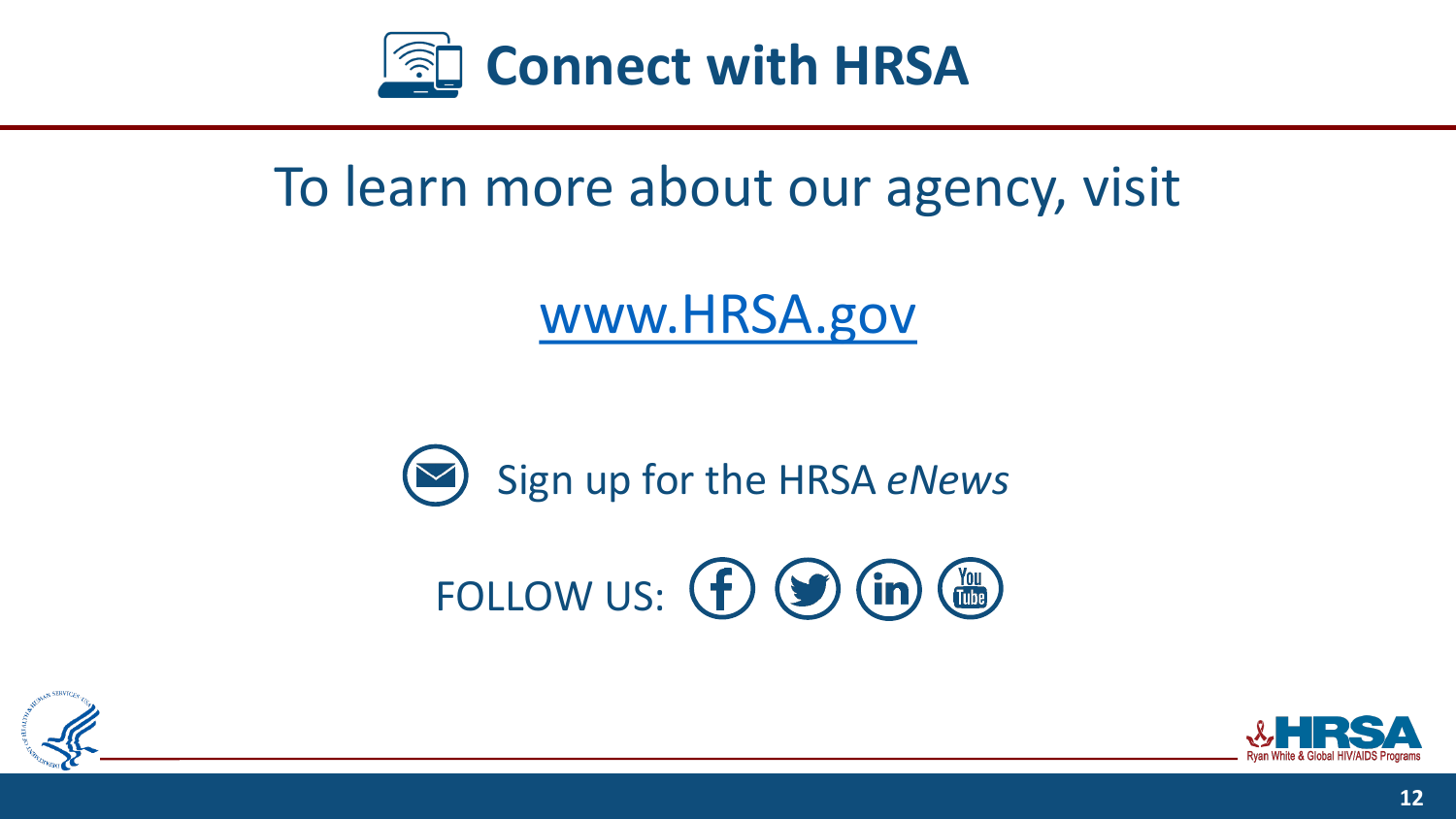## Money Matters Ryan White HIV/AIDS Program Part B Administrative Reverse Site Visit

JULIA (LOLITA) CERVERA *FISCAL CONSULTANT*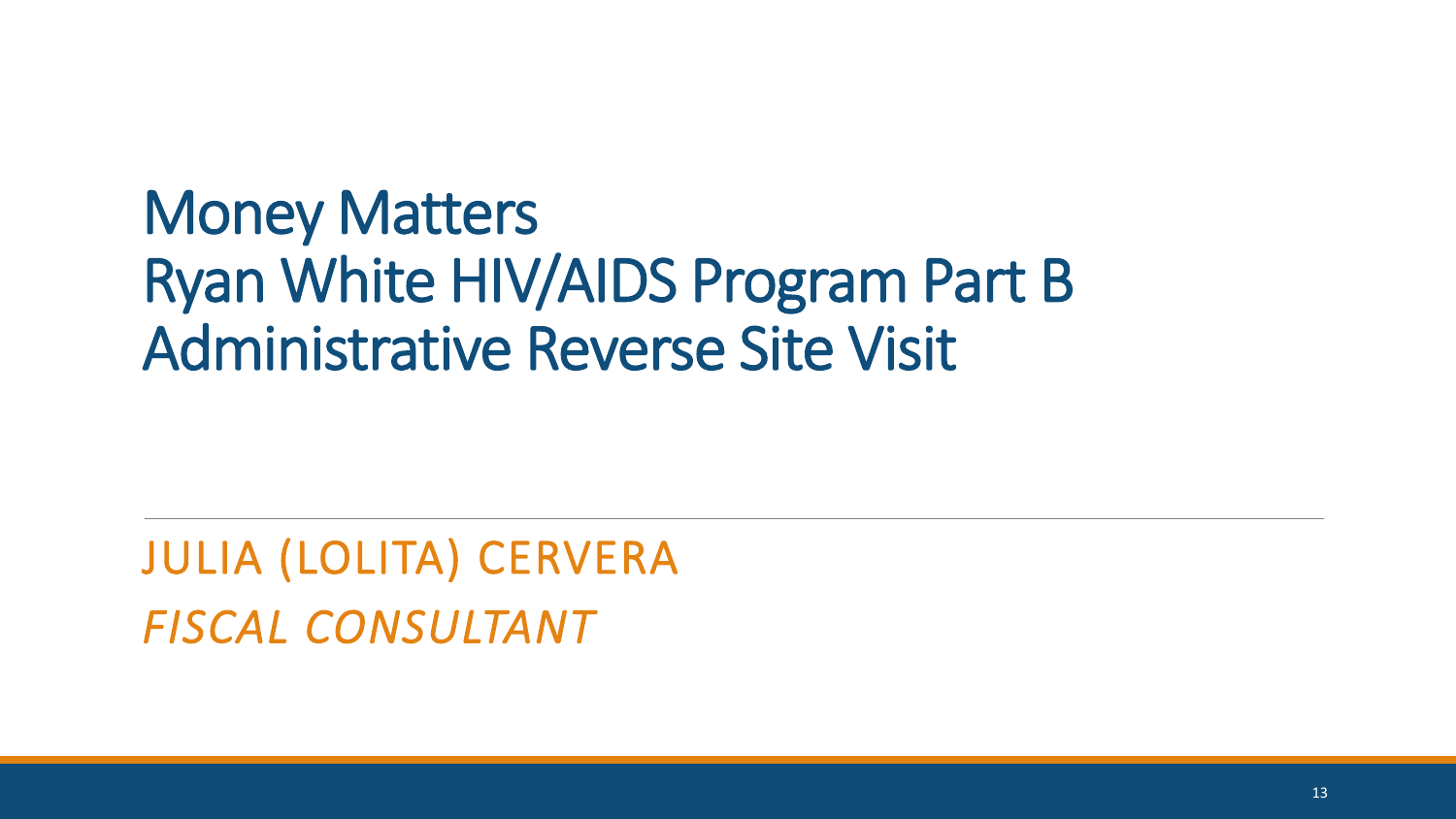### **Limitations on Use of RWHAP Part B Funding**

#### **CAPS ON ADMINISTRATION, PLANNING AND EVALUATION, AND CLINICAL QUALITY MANAGEMENT COSTS**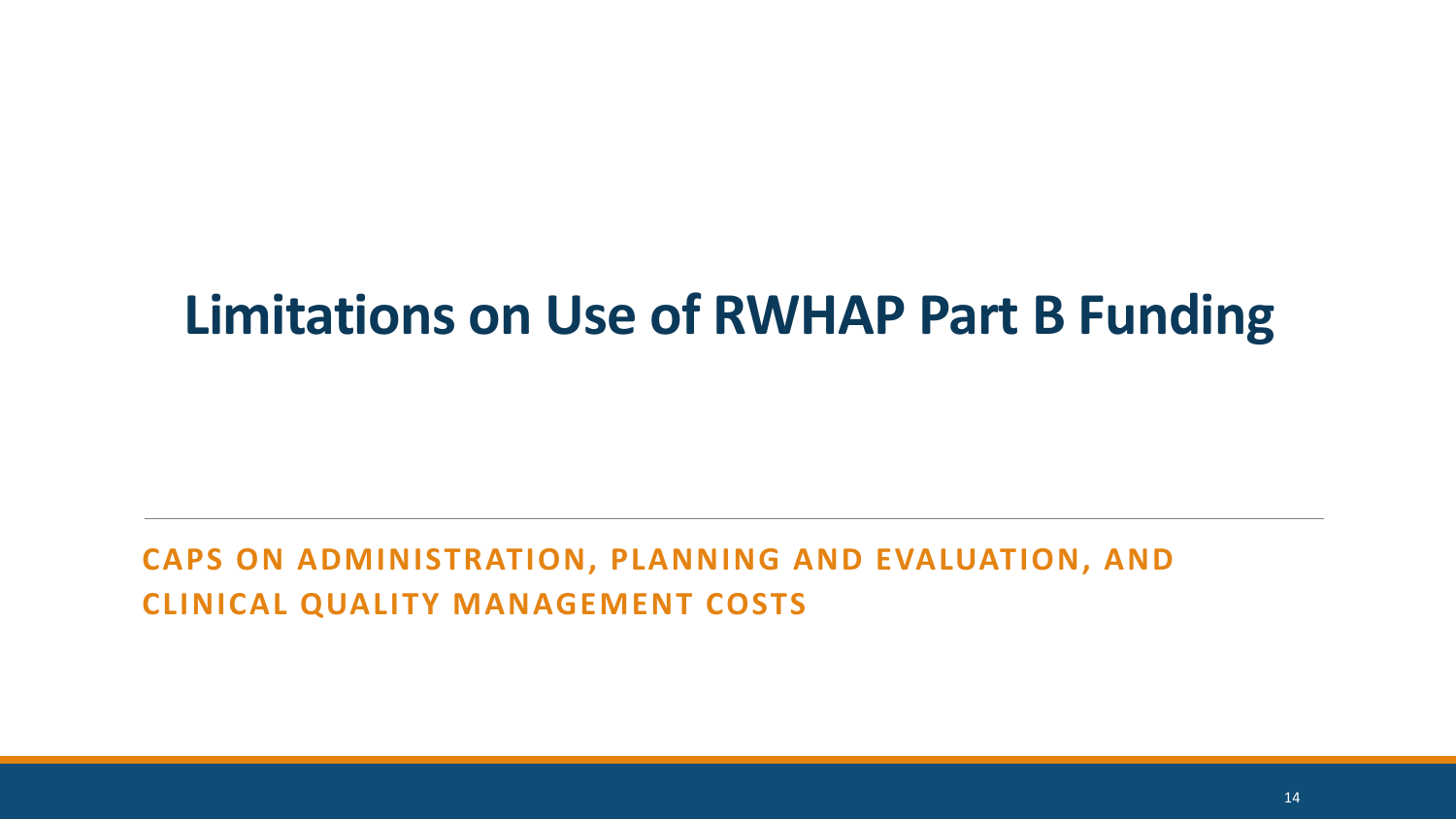# Limitations on RWHAP Part B Funding

- •10% limit on administrative and evaluation cost
- •15% limit on proportion of federal funds spent on recipient administration and planning and evaluation in any given grant year
	- Each component may not be more than 10%
- •Total clinical quality management costs can not exceed 5% of the annual RWHAP award or \$3 million whichever is least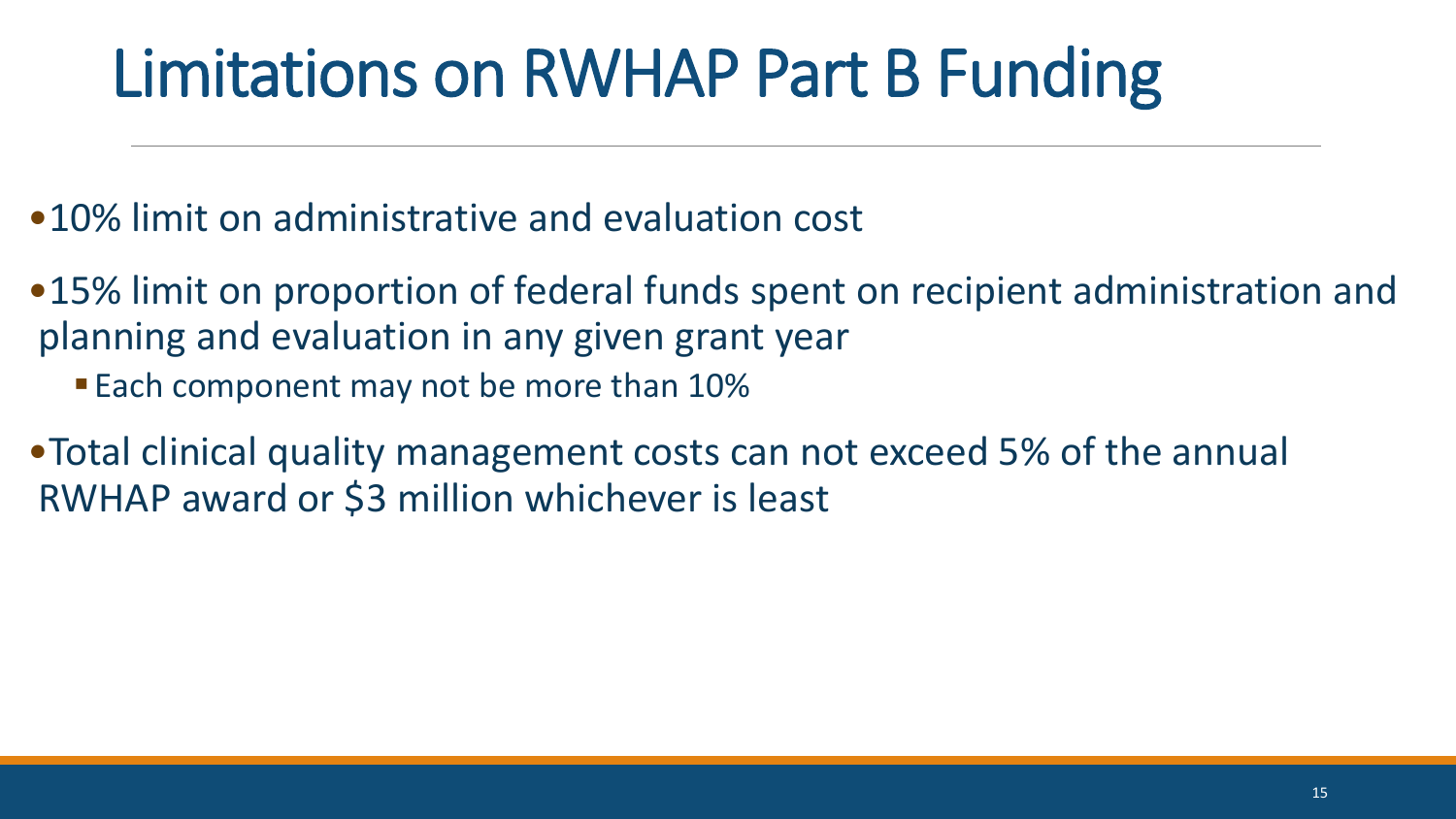## Limitations on RWHAP Part B Funding - Continued

- •A minimum of 75% of direct service funds must be spent on **Core Medical Services**
	- **<u>■ Includes ADAP</u>**
- •A maximum of 25% of direct service funds must be spend on **Support Services**
	- **Exception**: A recipient can apply for and receive an approved Core Medical Services Waiver. Instructions may be found at: <http://www.gpo.gov/fdsys/pkg/FR-2013-05-24/pdf/2013-12354.pdf>
	- **EXERVICE Category Definitions: Policy Clarification Notice (PCN) #16-02 revised: RWHAP Services:** [Eligible Individuals and Allowable Uses of Funds https://hab.hrsa.gov/program-grants](https://hab.hrsa.gov/program-grants-management/policy-notices-and-program-letters)management/policy-notices-and-program-letters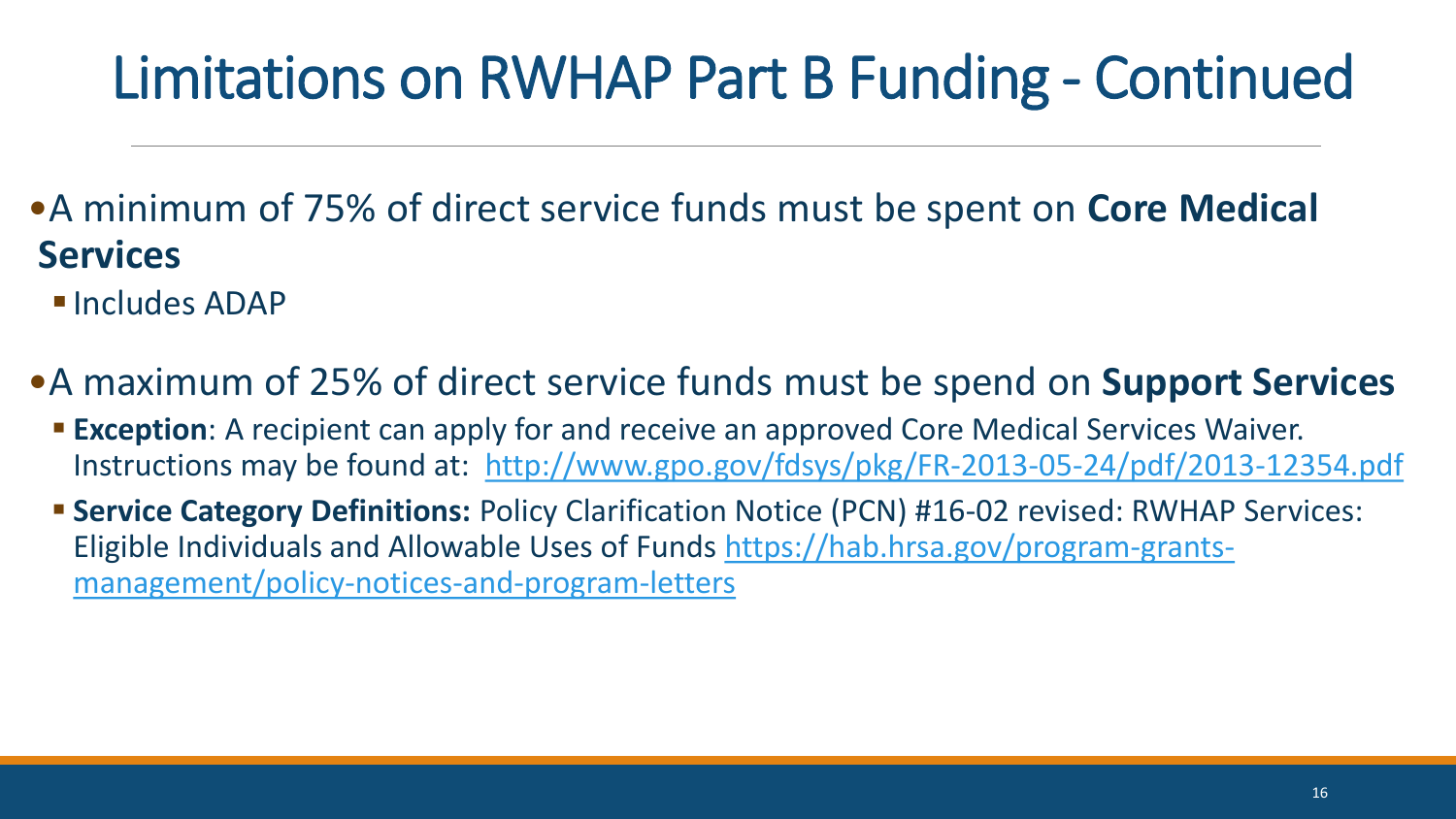# Limitation on Uses of Part B Funding

#### ❖RWHAP Part B Recipients (Recipients)

◦ The portion of direct *and indirect* facilities expenses related to core medical and support services provided to RWHAP clients would not count toward the 10% administrative limit

#### **◆ For RWHAP Part B Subrecipients**

- The portion of direct facilities expenses related to core medical and support services provided to RWHAP clients would not count toward the 10% administrative limit
- All indirect cost would count toward the 10% administrative limit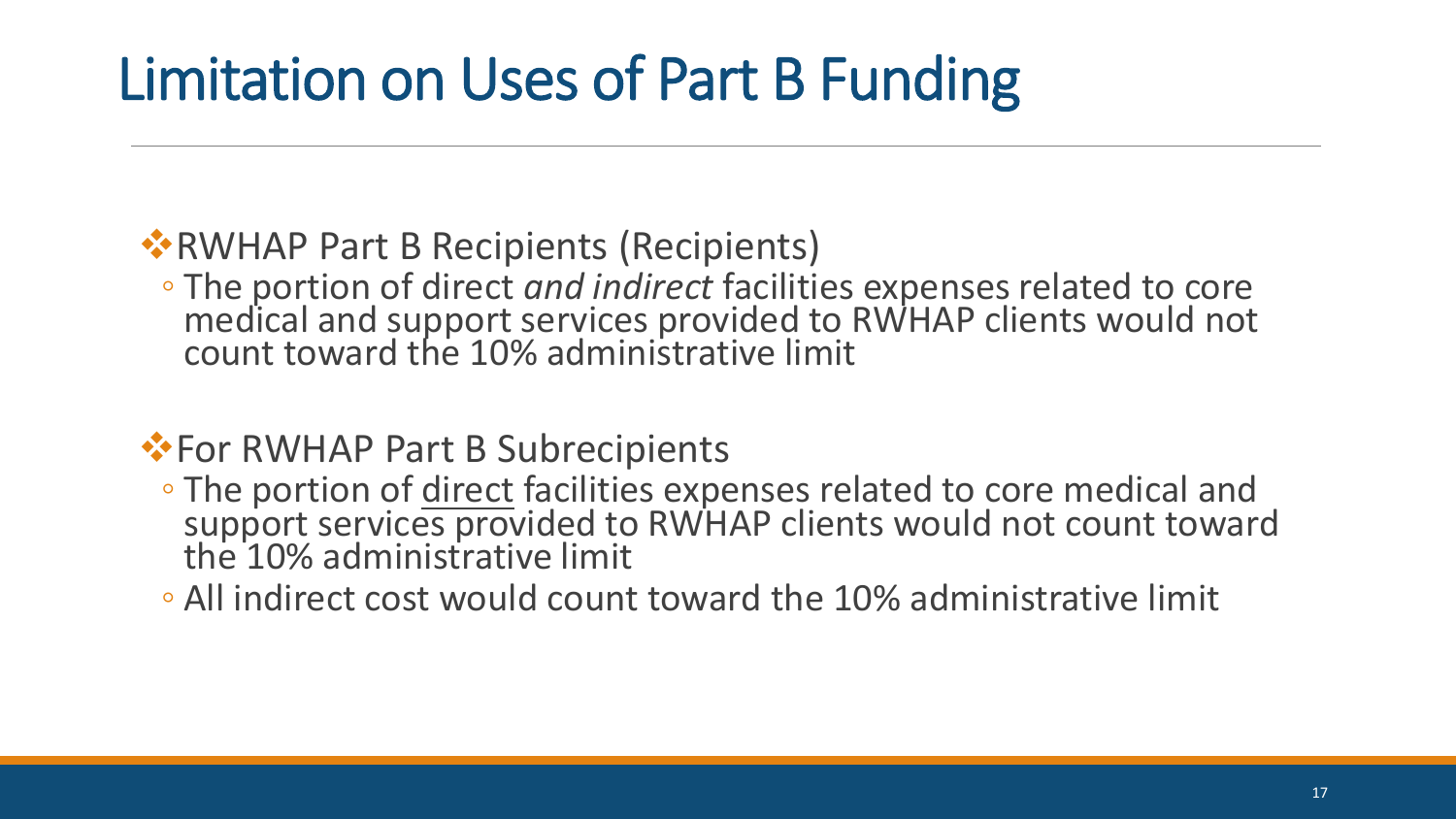#### **Principles for the proper allocation administration**

**Direct cost**—A cost that can be accurately traced to a program/service activity with little effort.

**Indirect (F&A) cost**— A cost that is not directly traceable to a program/service activity **Indirect cost rate** – Is a device/methodology for determining fairly and conveniently how much of the common (hard to trace) cost each program should bear

|                       | <b>Easy to</b><br>trace | <b>Direct or</b><br><b>Indirect</b> |
|-----------------------|-------------------------|-------------------------------------|
| Rent                  |                         |                                     |
| <b>Utilities</b>      |                         |                                     |
| Nurse practitioner    |                         |                                     |
| Postage               |                         |                                     |
| Office supplies       |                         |                                     |
| Ins Asst. Coordinator |                         |                                     |
| Copier                |                         |                                     |
| Printing              |                         |                                     |
| Audit                 |                         |                                     |
| <b>File clerk</b>     |                         |                                     |
| Receptionist          |                         |                                     |
| Internet              |                         |                                     |
| <b>MCM</b> supervisor |                         |                                     |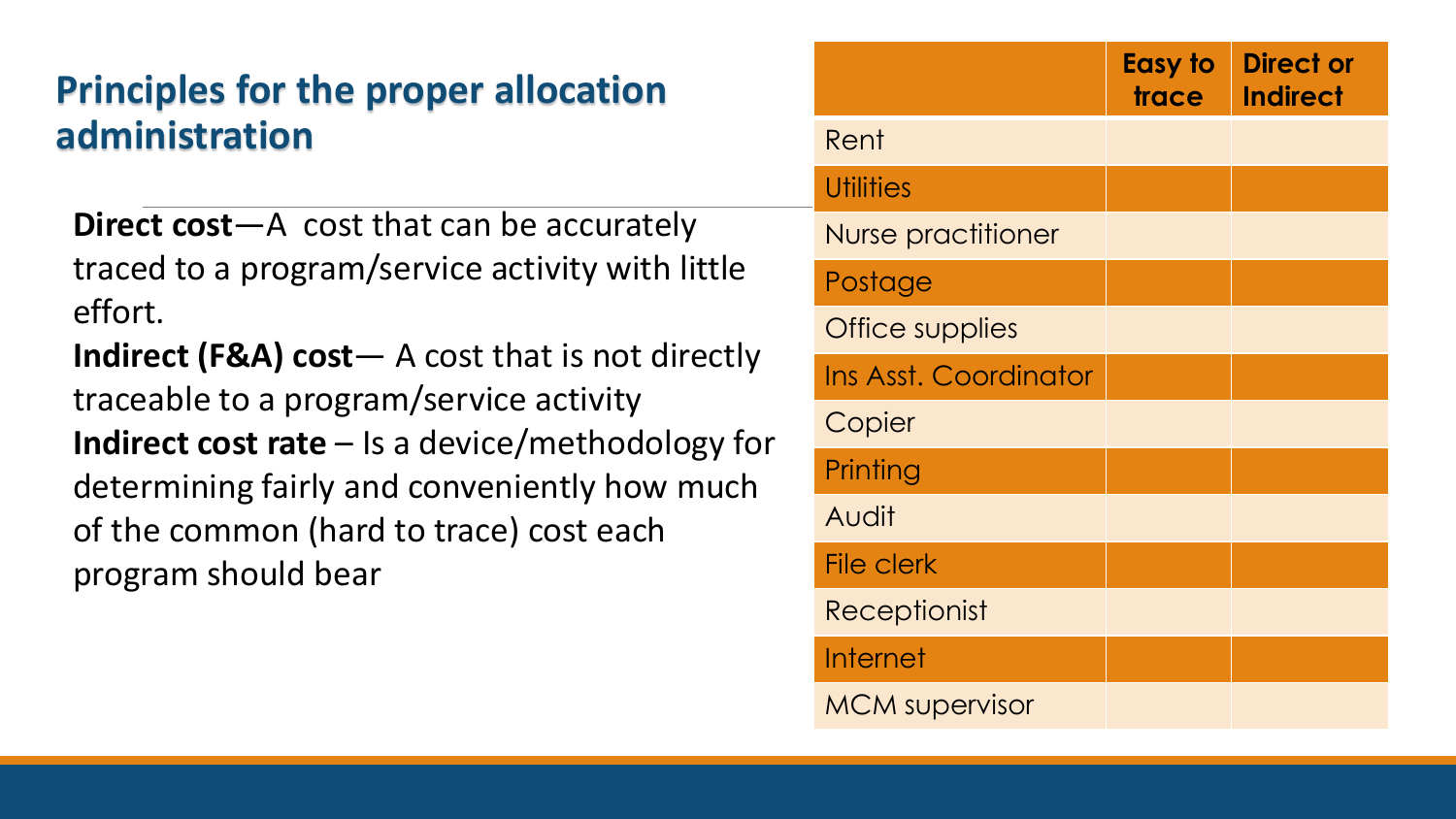# Payor of Last Resort— 2617(b)(7)(F) of the PHS Act

RWHAP grant funds cannot be used to make payments for any item or service if payment has been made, or can reasonably expected to be made with respect to that item or service

- under any state compensation program
- any insurance policy
- any Federal or State health benefits program or
- by an entity that provides prepaid health care
- \* (except for a program administered by or providing the services of the Indian Health Service and/or the Veterans Administration)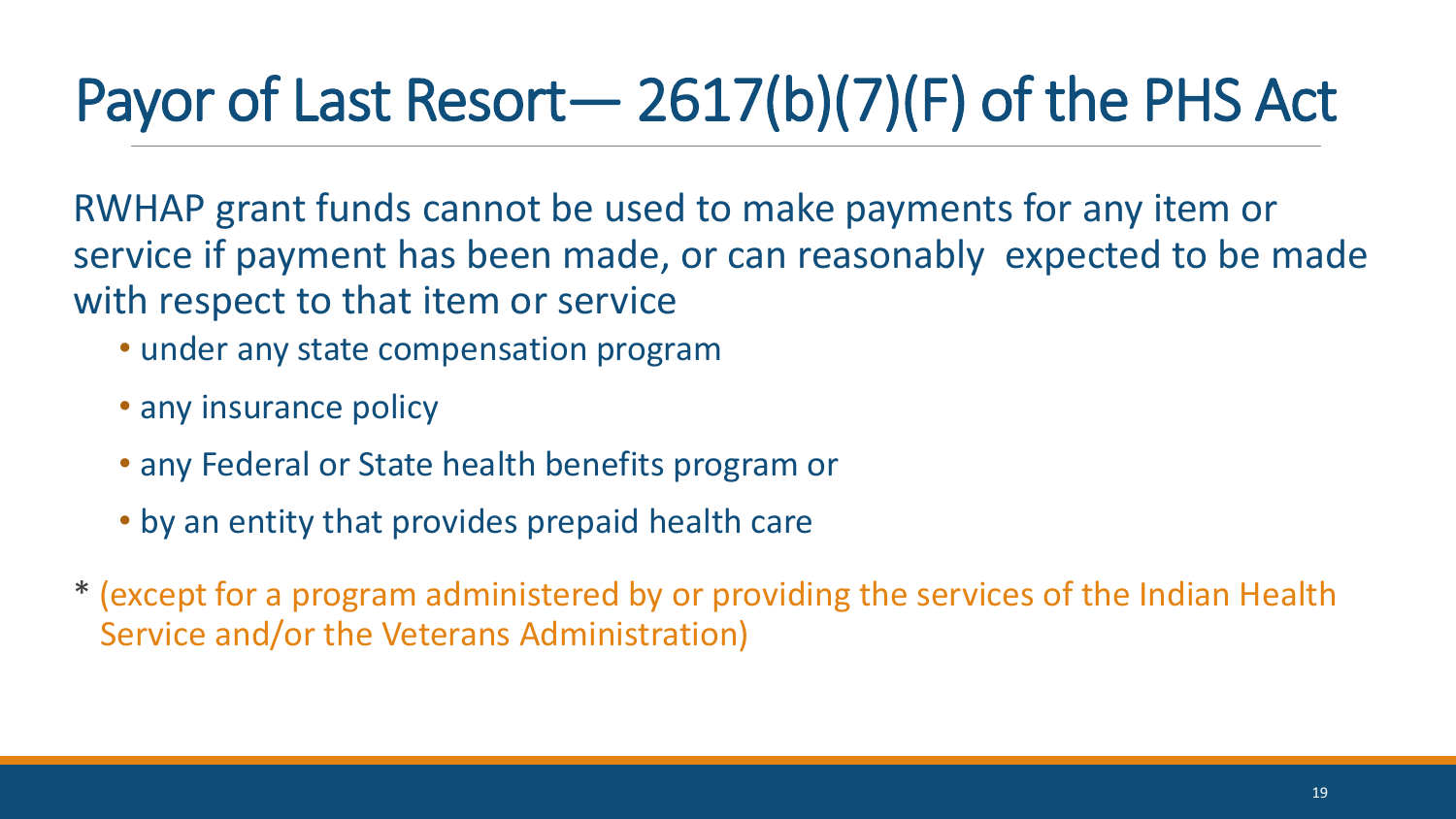# 340B Drug Pricing Program -Rebate Option

The 340B Drug Pricing Program (340B Program) provides eligible entities access to discounted medications

The 340B Program's rebate option for RWHAP ADAPs oRWHAP ADAPs submit claims to pharmaceutical manufacturers for rebates on medications that were not purchased at the 340B prices oOnly RWHAP ADAPs are eligible for 340B rebates

Rebate

oa return of a part of a payment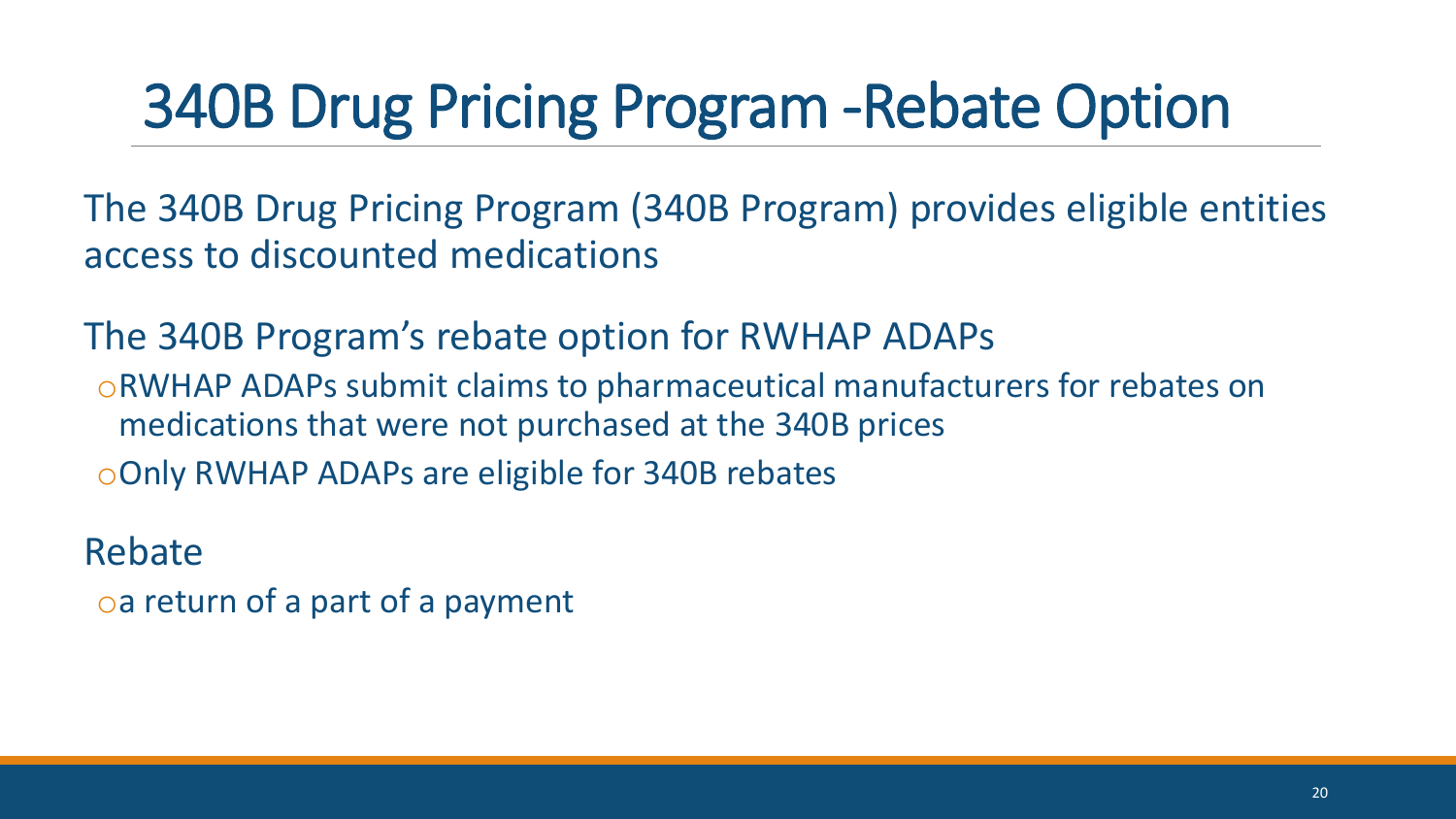

RWHAP ADAP rebates are neither program income nor refunds

Recipients and subrecipients must disburse funds available from rebates before requesting additional cash payments

Recipients and subrecipients should proactively project the extent to which rebates will be received

HRSA expects that the rebate projections will be incorporated into the jurisdiction's plan for service based on the comprehensive HIV care and treatment needs of the the jurisdiction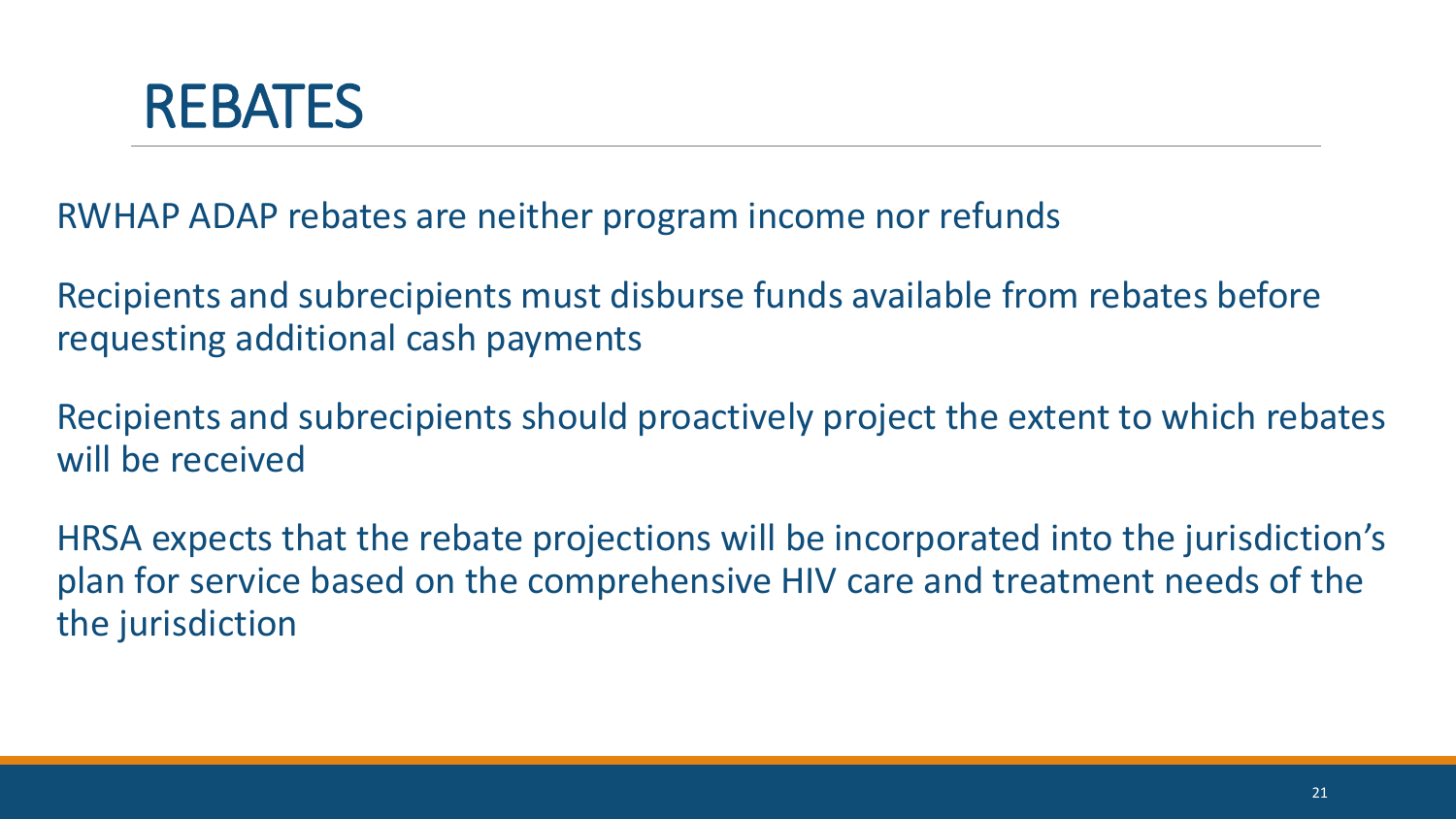# REBATES - Continued

Rebates from RWHAP ADAP Drug Purchases can be applied only to statutory permitted purposes:

- Core
- Support
- Planning and Evaluation
- Administrative
- Maintenance of Effort
- State Match Requirement

Prohibits budgetary transfer to RWHAP Part A, Medicaid, and other state or federal programs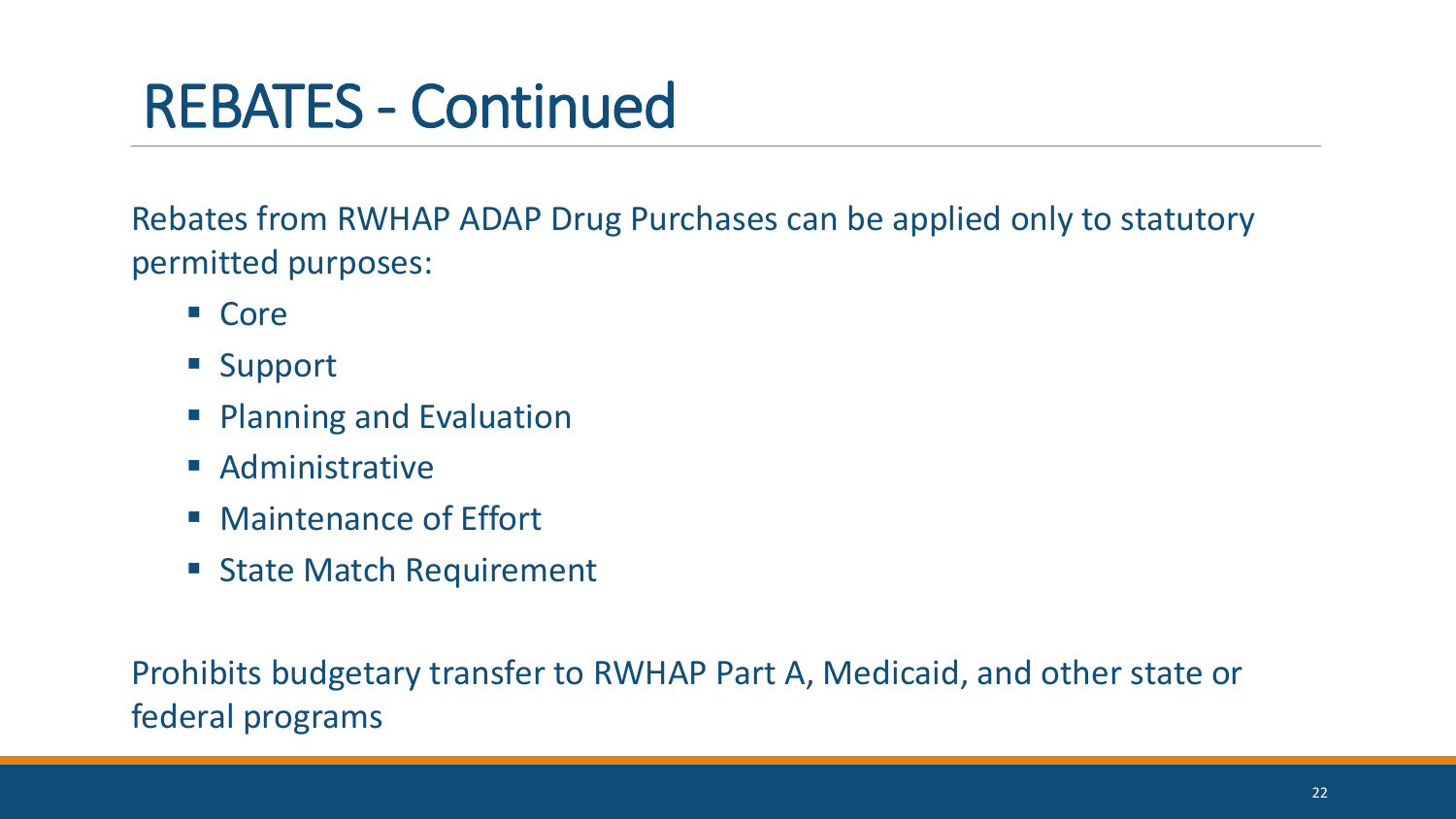### Imposition of Charges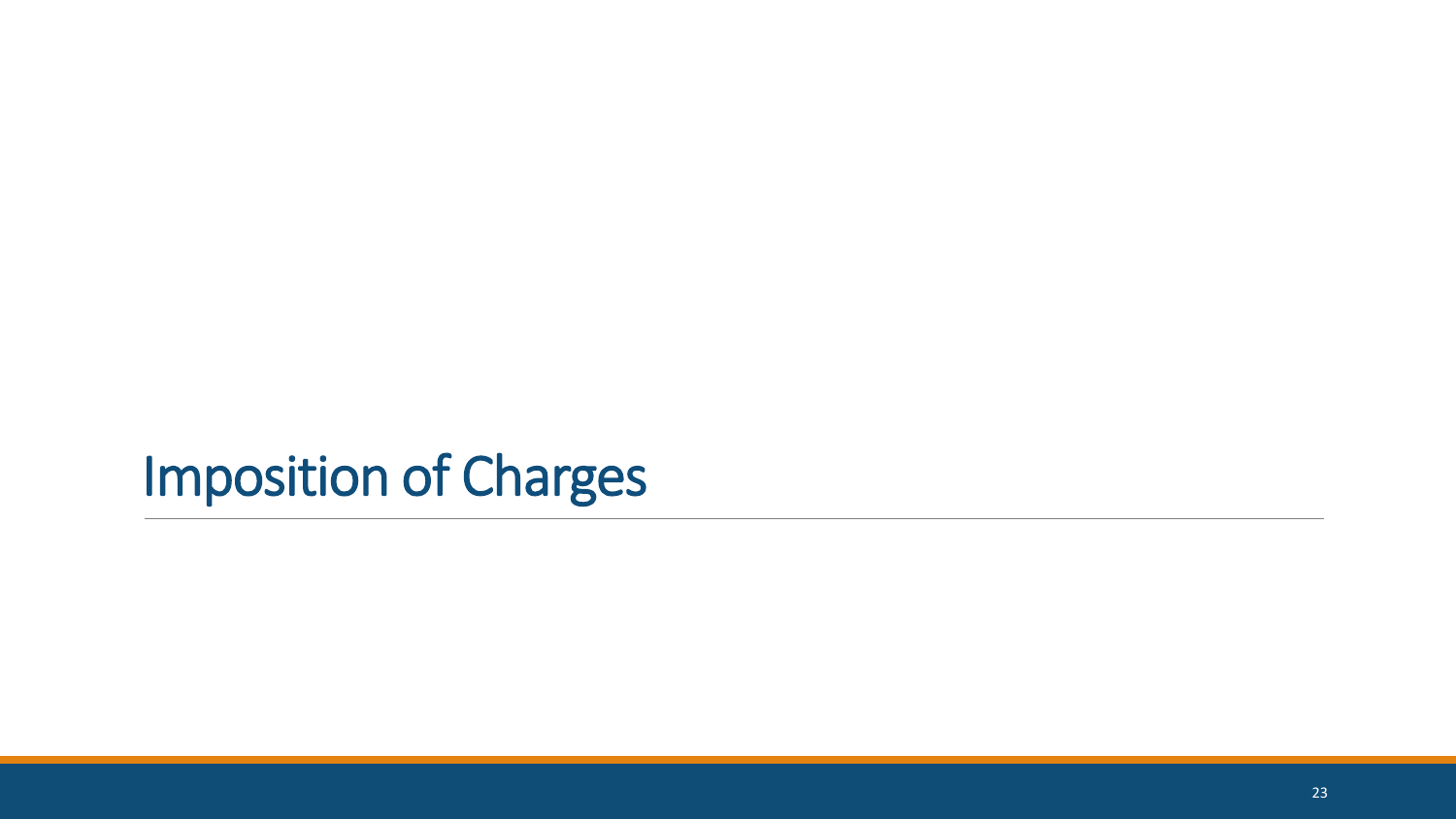# Imposition of Charges

- "Imposition of Charges" describes all activities, policies, and procedures related to assessing RWHAP patient charges as outlined in legislation It's the law!
	- **•** Public Health Service Act Sections 2605(e), 2617(c), and 2664(e)(1)(B)(ii)
	- Based on individual (not family income)
	- Prohibits charges imposed on RWHAP patients with incomes below FPL
	- Requires charges imposed on RWHAP patients with incomes above FPL
	- Established annual caps on charges
- No RWHAP patient shall be denied service due to an individual's inability to pay
- RWHAP statute does not require that agencies turn patients that fail to pay over to debt collection agencies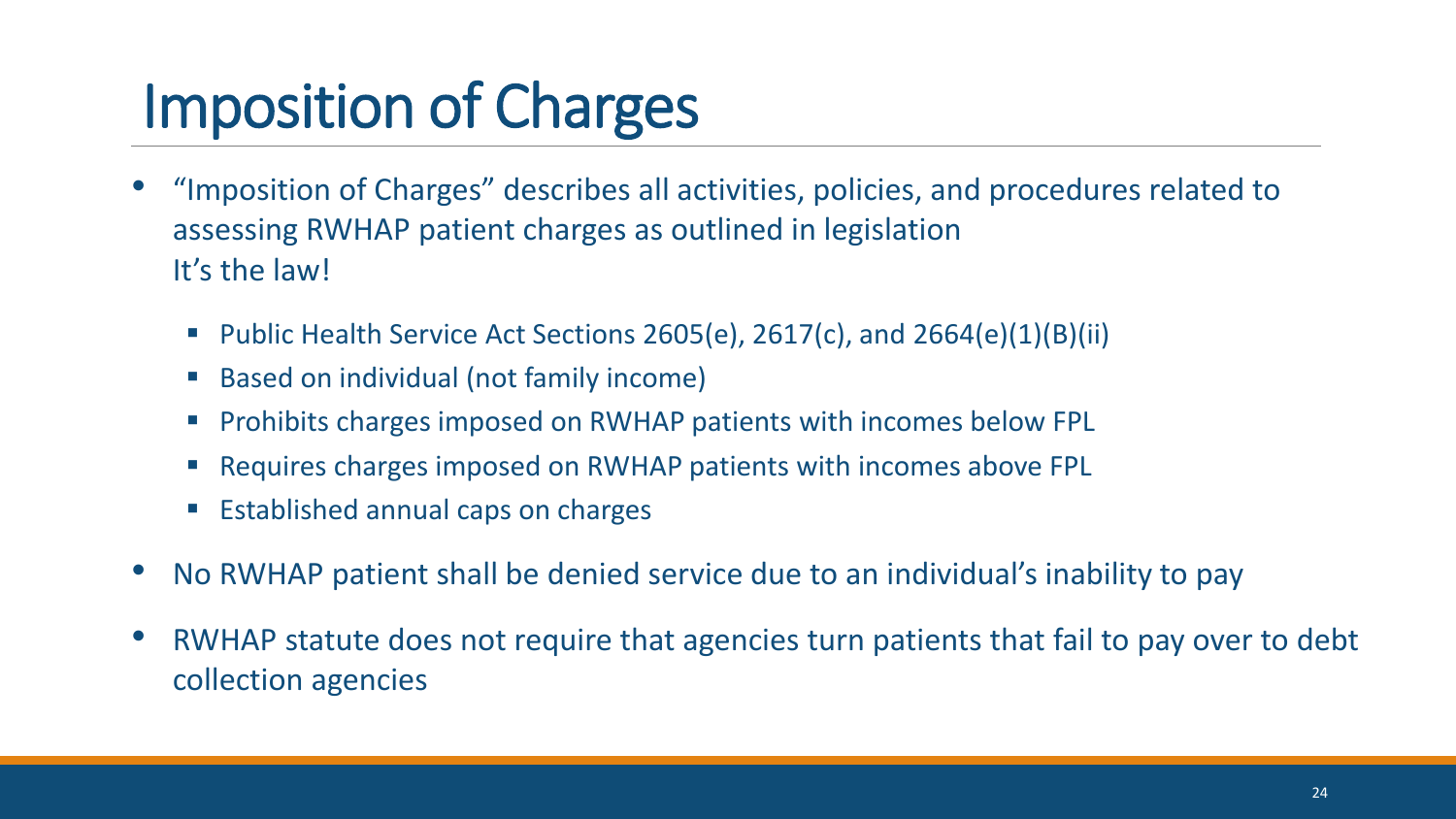## Imposition of Charges - Continued

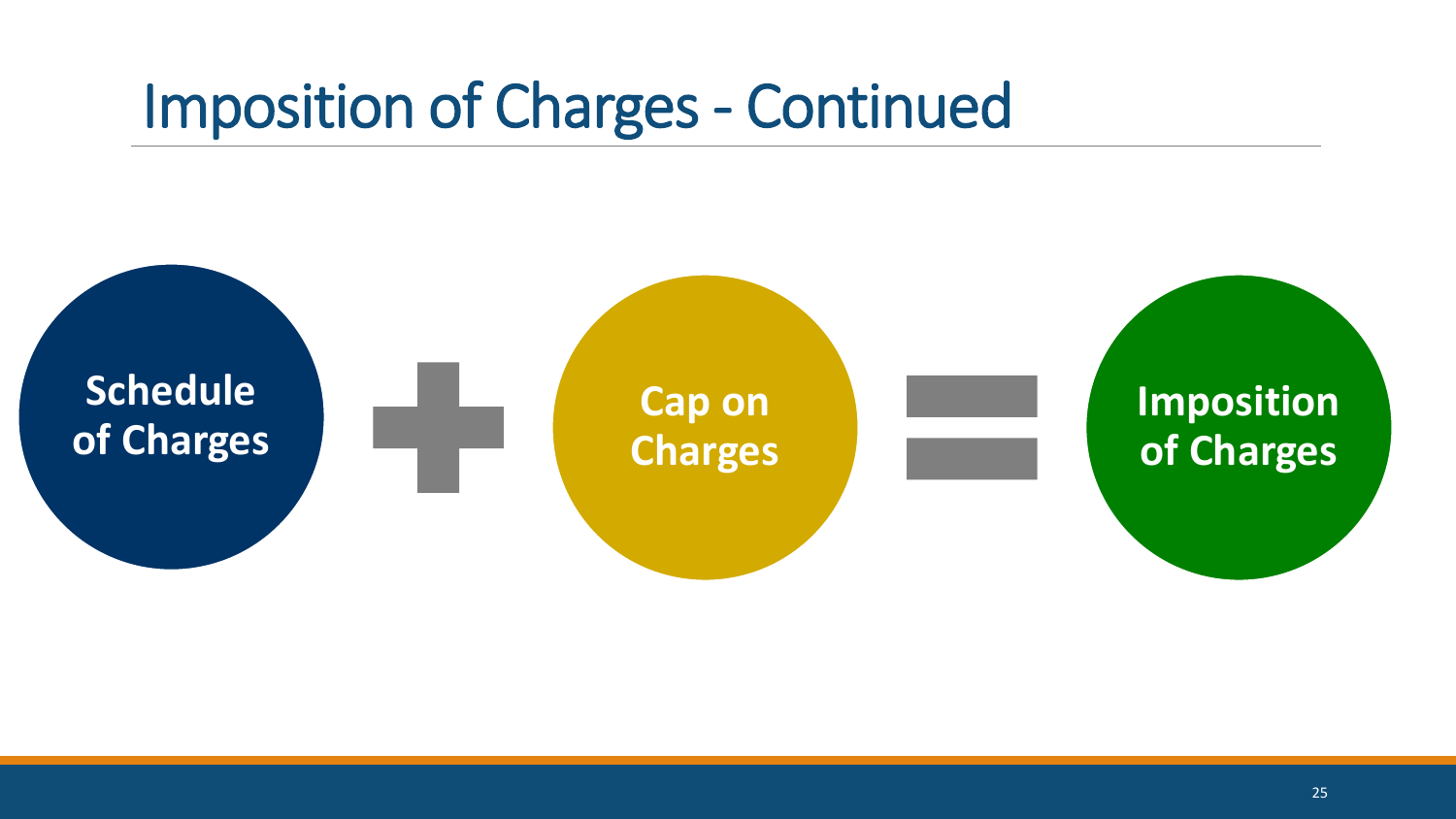## Important Definitions **(1**

- **Fee Schedule:** complete listing of billable services and their associated fees based on locally prevailing rates or charges. *A fee schedule is not a schedule of charges.* A fee schedule is not required by the RWHAP legislation, having one in place is considered a best practice, and is a requirement for Bureau of Primary Healthcare (BPHC) grant recipients
- **Schedule of charges:** fees imposed on the patient for services based on the patient's annual gross income. A schedule of charges may take the form of a flat rate or a varying rate (e.g. sliding fee scale)
- **Nominal Charge:** fee greater than zero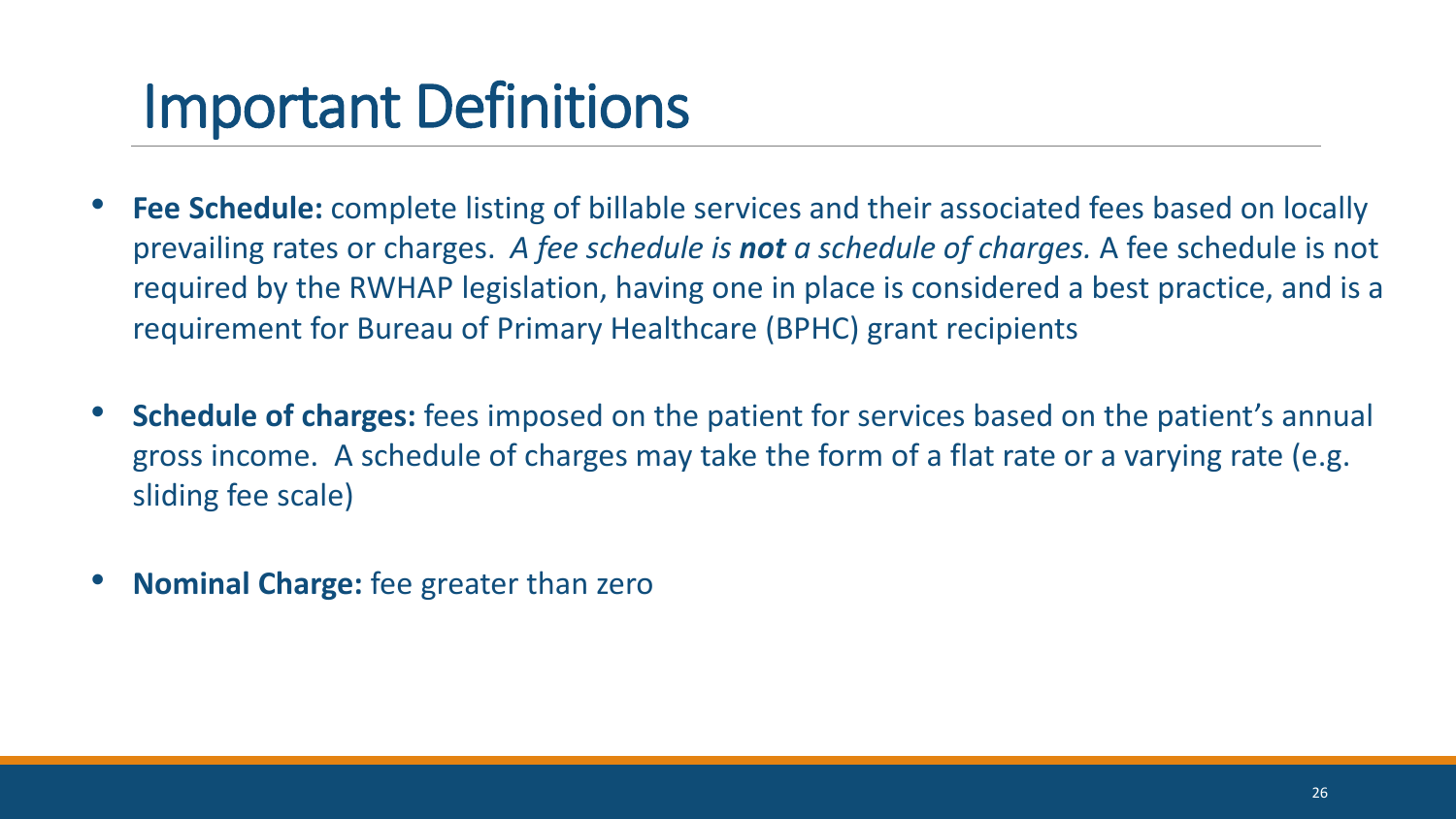## More Important Definitions **(**

- **Cap on charges:** limitation on aggregate charges imposed during the calendar year based on RWHAP patient's annual gross income. All fees are waived once the limit on annual aggregate charges is reached for that calendar year
- **Waiver:** recipients operating as free clinics (e.g. healthcare for the homeless clinics) have the option to waive the imposition of charges on RWHAP patients
	- Only a handful of recipients are operating as free clinics. Therefore, most recipients should be charging RWHAP patients over 100% FPL for services rendered, even if it is only \$1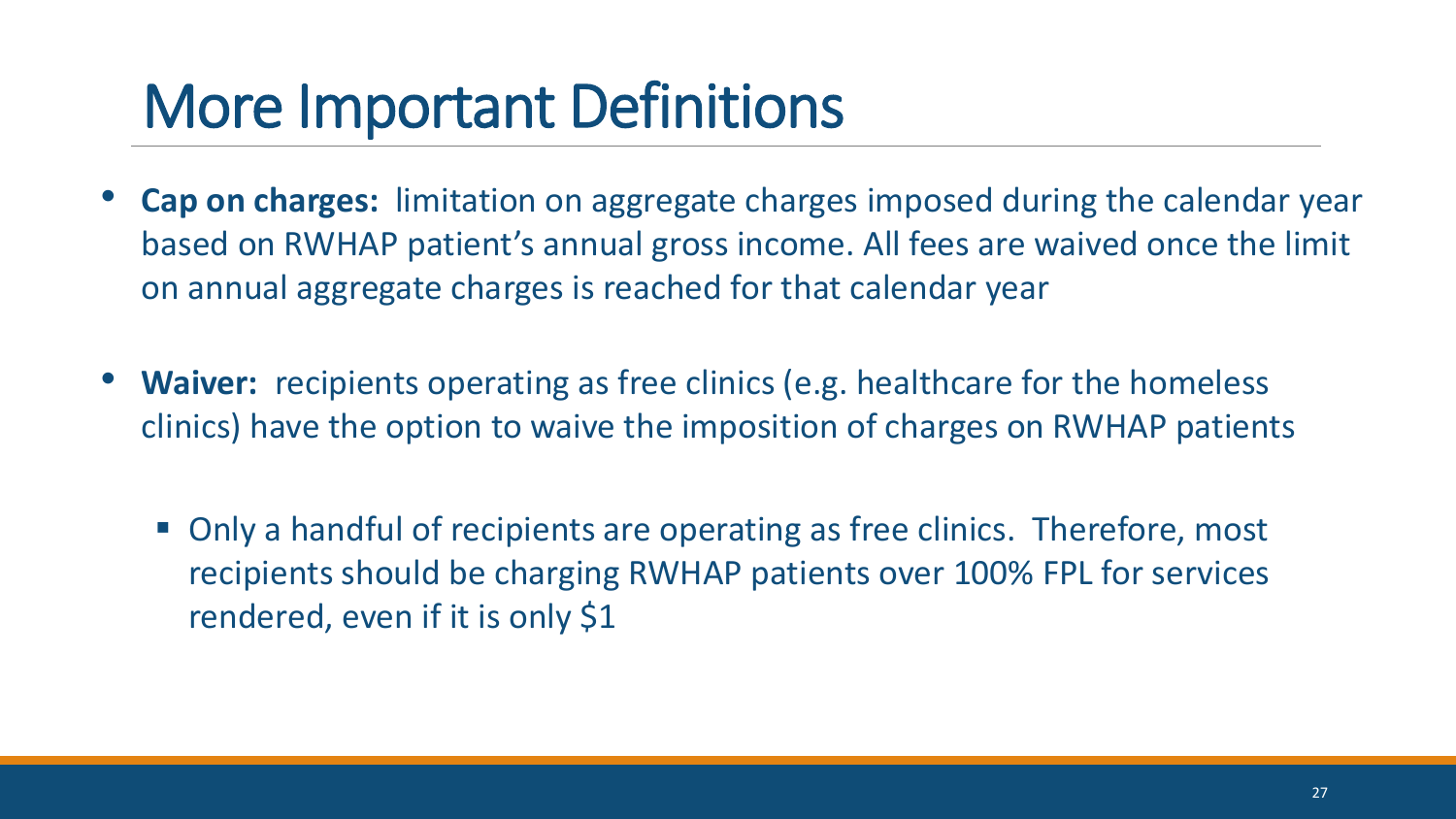## Requirements

#### **Schedule of Charges**

- May not assess a charge on RWHAP patients with incomes at or below 100% FPL
- Must assess a charge on RWHAP patients with incomes above 100% FPL
- The schedule of charges must be publicly available
- Placement on the schedule of charges is based on individual annual gross income

#### **Cap on Charges**

- **L**imitation on aggregate charges imposed during the calendar year based on a RWHAP patient's annual gross income.
- Cap on charges is based on income as a percentage of federal poverty level (FPL):
	- $\blacksquare$  101-200% FPL 5% cap
	- $\blacksquare$  201-300% FPL 7% cap
	- $\sim$  >300% FPL 10% cap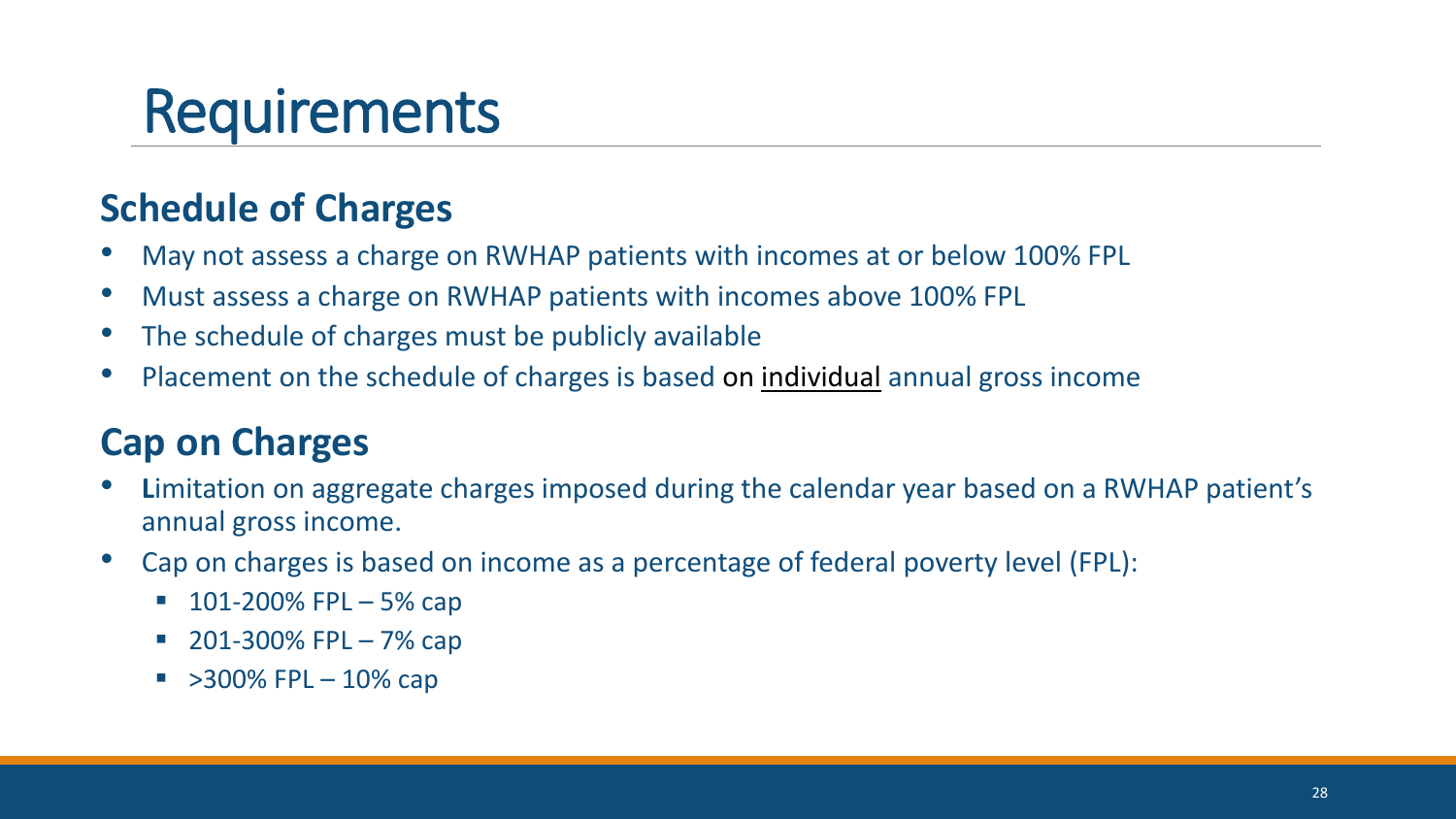## Program Income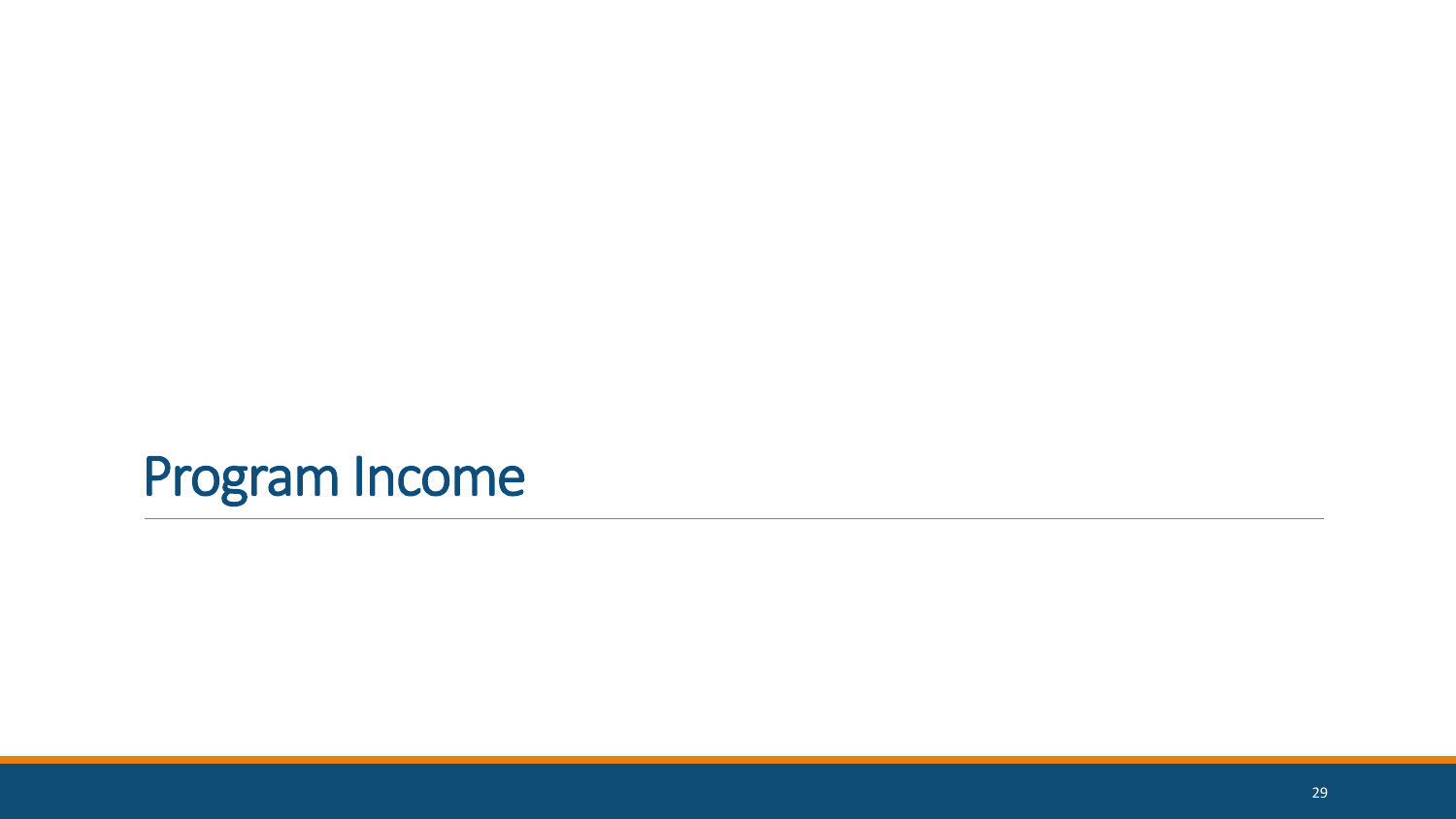### **Program Income- Account for All Resources**

Program income means gross income earned by the non-federal entity that is directly generated by a supported activity or earned as a result of the federal award during the period of performance

#### HRSA HAB must specify the alternative and allowable use of program income on the Notice of Award – ADDITION ALTERNATIVE

PCN #15-03: Clarifications Regarding the Ryan White HIV/AIDS Program and Program Income [https://hab.hrsa.gov/sites/default/files/hab/Global/pcn\\_15-03\\_program\\_income.pdf](https://hab.hrsa.gov/sites/default/files/hab/Global/pcn_15-03_program_income.pdf)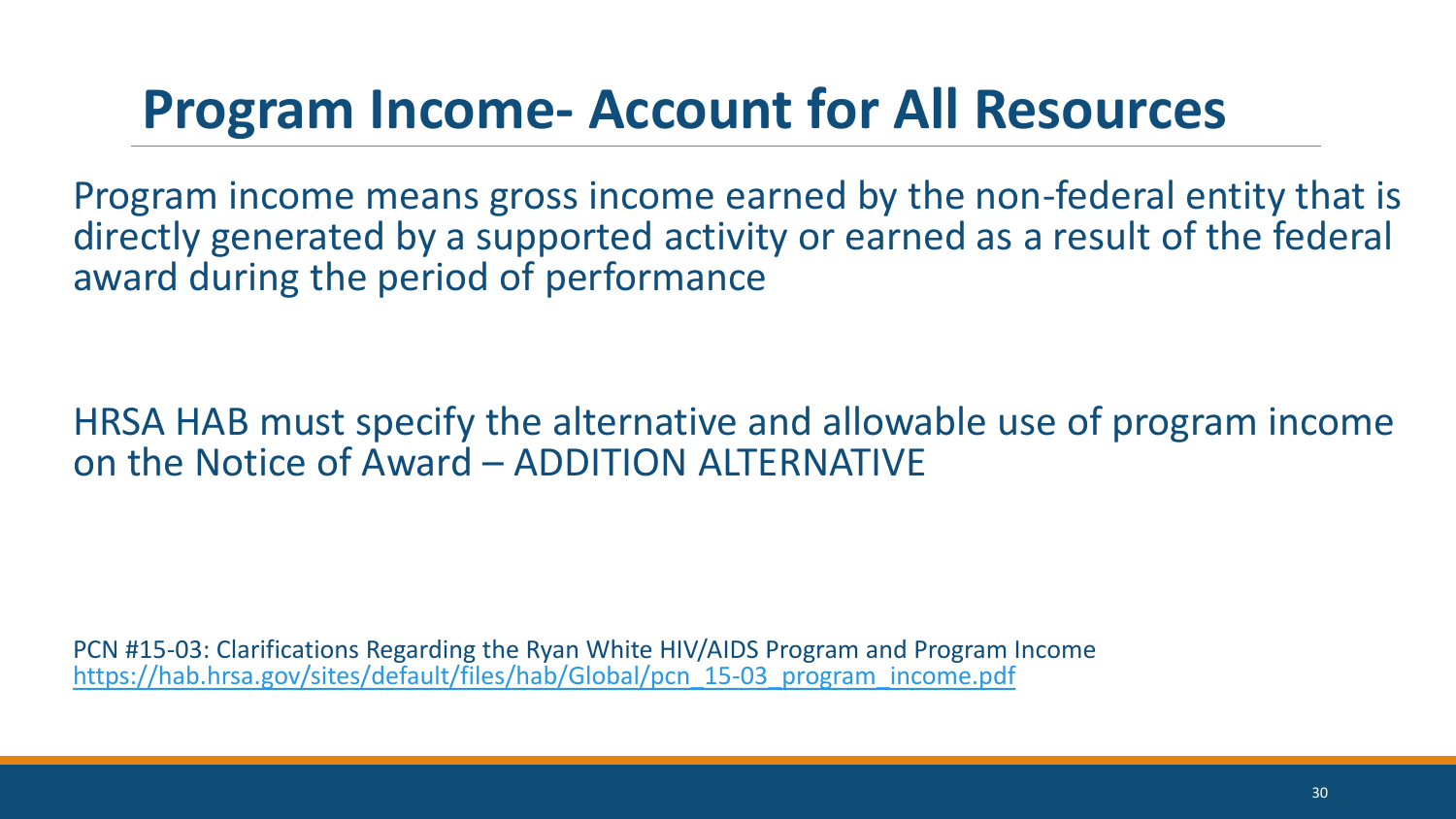### **Program Income— 340B Drug Pricing Program**

What is 340B generated revenue?

Third party reimbursement

- the 340B purchase price + dispensing cost
- = Program income

Is the difference between the purchase price and the third party reimbursement program income?

Yes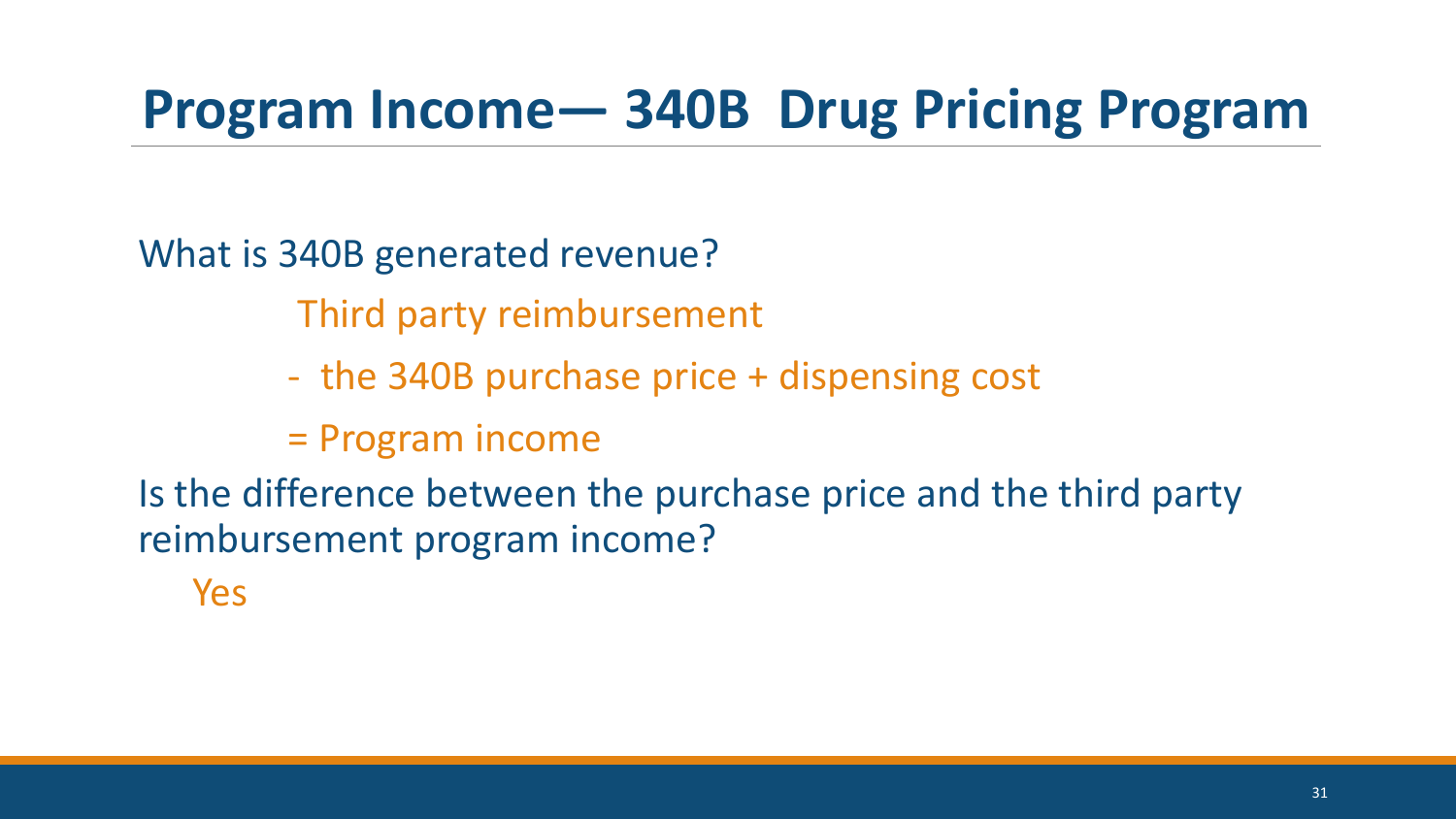### **Program Income--45 CFR § 75.307(e)**

- Recipients are required to track and report all sources of service reimbursement as program income on the annual Federal Financial Report (FFR) and in annual data reports. All program income earned must be used to further the objectives of the RWHAP
- Additionally, it is the responsibility of the recipient to monitor subrecipients' program income to assure it is being tracked and used for core, support and administration services. Subrecipients should retain program income for "additive" use within their own programs. Consequently, program income earned by subrecipients should not be reported on the recipient's FFR

https://hab.hrsa.gov/sites/default/files/hab/Global/pcn15- 03programincome.pdf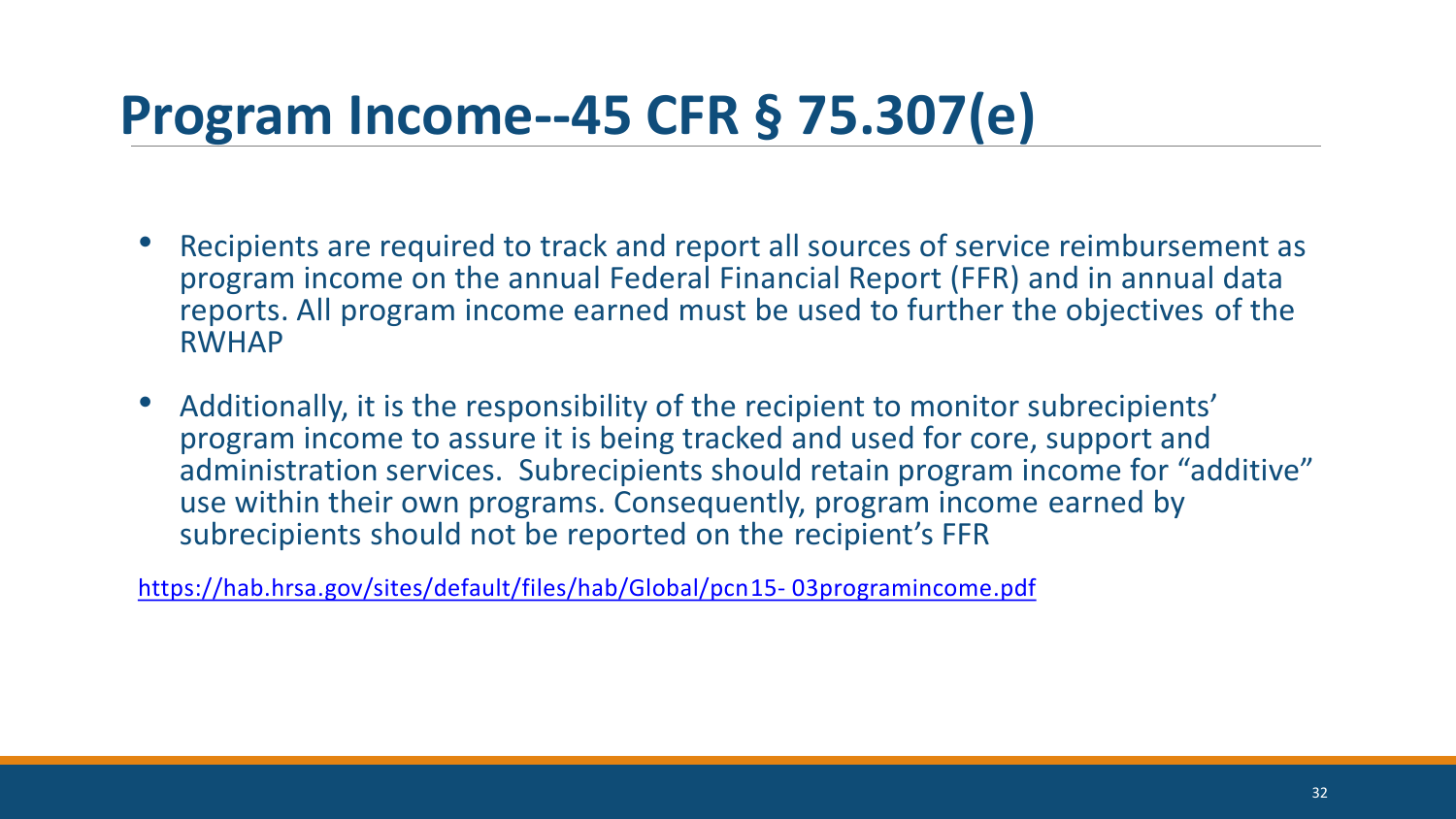## **Financial Management Systems**

Standards for Financial Management System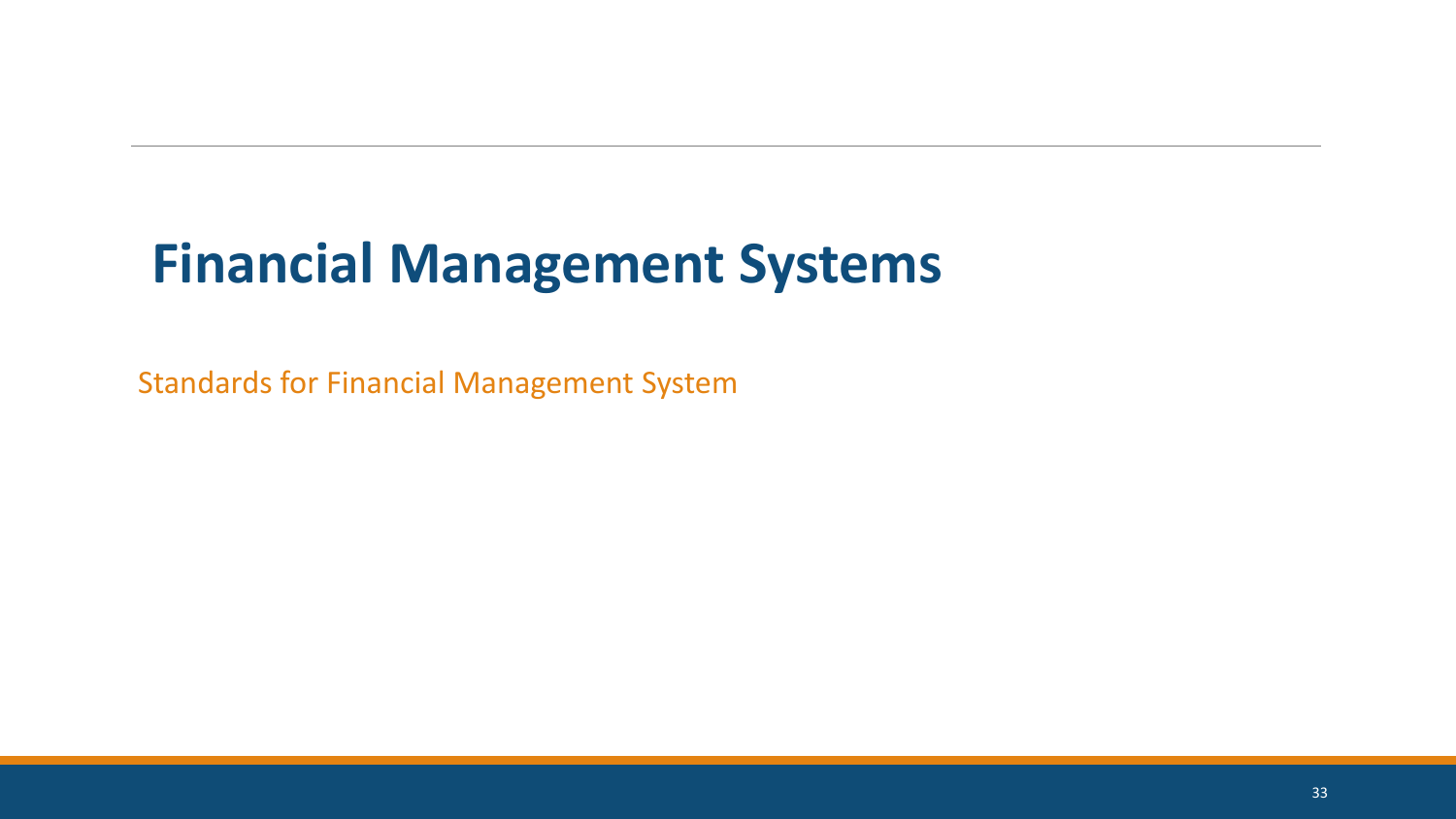### Financial Management Systems

#### **45 CFR 75.302 - Financial management and standards for financial management systems**

- Identify and track funds received and expended
- Provide accurate, current, and complete financial results
- Compare actual expenditures with budgets
- Have documentation to support expenditures
- Have adequate internal controls, including establishing and maintaining written procedures (§75.303)
- Have adequate subrecipient monitoring and management (§75.351-353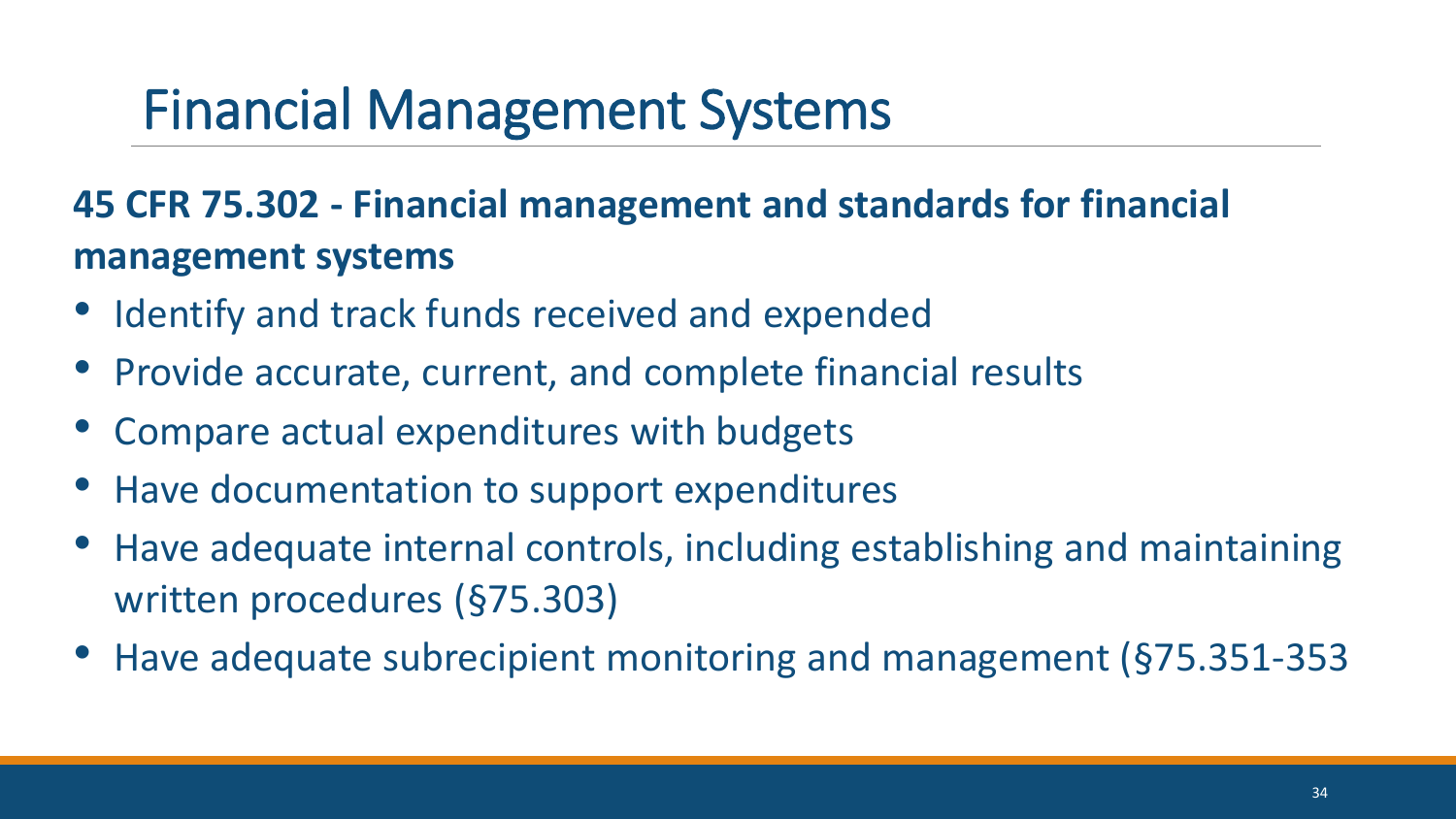## Financial Management Systems - Continued

#### **RWHAP Part B recipients must establish standards, policies, procedures and systems at recipient and subrecipient levels for**

- Financial Policies and Procedures
- Recipient and subrecipient documentation requirements
- Processes and timeframes for payment/reimbursement
- **<b>EXPRO** Processes to track all funds using general accounting practices, including income and **expenses pertaining to the RWHAP Part B Program**
- **Processes to track expenditures by each component of the RWHAP B X07 Award (RWHAP Part B base, RWHAP ADAP base, RWHAP ADAP supplemental, Emerging Community or EC, MAI)**
- **Processes to track expenditures by category – administration, clinical quality management, core and support services**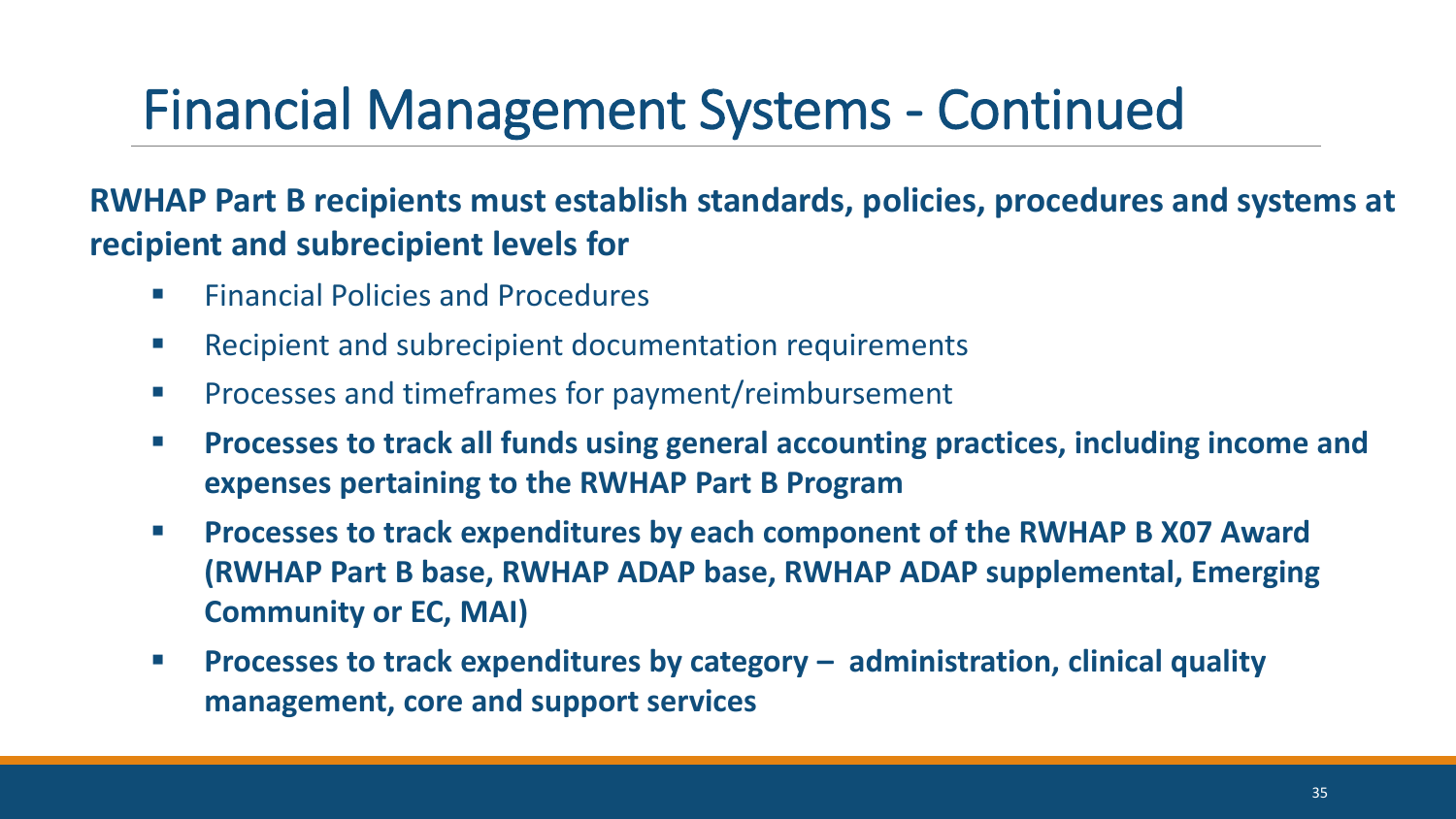### COST PRINCIPLES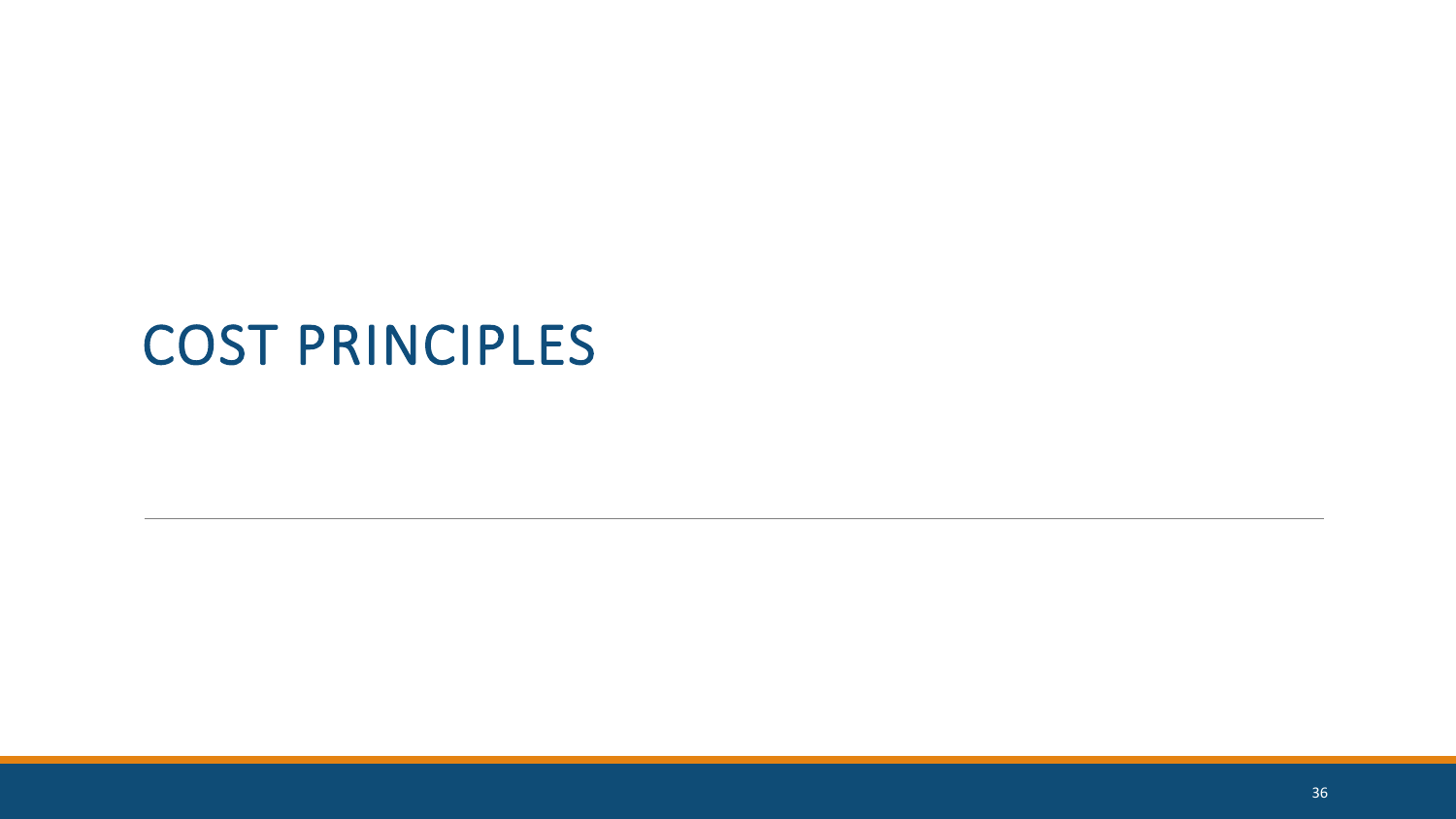### Cost Principles

Subpart E of 45 CFR 75 establishes principles for determining the allowable costs incurred by non-federal entities under federal awards

- **Allowable §75.403**
	- Conformance with limitations and exclusions contained in the terms and conditions of award
- **Allocable §75.405**
	- Goods or services are chargeable or assignable to a specific grant, function, department, or other component (i.e., cost objective) in accordance with the relative benefits received or other equitable relationship
	- Allocable to grant if
		- $\checkmark$  incurred to advance work under grant
		- $\checkmark$  benefits both grant and other work of organization, or
		- $\checkmark$  is necessary to overall operation of the organization and is assignable (at least in part) to the grant.
- **Reasonable §75.404**
	- In its nature or amount, cost does not exceed that which would be incurred by a prudent person under the circumstances prevailing at the time the decision was made to incur the cost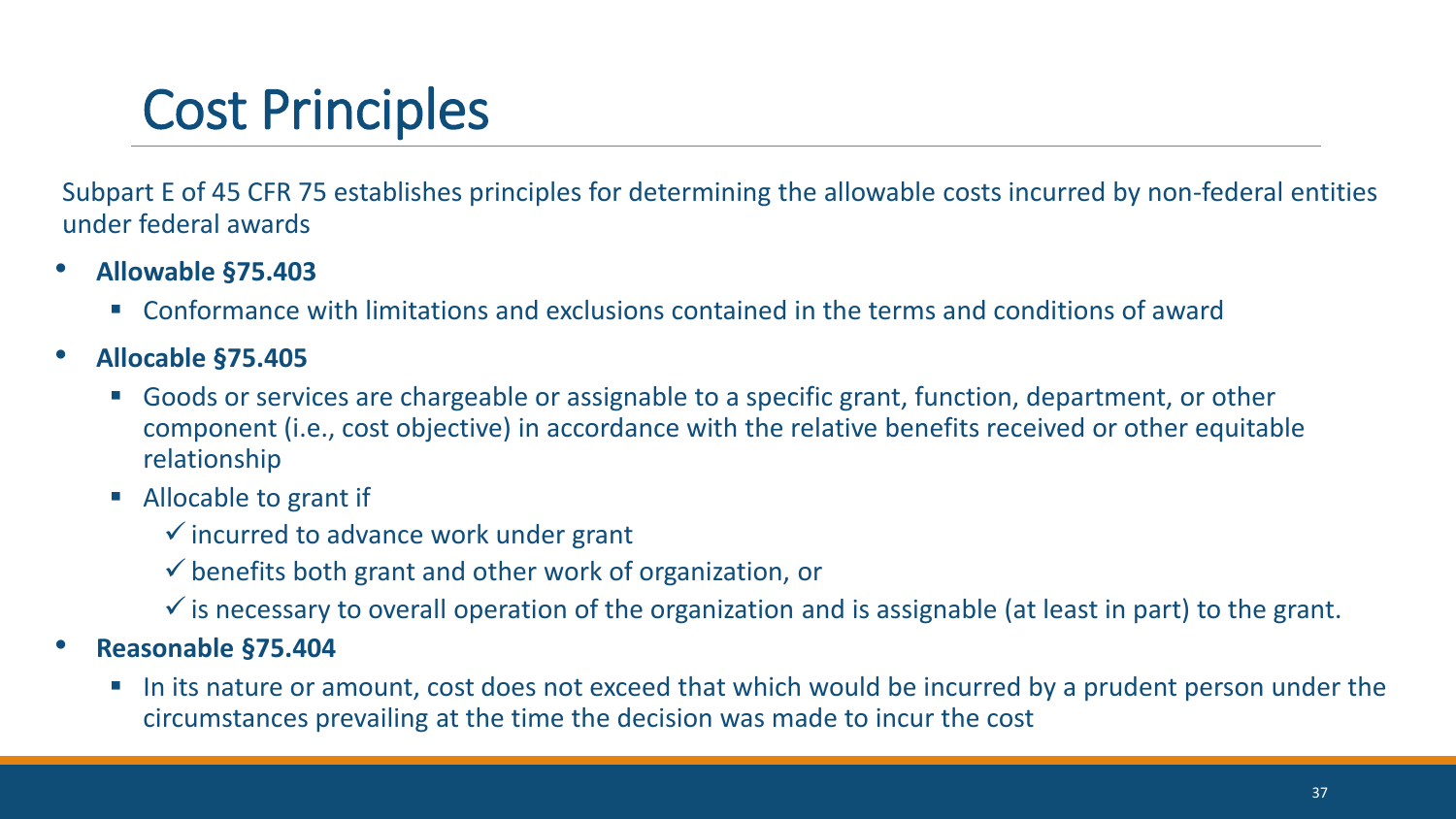### UNIT COST

#### TOOL FOR TESTING COST PRINCIPLES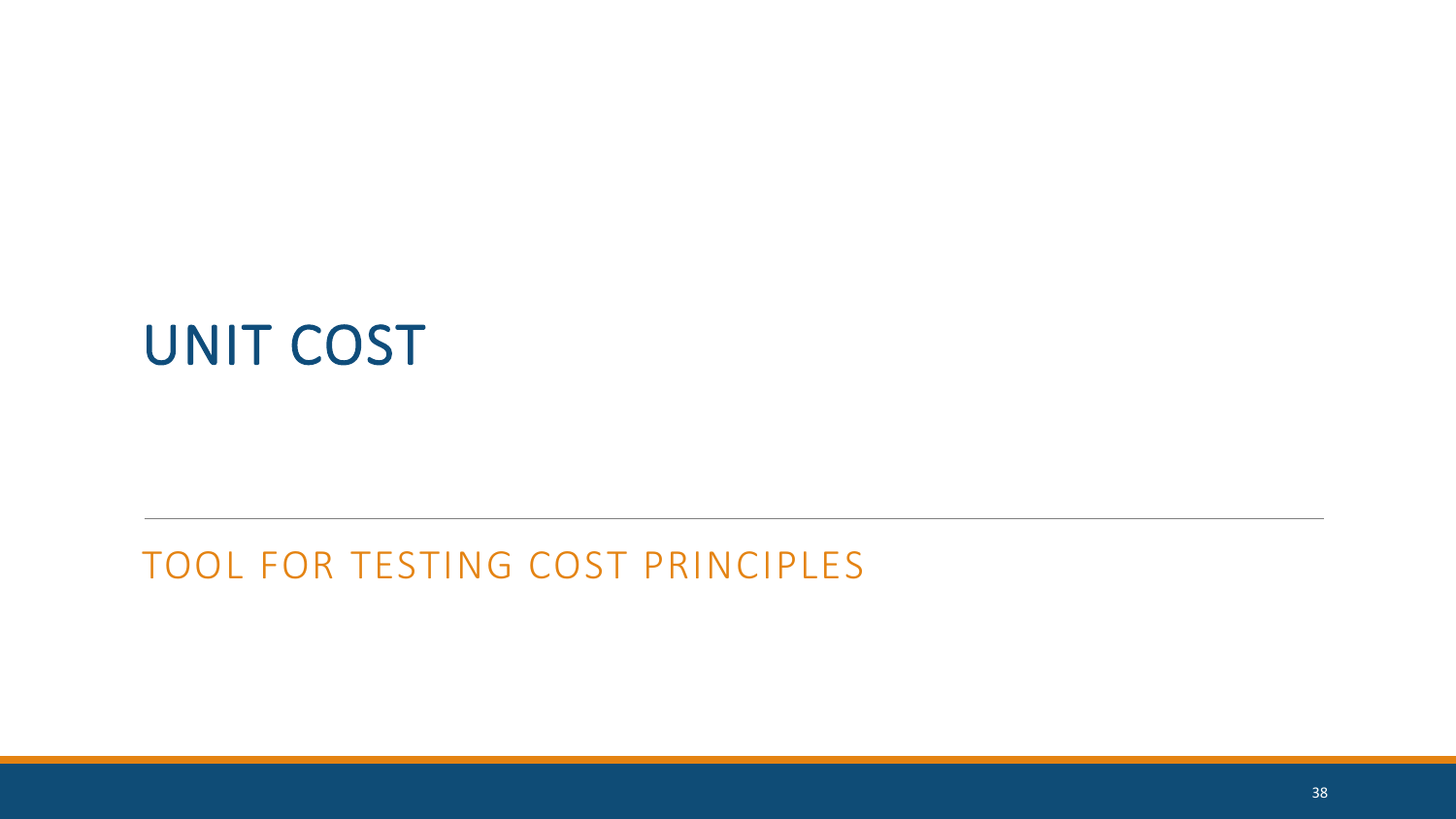### Unit Cost – Process

#### *The process of determining Unit Cost has five basic steps*

- 1. Define the exact unit of service
- 2. Count the total number of units in a given time period
- 3. Determine the direct and indirect expenses of producing a unit of service
- 4. Add the components of full cost for the same time period
- 5. Divide the full cost by the total number of service units to arrive at the average cost during a particular time period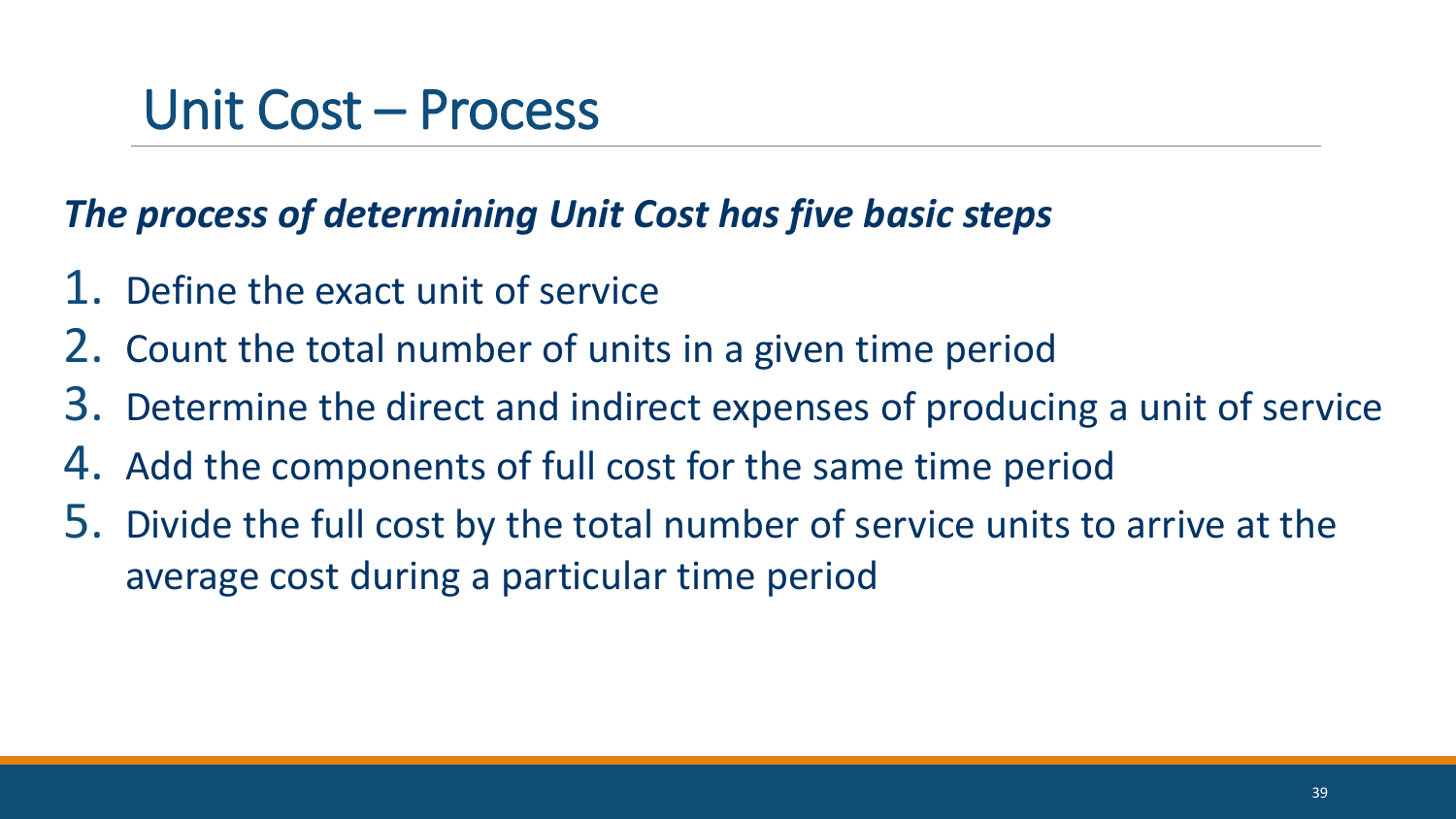### Unit Cost Step 1: Define the exact unit of service

- **No industry standard which makes services difficult to define**
- **The unit can be defined by**
	- ✓Identifying the services
	- ✓Using HRSA guidance, industry and historical information to define the non-medical unit
	- ✓Using an effective and realistic unit service methodology oExample: the number of visits or a certain amount of time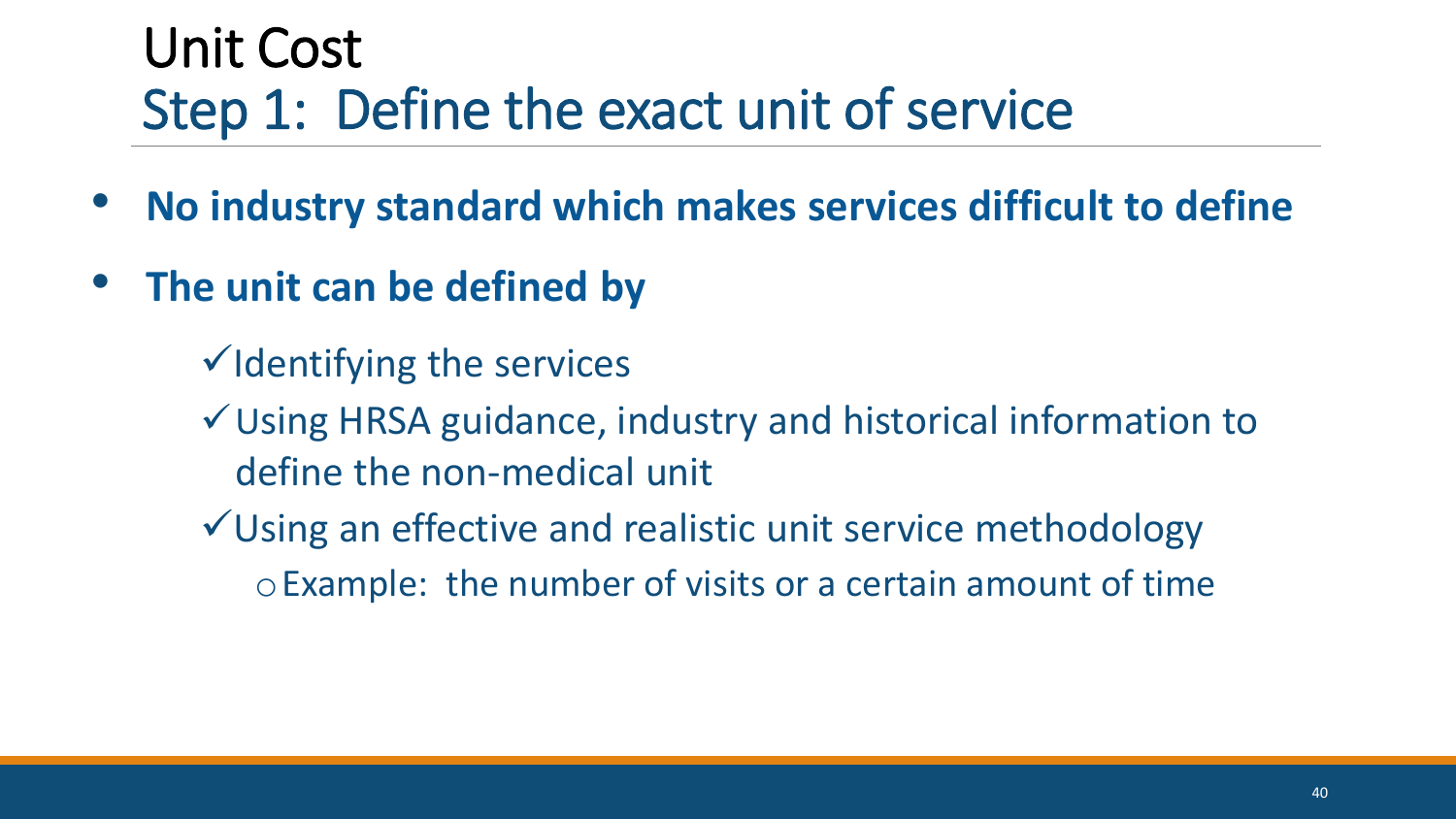### Unit Cost Step 2: Count Total Number of Units in Specific Time Period

### • **Assess agency data collections capabilities**

- Is there an automated information system based on client's records with total number of services provided?
	- ❖Patient Management System
	- ❖Electronic Health Record (EHR)
	- ❖CAREWare
- **If manual system is used, there is a need to have logs, appointment** schedules, etc.
- **Select a specific report time period**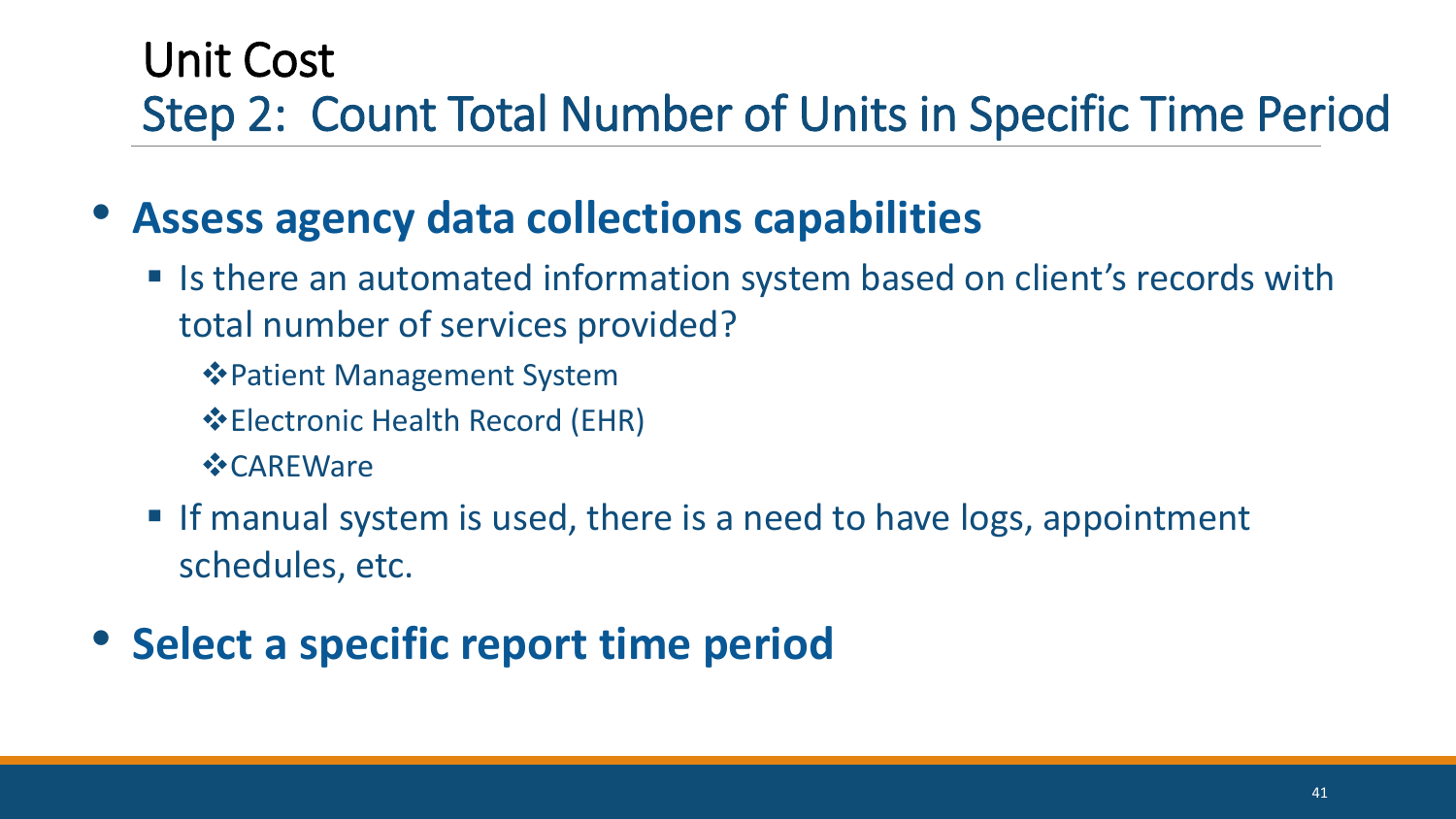### Unit Cost Step 3: Determine Direct and Indirect Cost

- **Other side of the unit cost equation is determining the full cost of the service** 
	- Fixed Costs
	- Overhead costs
	- Variable costs
	- **Direct material costs**
	- **Direct labor cost**

### • **Divide the cost into direct and indirect**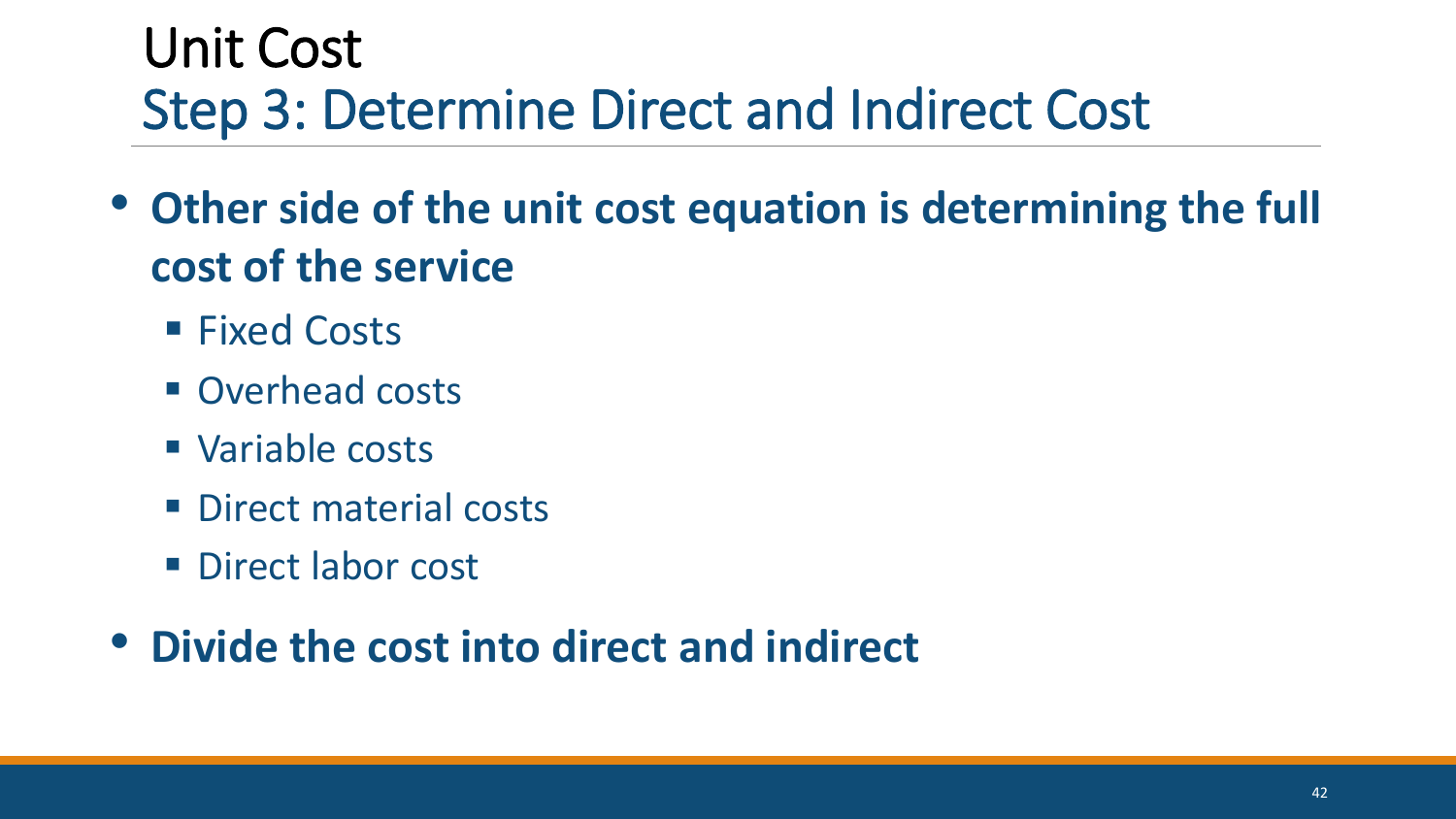### Unit Cost Step 4: Determine Full Cost of Service

- **Full cost includes all of the expenses which are directly and indirectly necessary to provide the service**
	- Definition includes

**Direct + Indirect Cost = Total operational/service cost Direct and Indirect cost + Depreciation + Validation of donated goods and services = FULL COST**

■ Same time period of data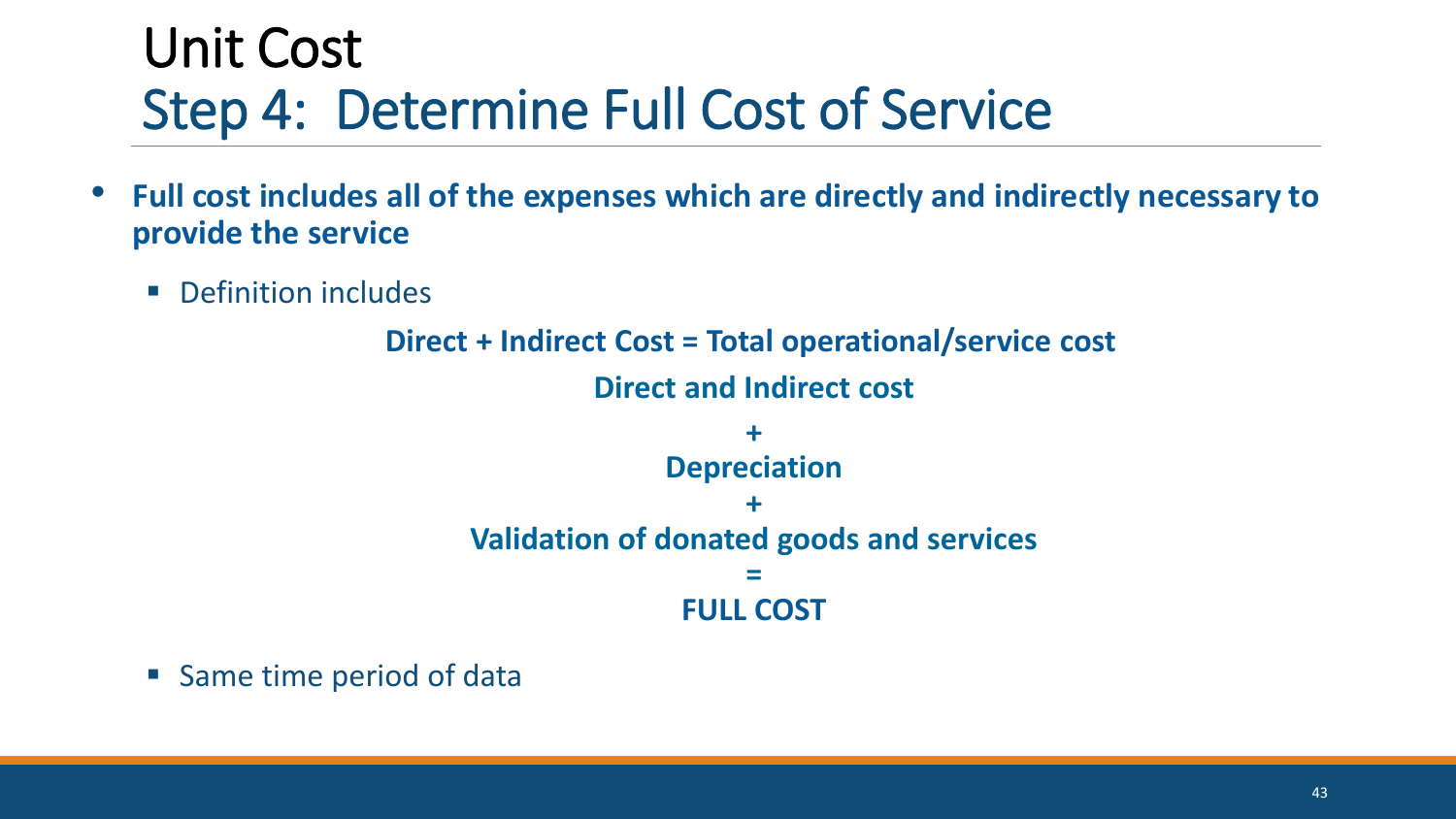### Unit Cost Step 5: Average Unit Cost

• Divide the full cost by the total number of service units to arrive at the average cost during a particular time period

- The Unit Cost Formula is determined by dividing the total allowable costs by the total number of units provided
- Allowable Direct and Indirect Costs of Service Service Category Units of Service as defined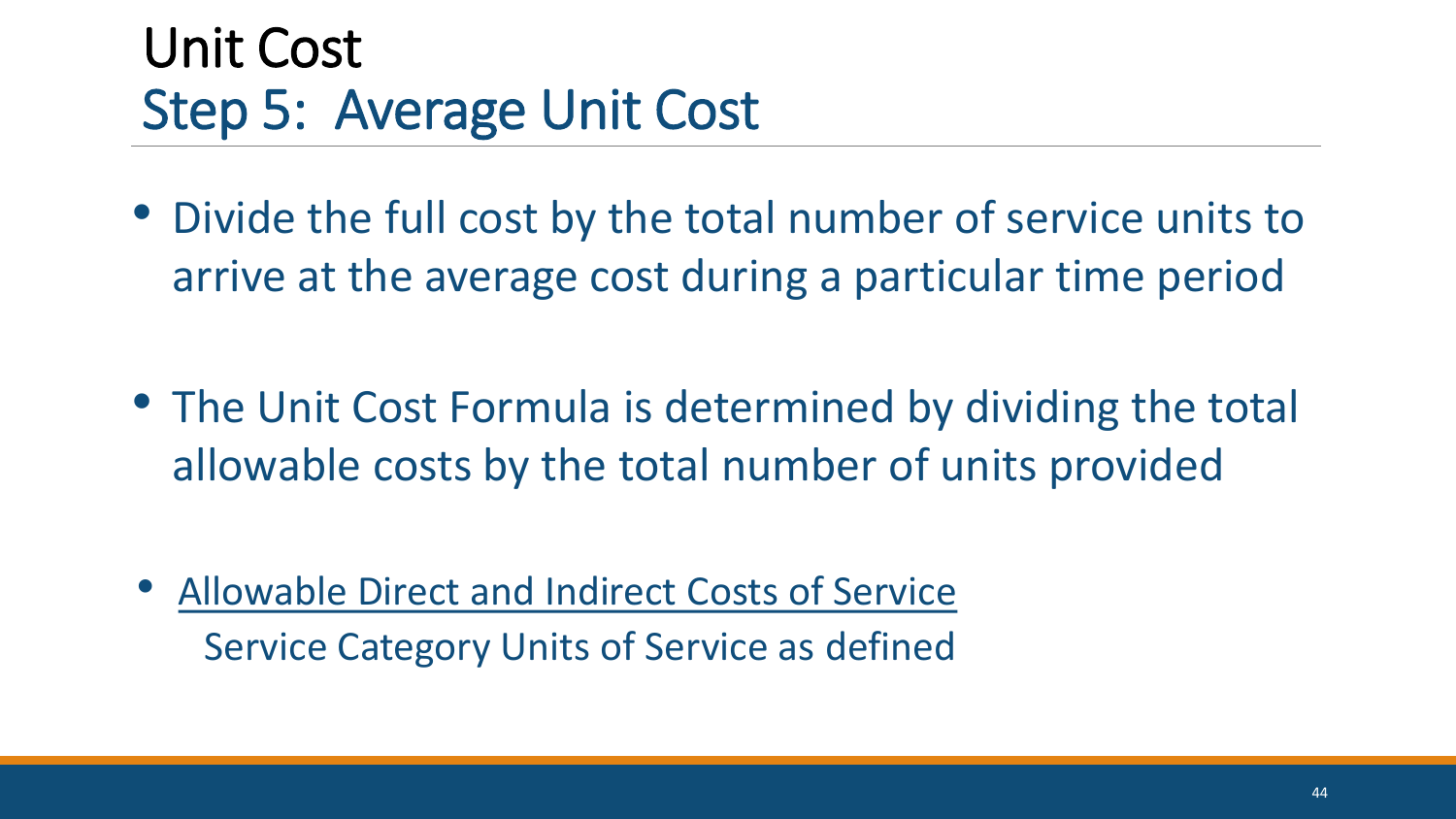### Unit Cost – When Federally Funded

### **Determining the full cost of the service funded with federal dollars**

- **45 CFR 75.301 must be taken in consideration**
	- "In accordance with above mentioned standard information collections, and when applicable, recipients must also provide cost information to demonstrate reasonableness and cost effective practices (*e.g.,* through unit cost data)."
- **Principles that apply**
	- Cost Principles 45 CFR 75, Subpart E
	- RWHAP administration definition and limitations PHS
	- Other applicable cost principles, i.e., accorded equal treatment when using an allocation methodology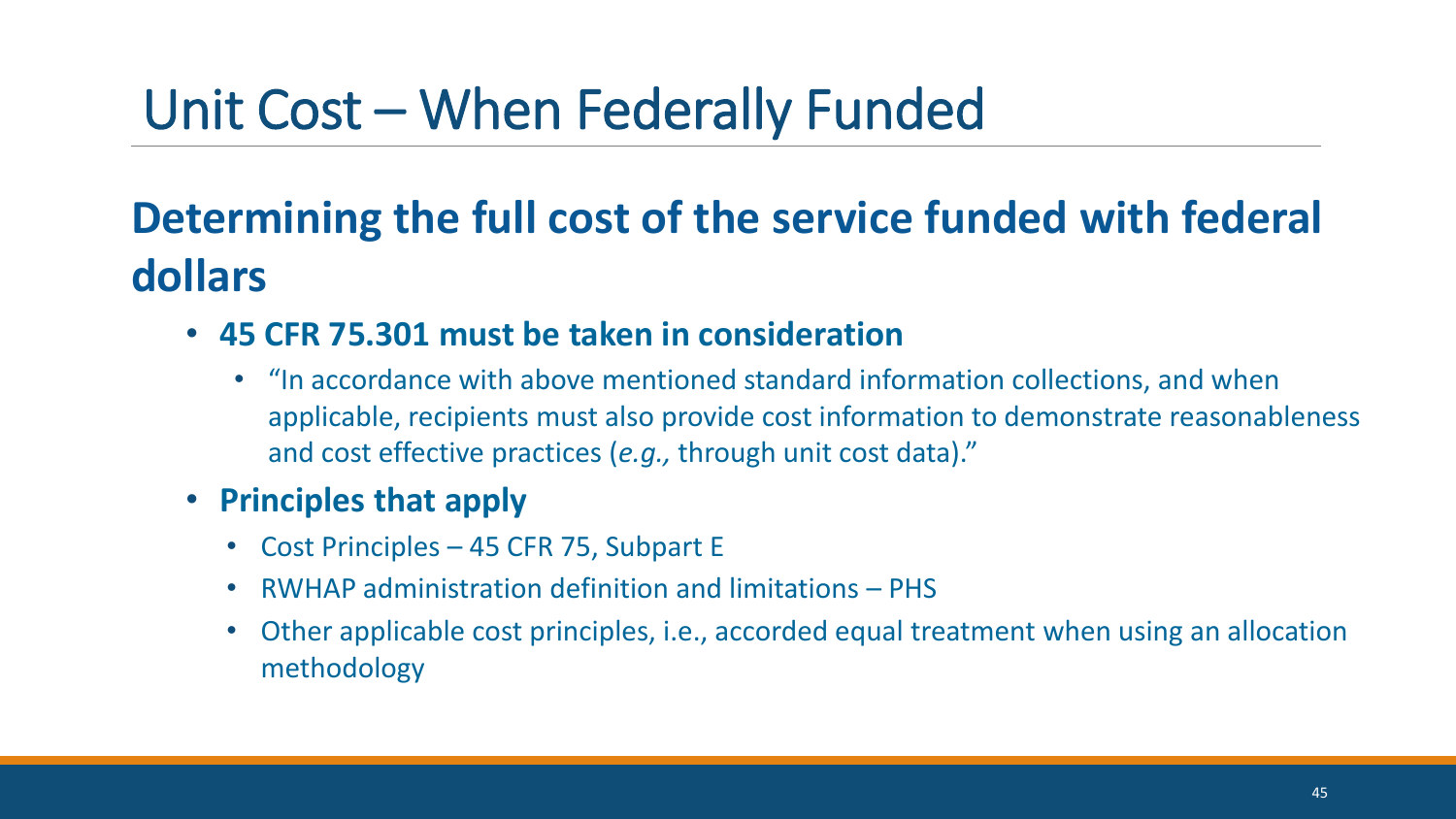### **Unit Cost – Exercise – Yes "or" No What is a unit cost ?**

Unit cost is the amount of money that it cost a company to produce one article?

Unit cost and unit price are related but not the same thing ?

Unit Cost can be use to assess the reasonableness of the payment ?

Medicare, Medicaid, physician practices use cost to established their service fees/charges ?

In manufacturing the fixed manufacturing overhead costs subtracted are from total cost ?

Is the average expense per client the same as the average unit cost ?

Unit cost relates to the agency funding source ?

Unit cost is not an estimate but the exact cost of the service ?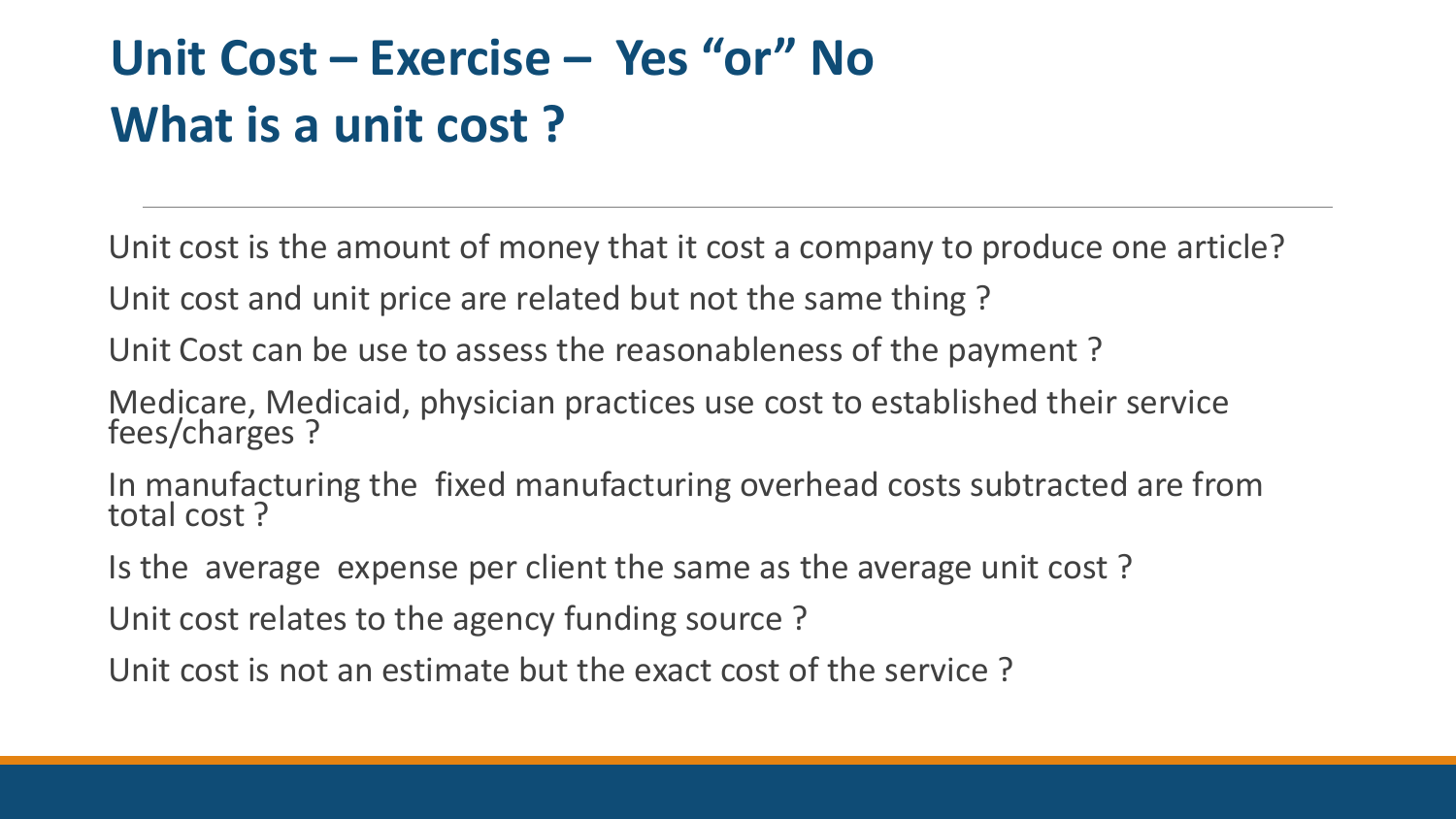### SUBRECIPIENT MONITORING

#### WHAT DOES HRSA EXPECT AND WHERE DO I START?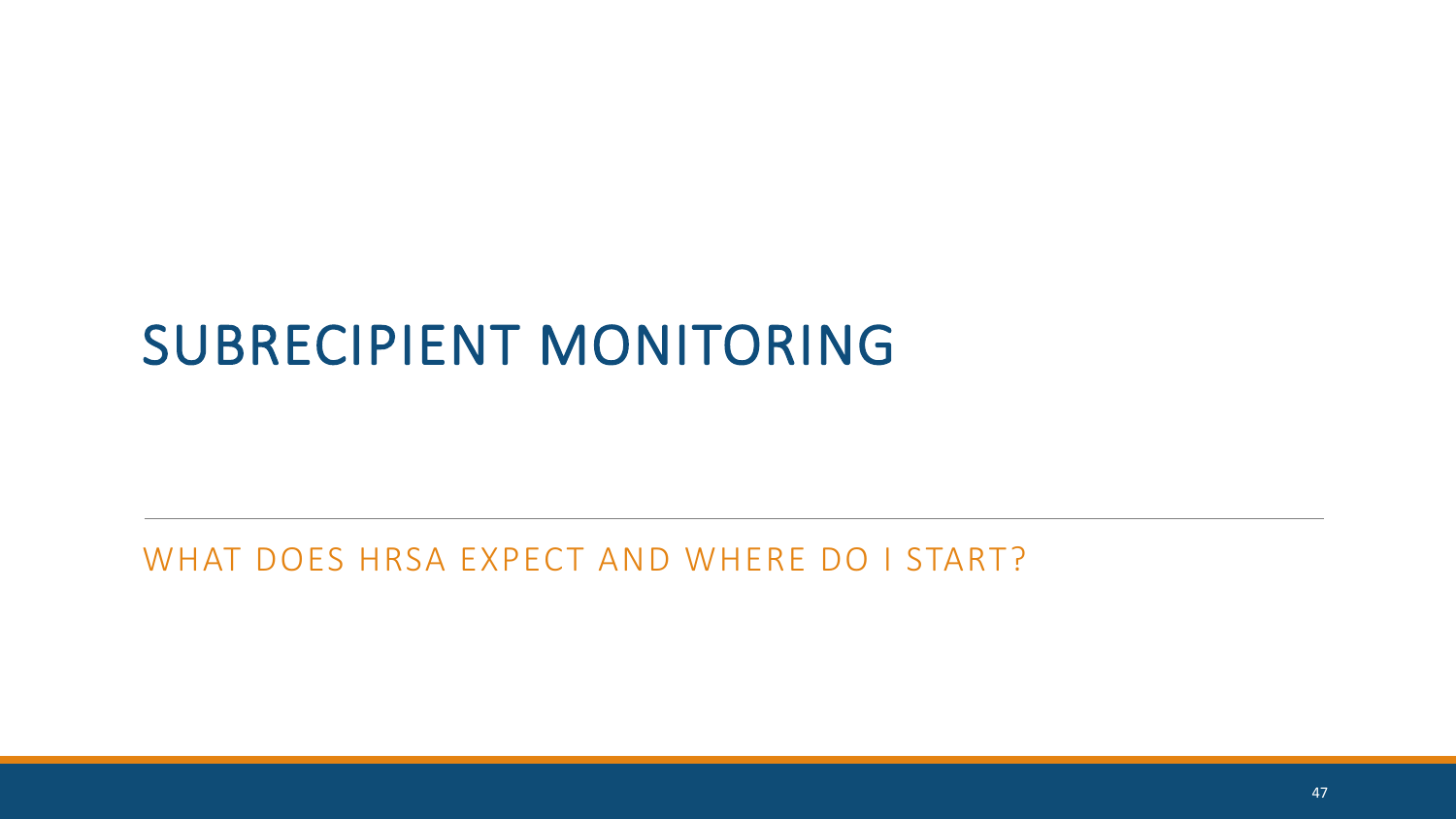### Subrecipient Fiscal Monitoring

### **Subrecipient vs. Contractor**

- Subrecipient carries out programmatic activities to meet the goals and objectives of the funded project
- Contractor provides goods and services within normal business operations for the benefit of the recipient (ancillary to the operation of the federal program)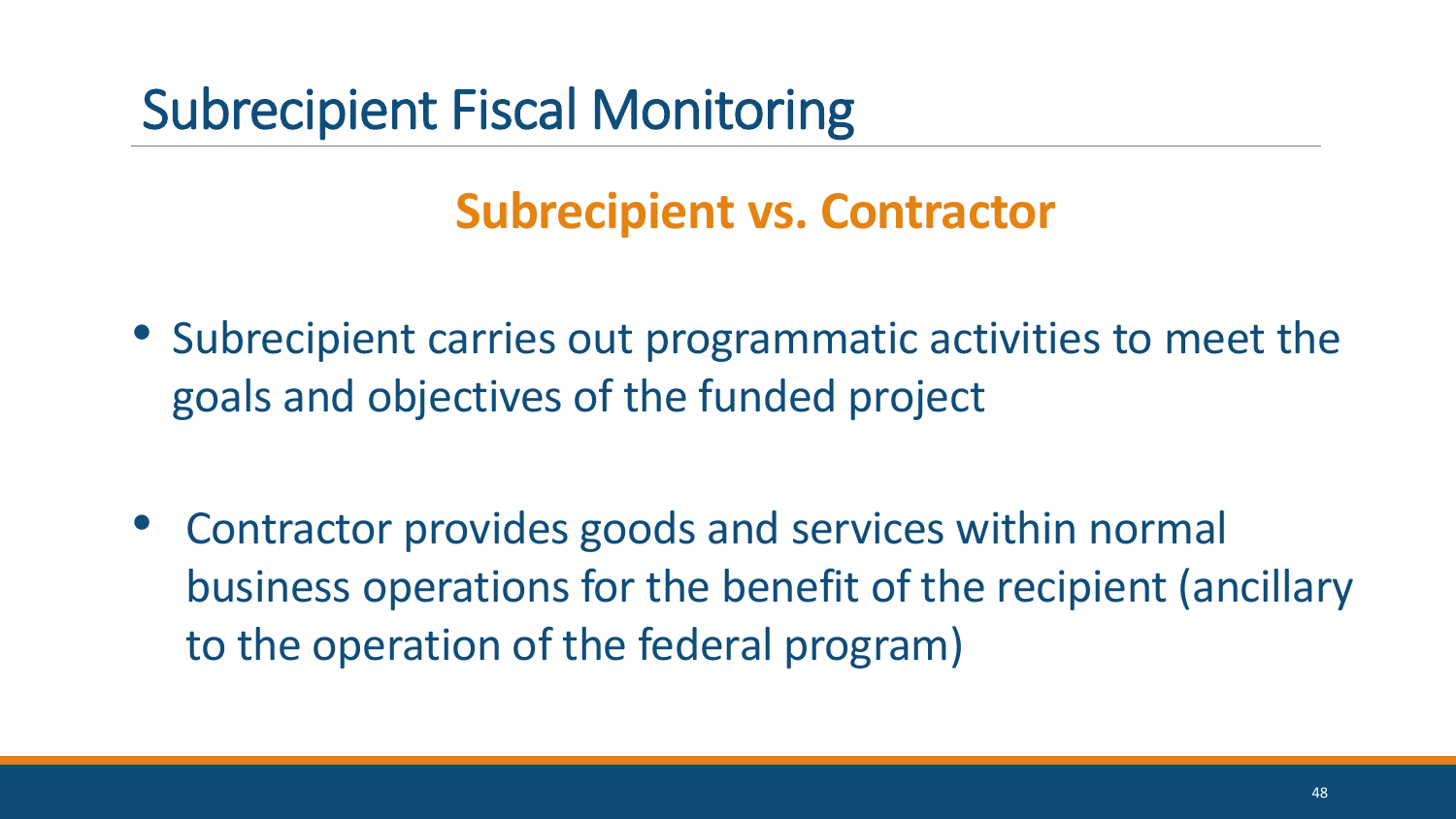# Subrecipient "or" Contractor

| <b>Subrecipient</b>                                                                                                                                                                             | <b>Yes</b> | <b>No</b> |
|-------------------------------------------------------------------------------------------------------------------------------------------------------------------------------------------------|------------|-----------|
| Able to determine who is eligible to receive Ryan White HIV/AIDS<br>Program (RWHAP) assistance?                                                                                                 |            |           |
| Has its performance measured in relation to whether objectives of the<br>RWHAP are met?                                                                                                         |            |           |
| Responsible for programmatic decision making?                                                                                                                                                   |            |           |
| Responsible for adherence to programmatic and fiscal requirements<br>specified in the RWHAP Part B grant?                                                                                       |            |           |
| Using the funds to provide core medical or support services to low-<br>income people living with HIV (PLWH), as opposed to providing goods or<br>services for the benefit of your organization? |            |           |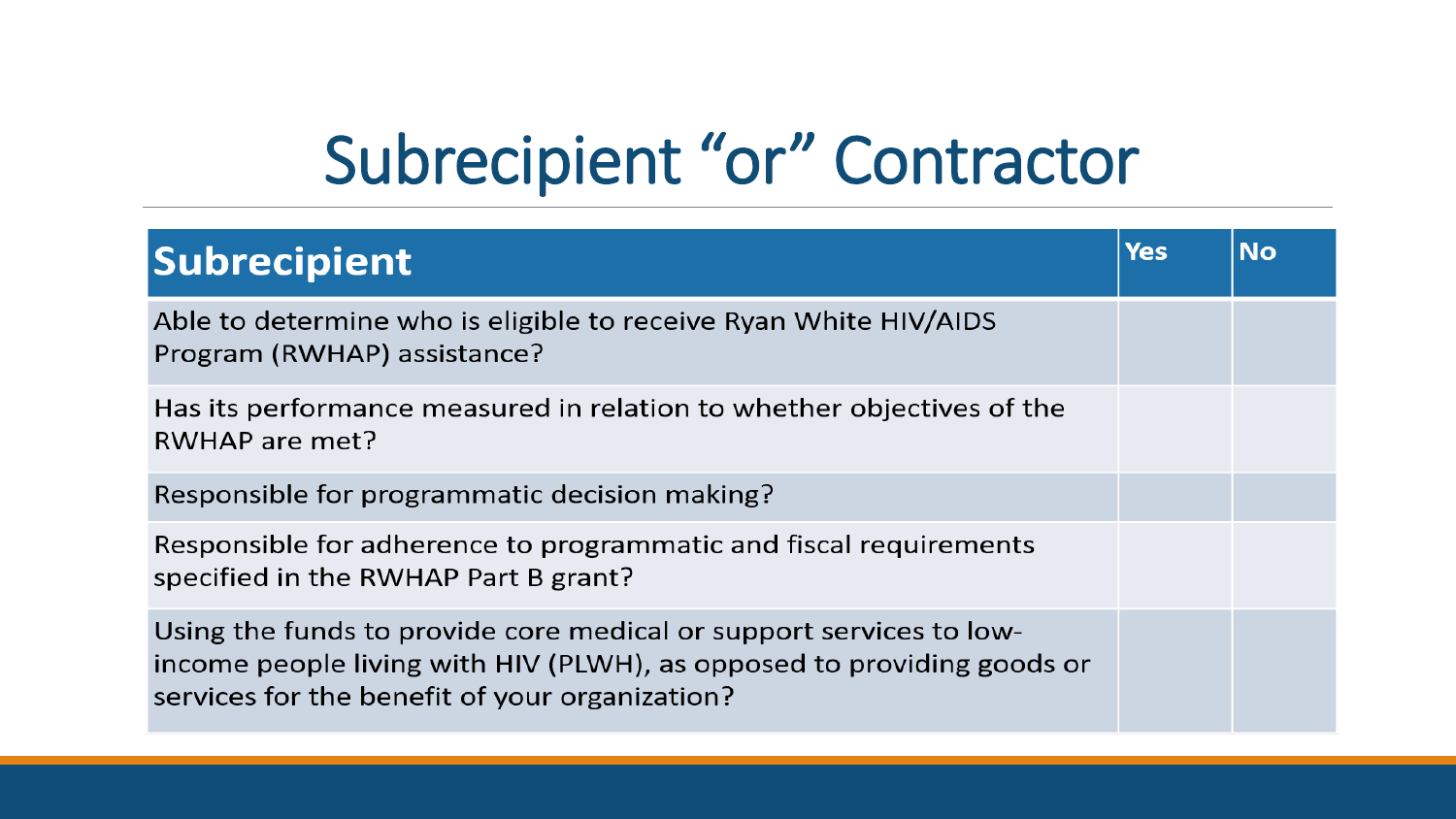# Subrecipient "or" Contractor

| <b>Contractor</b>                                                                                       | <b>Yes</b> | <b>No</b> |
|---------------------------------------------------------------------------------------------------------|------------|-----------|
| Provides goods or services within normal business operations?                                           |            |           |
| Provides similar goods or services to many different purchasers?                                        |            |           |
| Normally operating in a competitive environment?                                                        |            |           |
| Providing goods or services that are ancillary to the operation of the<br>RWHAP-funded program?         |            |           |
| Subject to programmatic and fiscal compliance requirements of the RWHAP<br>as a result of the contract? |            |           |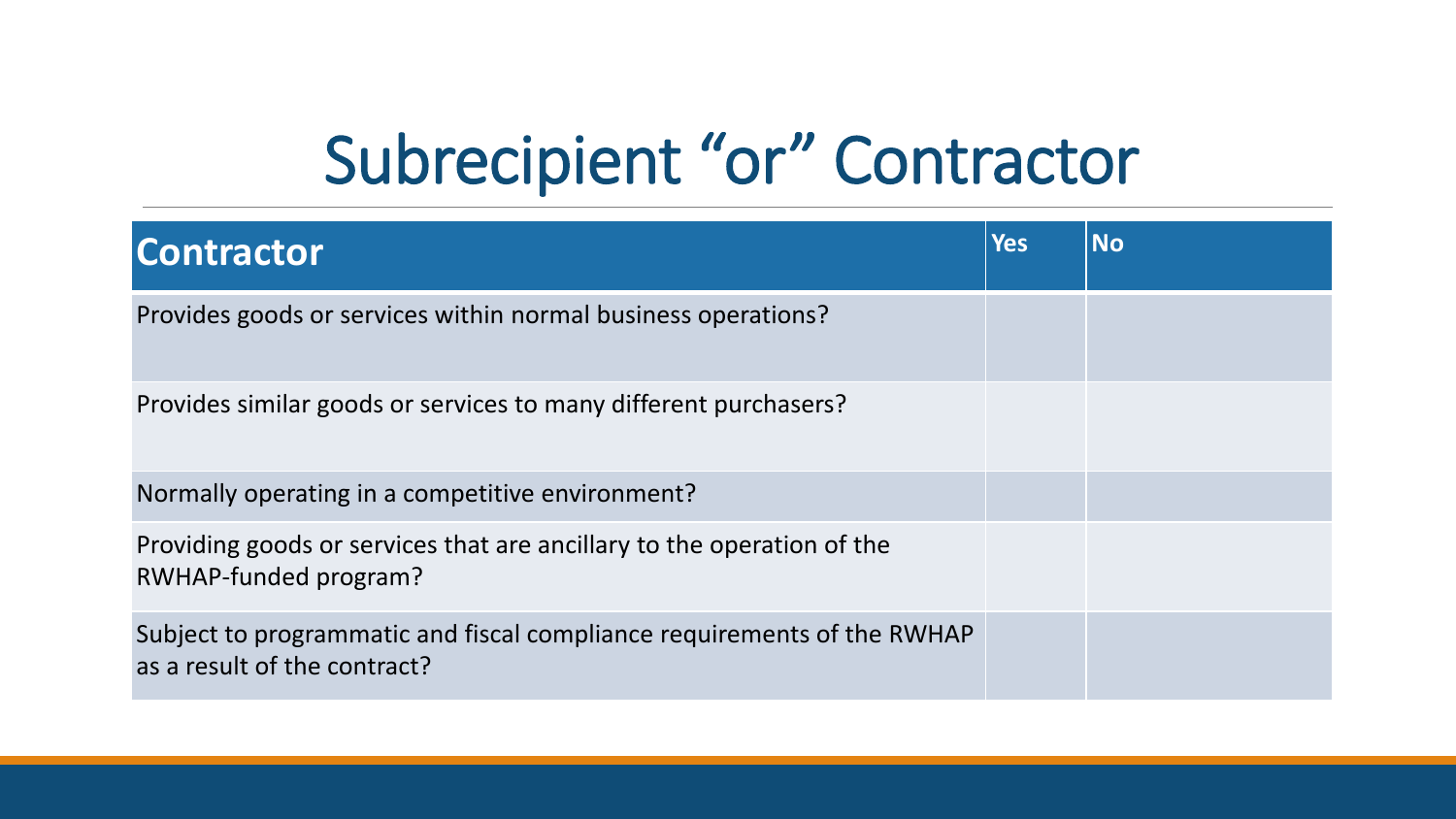## Monitoring Expectation for Subrecipients

- HRSA expects recipients to monitor their own compliance with fiscal standards and to monitor subrecipients
- Monitoring
	- **Tests compliance** with federal and program regulation and expectations (45CFR75, legislation, PCN, letters)
	- Includes **Technical Assistance**
	- **Prevents** subrecipient compliance issues that might result in future disallowment by auditors
	- **Performed during the grant year** to allow for corrective measures and an opportunity for improvement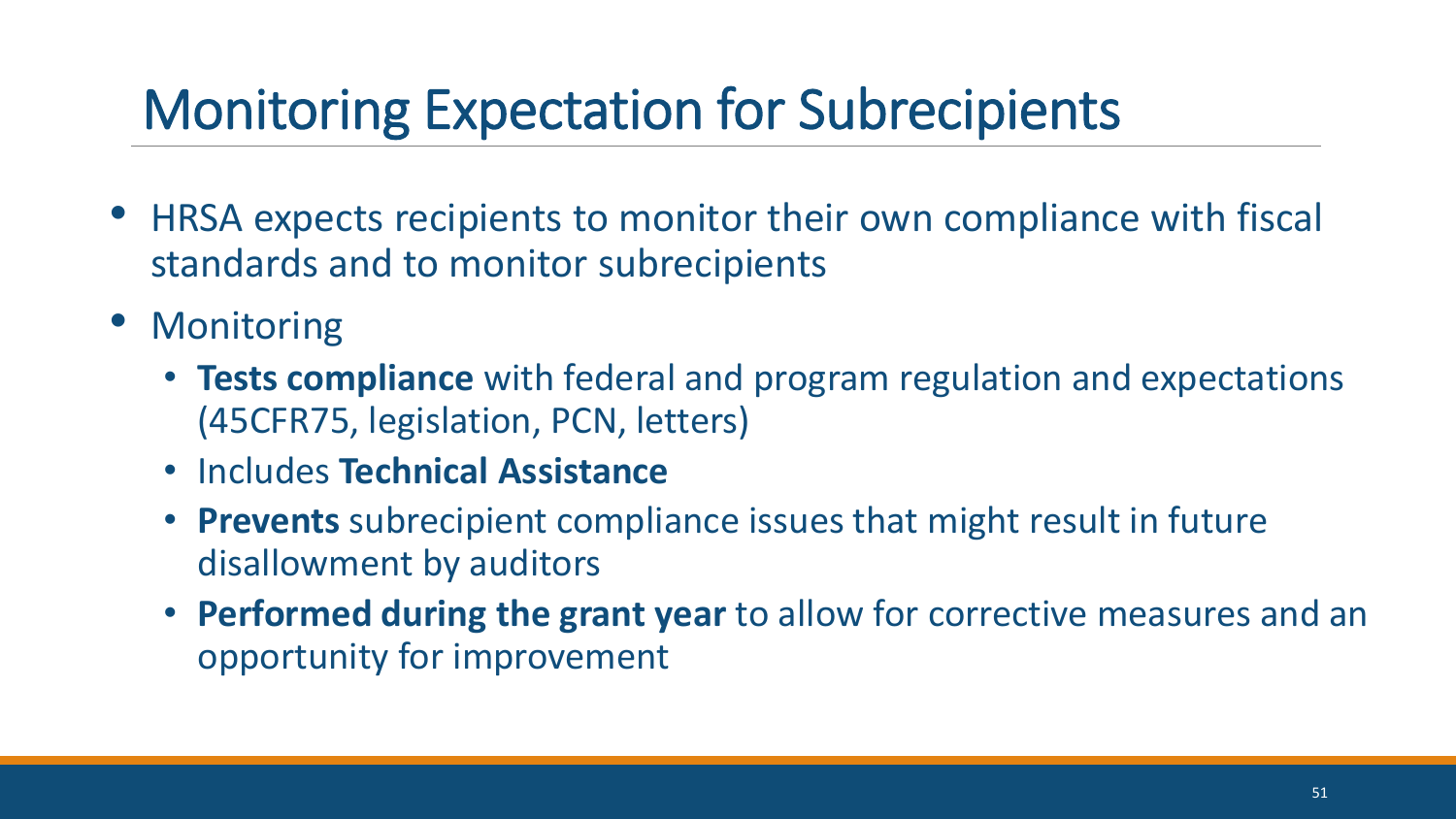### Example: Subrecipient Monitoring Limitation on Uses of Part B Funding

#### **Interview Question**

- How do subrecipients track their administrative costs?
- Can you or your colleagues share your understanding of the direction provided by HRSA HAB on various PCNs in relation to treatment of costs as administrative in nature?
- Do you presently use any unit cost reimbursement methods in paying for direct services? If so, how the administrative portion of those costs are identified?

#### **Desired Outcomes**

- Subcontractors administrative expenses must be related to RWHAP Part B services, allocated directly, fee for service or cost of subrecipient based reimbursement
- Administrative expenses meet "cap"
- Indirect costs are part of the subrecipient 10% of administration in the aggregate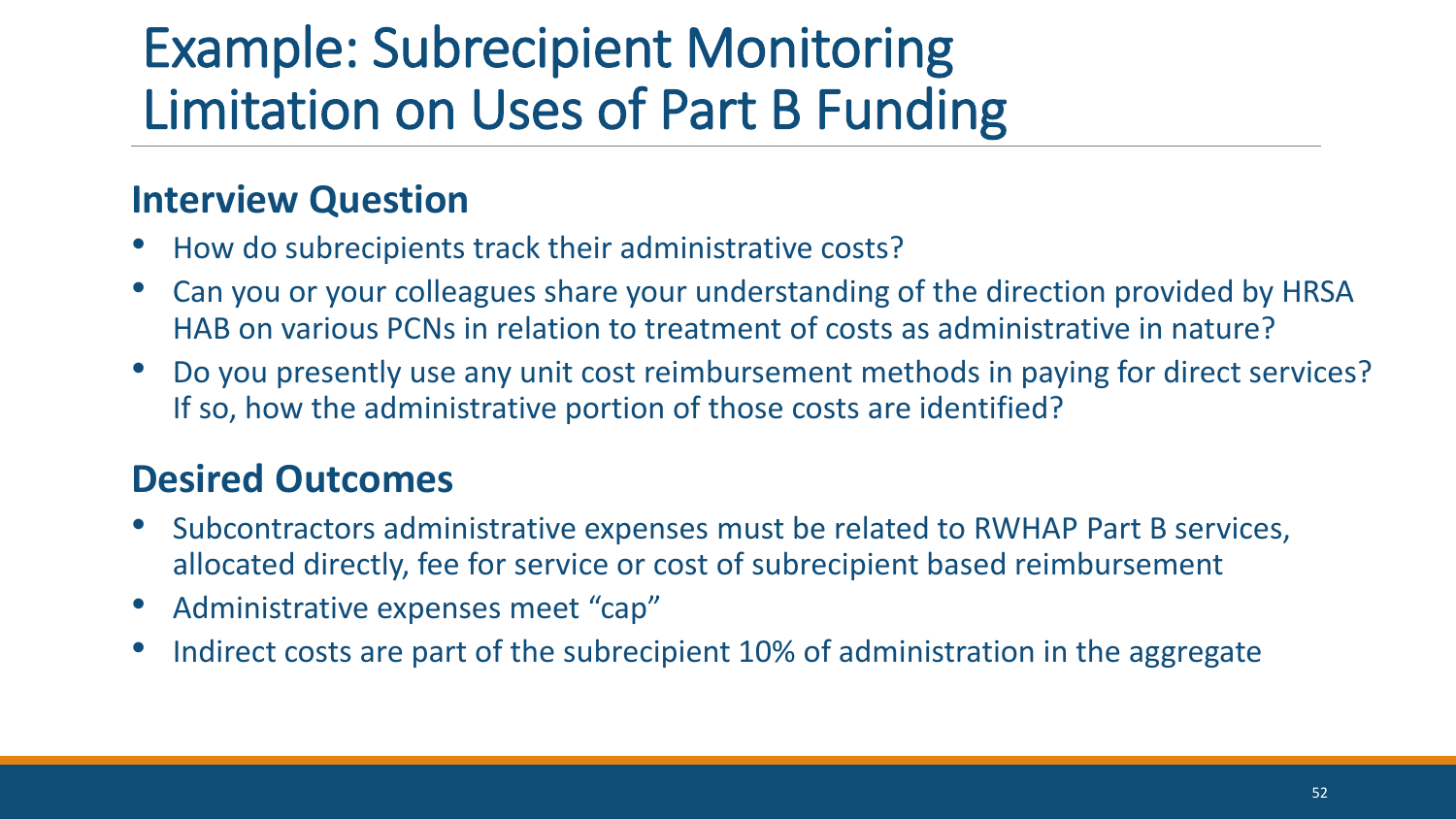### Example : Subrecipient Monitoring Cost Principles – Fringe Benefits

**Standard:** Recipients and subrecipients must comply with 45 CFR 75 Subpart E – Cost Principles and the terms and conditions of the award

#### **Documents and questions to review**

- Subrecipients to substantiate the fringe benefit costs included on the monthly invoices, (e.g. health insurance), if allocated directly
- Cost allocation methodology and worksheet for those costs allocated by percentage
- Subrecipient service budgets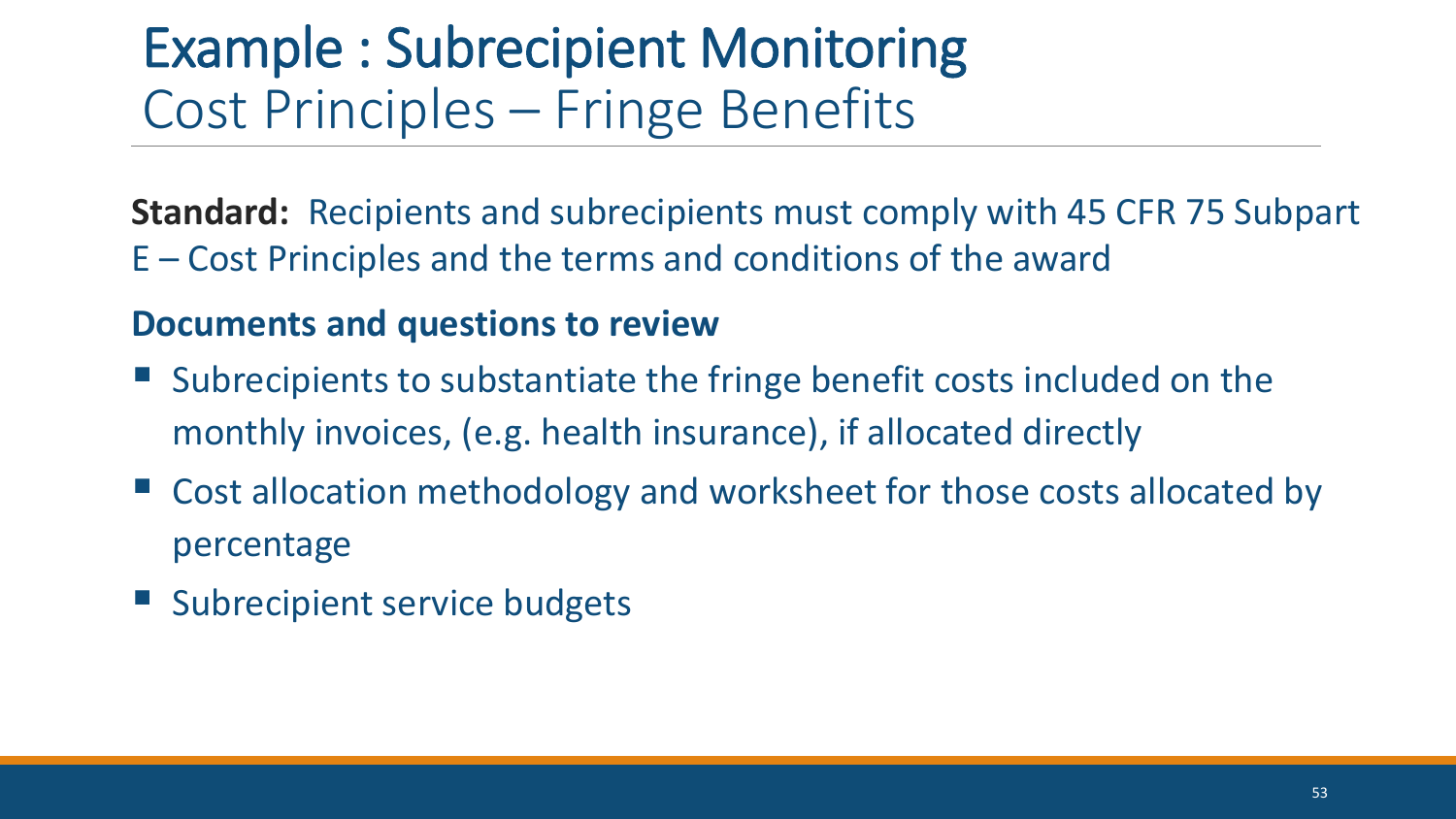### Example : Subrecipient Monitoring Cost Principles – Fringe Benefits (Continued)

#### **Interview/Questions**

- How does the agency define fringe benefits for subrecipient?
- What type of documentation is required to substantiate fringe benefits?

#### **Desired Outcomes**

- The costs of fringe benefits are allowable provided that the benefits are reasonable and are required by law, non-federal entity-employee agreement, or an established policy of the non-federal entity.
- Fringe benefits costs are properly documented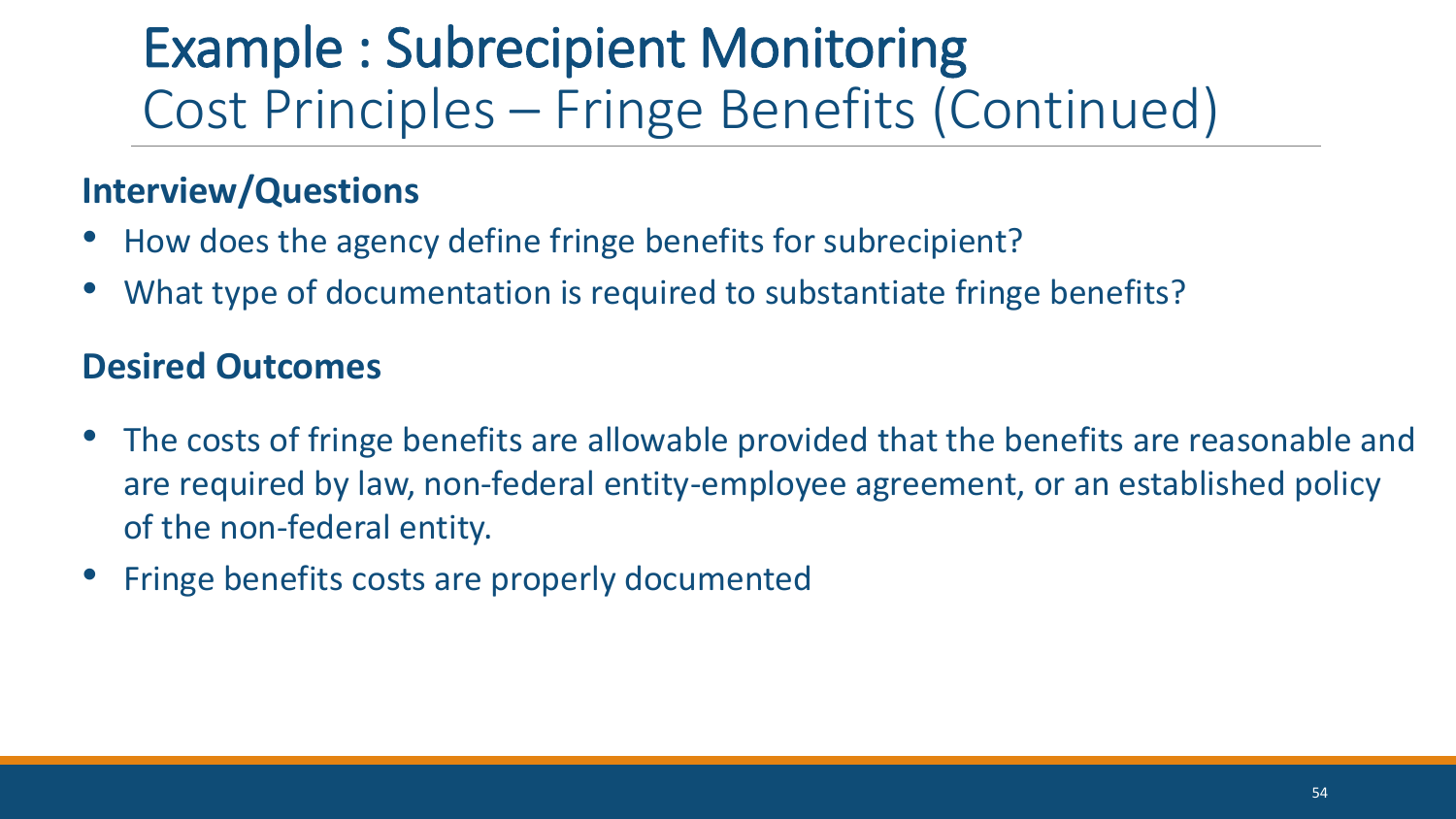### Example: Subrecipient Monitoring Cost Principles – Payment for Service

**Standard:** When paying by unit of service, the cost of the unit cannot exceed the actual cost of providing the service

#### **Documents to review**

- Unit cost methodology for subrecipient's budget as documentation for projected unit cost
- Subrecipient budgets
- Subrecipient Ryan White Services Report (RSR)
- Subrecipient invoices
- Subrecipient detail General Ledger listing of expenditures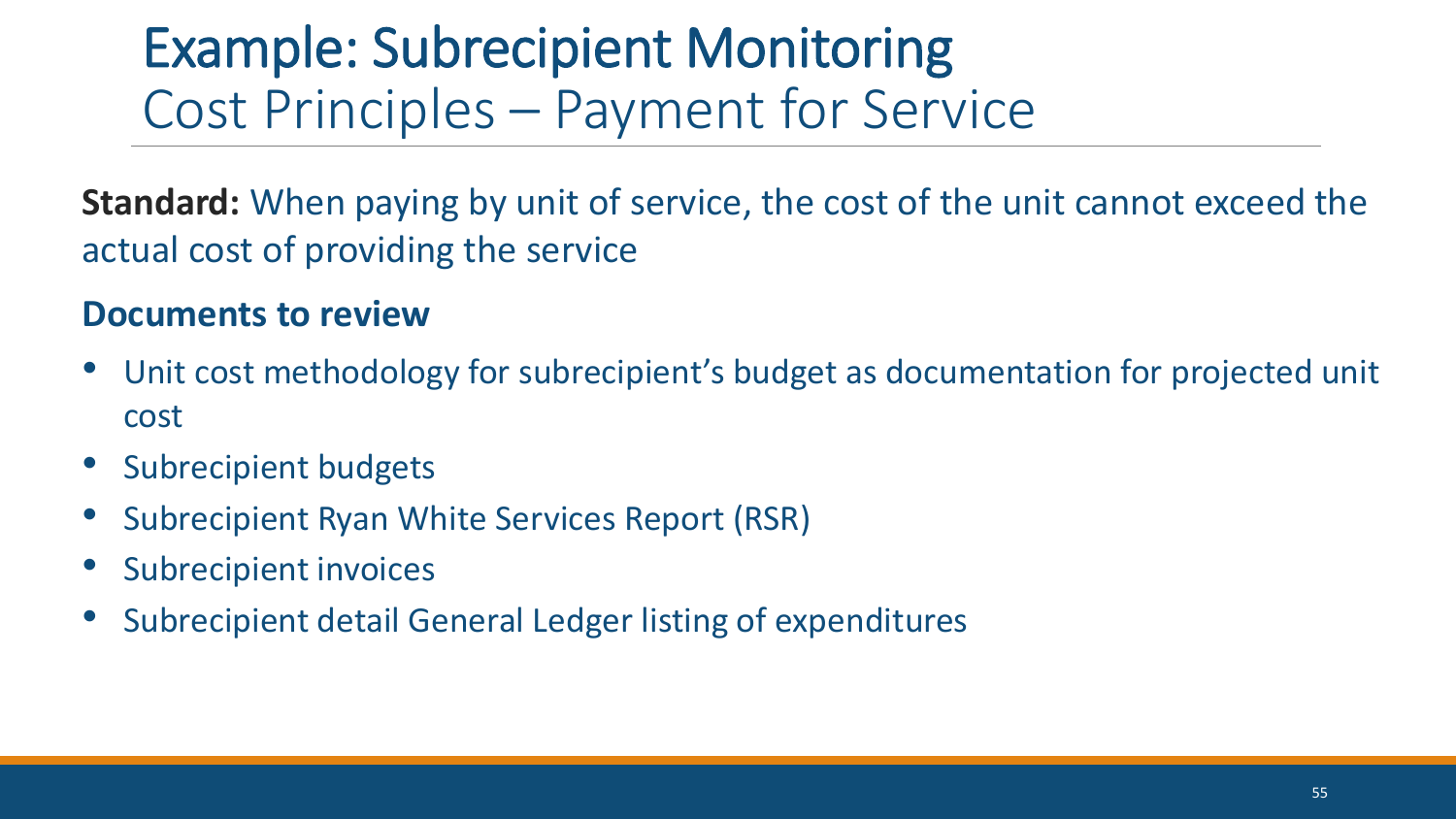### Example: Subrecipient Monitoring Cost Principles – Payment for Services Continued

#### **Interview Questions**

- What unit cost methodology does the subrecipient use as documentation for projected cost?
- Does the subrecipient reconcile actual cost of the service to the unit cost?

#### **Desired Outcomes**

- Subrecipient unit cost calculations are available for recipient review
- Allowability, allocability and reasonableness is properly documented